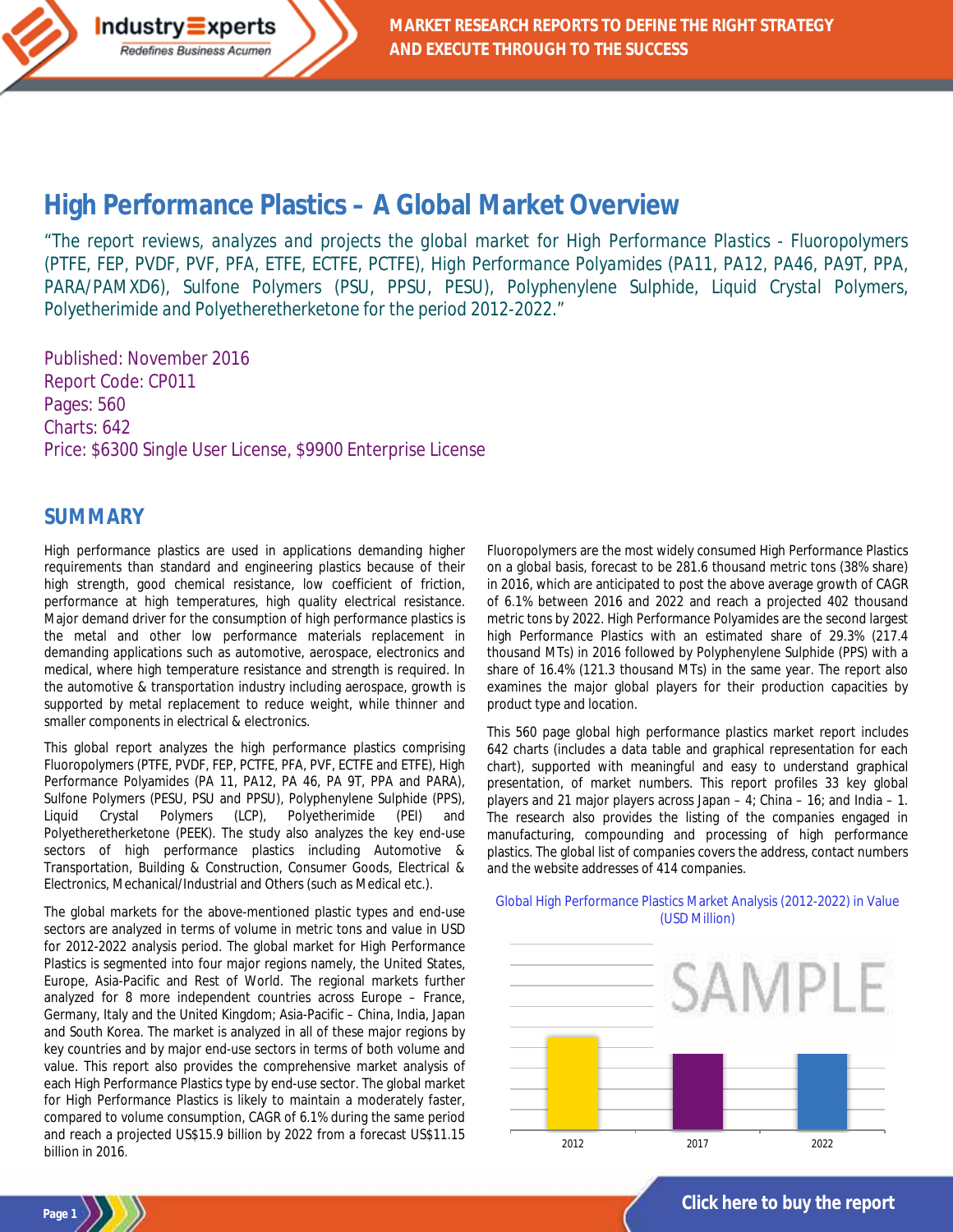

### **SAMPLE COMPANY PROFILE**

#### **ARKEMA GROUP (FRANCE)**

420 rue d'Estienne d'Orves 92 700 Colombes France Phone: 33 (0)1 49 00 80 80 Fax: 33 (0)1 49 00 83 76 Website: www.arkema.com

#### **Business Overview**

Arkema Group is a leading global manufacturer and provider of specialty chemicals that operates three business segments, viz., High Performance Materials, Industrial Specialties and Coating Solutions, which offer well-known brands. The High Performance Materials unit offers Specialty Adhesives (Bostik), Technical Polymers (Specialty Polyamides and Fluoropolymers) and Performance Additives (Filtration and Adsorption/CECA, Organic Peroxydes and UV Curing Resins/Sartomer), while the Industrial Specialties unit's products include Thiochemicals, Fluorochemicals, PMMA (Altuglas International) and Hydrogen Peroxides. Coating Solutions offered by Arkema include Acrylics, Coating Resins and Additives (Coating Resins, Rheology Additives/Coatex). Technical Polymers include two subdivisions, viz., specialty polyamides used in the automotive, aerospace and aeronautics, oil, electronics and consumer goods (sports and cosmetics) industries, as also in producing hotmelts, and polyvinylidene fluoride (PVDF) used in chemical engineering, manufacturing paints and anti- corrosive coatings, oil and gas extraction, photovoltaic panels, lithium-ion batteries, and membranes for water treatment.

#### **Product Portfolio**

Arkema Group offers two types of high performance plastics – specialty polyamides such as PA10, PA11, PA12 and fluoropolymer polyvinylidene fluoride (PVDF).

- Kynar® and Kynar Flex® PVDF resins, fine powders, Kynar® Aquatec® PVDF emulsions, Kynar® PVDF foams and Kynar® PVDF polymer processing additives
- The specialty polyamides product line offered by the group encompasses high performance polyamides such as Rilsan® PA 11, Rilsamid® PA 12, Rilsan® T PA 10.10, Rilsan® HT PPA, Rilsan®S PA 6.10 and Hiprolon® PA 6.10, PA 6.12, PA 10.10, PA 10.12.

*…………………….more*

### **SAMPLE TABLE/CHART**

Glance at 2017 Global High Performance Plastics Volume Market Share (%) by Global Region - United States, Europe, Asia-Pacific and Rest of World



United States High Performance Plastics Market Analysis (2012-2022) by Plastic Type - Fluoropolymers, High Performance Polyamides, Sulfone Polymers, Polyphenylene Sulphide, Liquid Crystal Polymers, Polyetherimide and Polyetheretherketone in Metric Tons



# **KEY PLAYERS PROFILED**

- 3M Company
- Arkema Group
- Asahi Glass Co Ltd
- BASF SE
- Celanese Corporation
- Daikin Industries Ltd
- DIC Corporation
- E. I. Du Pont De Nemours and Company
- EMS-Chemie Holding AG
- Evonik Industries AG
- Honeywell International Inc.
- Kureha Corporation
- Mitsui Chemicals, Inc.
- Royal DSM N.V.
- Saudi Basic Industries Corporation (SABIC)
- Shanghai 3F New Material Co Ltd
- SK Chemicals Co Ltd (INITZ)
- Solvay SA
- Sumitomo Chemical Company, Limited
- The Chemours Company
- Toray Industries, Inc.
- UBE Industries, Ltd.
- Zhejiang Juhua Co Ltd

*…………………….more*



**[Click here to buy the report](http://industry-experts.com/verticals/chemicals-and-materials/high-performance-plastics-a-global-market-overview)**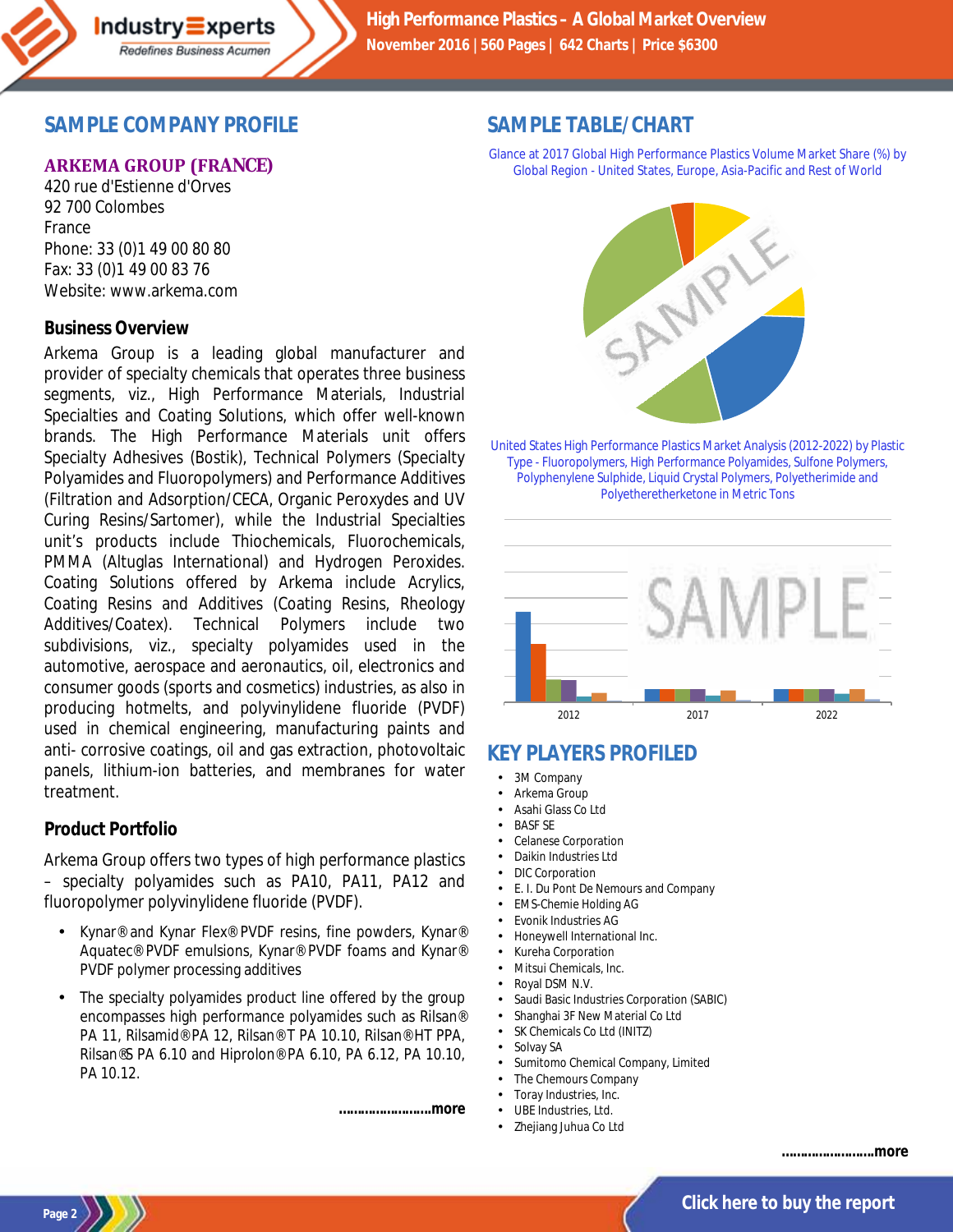# **TABLE OF CONTENTS**

#### **PART A: GLOBAL MARKET PERSPECTIVE ........ 1**

| Chart 1: Global High Performance Plastics Market 2012,                                     |  |
|--------------------------------------------------------------------------------------------|--|
|                                                                                            |  |
| Chart 2: Global High Performance Plastics Market 2016                                      |  |
|                                                                                            |  |
| Chart 3: Global High Performance Plastics Market 2016                                      |  |
|                                                                                            |  |
|                                                                                            |  |
| Figure 1: Plastics Performance Pyramid  4                                                  |  |
| Table 1: Thermal Properties of High Performance Plastics 5                                 |  |
| 1.1.1 High Performance Plastics Types  6                                                   |  |
|                                                                                            |  |
|                                                                                            |  |
|                                                                                            |  |
|                                                                                            |  |
| 1.1.1.1.1.1 Polytetrafluoroethylene (PTFE) 7                                               |  |
| 1.1.1.1.1.1.1 Structure and Properties of PTFE 7                                           |  |
|                                                                                            |  |
|                                                                                            |  |
| 1.1.1.1.1.1.2 Production of Polytetrafluoroethylene                                        |  |
|                                                                                            |  |
|                                                                                            |  |
| 1.1.1.1.1.2 Fluorinated Ethylene Propylene (FEP) 13                                        |  |
| 1.1.1.1.1.2.1 Structure and Properties of FEP 13                                           |  |
|                                                                                            |  |
|                                                                                            |  |
|                                                                                            |  |
| 1.1.1.1.1.2.2 Production of Fluorinated Ethylene                                           |  |
|                                                                                            |  |
| 1.1.1.1.1.2.3 FEP Forms and Applications 14                                                |  |
| 1.1.1.1.1.3 Polyvinylidene Fluoride (PVDF)  16                                             |  |
| 1.1.1.1.1.3.1 Structure and Properties of PVDF  16                                         |  |
| Figure 4: Chemical Structure of PVDF 16                                                    |  |
|                                                                                            |  |
| 1.1.1.1.1.3.2 Production Processes of PVDF  18                                             |  |
|                                                                                            |  |
| 1.1.1.1.1.3.3 Applications and End-Use Sectors of                                          |  |
|                                                                                            |  |
|                                                                                            |  |
|                                                                                            |  |
| 1.1.1.1.1.4 Perfluoroalkoxy (PFA/MFA)  23                                                  |  |
| 1.1.1.1.1.4.1 Structure and Properties of PFA/MFA. 23                                      |  |
|                                                                                            |  |
|                                                                                            |  |
| 1.1.1.1.1.4.2 Production Process of PFA/MFA  24                                            |  |
| 1.1.1.1.1.4.3 Applications and End-Use Sectors of                                          |  |
|                                                                                            |  |
| 1.1.1.1.1.5 Polyvinyl Fluoride (PVF)  26                                                   |  |
| 1.1.1.1.1.5.1 Structure and Properties of PVF 26                                           |  |
|                                                                                            |  |
|                                                                                            |  |
| 1.1.1.1.1.5.2 Production Process of PVF  27                                                |  |
| 1.1.1.1.1.5.3 Applications and End-Use Sectors of PVF. 27                                  |  |
|                                                                                            |  |
| 1.1.1.1.1.6 Ethylene Tetrafluoroethylene (ETFE)  28                                        |  |
| 1.1.1.1.1.6.1 Structure and Properties of ETFE  29                                         |  |
|                                                                                            |  |
|                                                                                            |  |
|                                                                                            |  |
|                                                                                            |  |
| 1.1.1.1.1.6.3 Applications and End-Use Sectors of ETFE 29                                  |  |
| 1.1.1.1.1.7 Ethylene Chlorotrifluoroethylene (ECTFE) 30                                    |  |
| 1.1.1.1.1.7.1 Structure and Properties of ECTFE 30                                         |  |
| Figure 10: Chemical Structure of ECTFE30                                                   |  |
| Table 8: Typical Properties of ECTFE30                                                     |  |
| 1.1.1.1.1.7.2 Production Process of ECTFE 31                                               |  |
| Figure 11: ECTFE Preparation Process 31                                                    |  |
| 1.1.1.1.1.7.3 Applications and End-Use Sectors of                                          |  |
|                                                                                            |  |
|                                                                                            |  |
| 1.1.1.1.1.8 Polychlorotrifluoroethylene (PCTFE) 33                                         |  |
| 1.1.1.1.1.8.1 Structure and Properties of PCTFE 33                                         |  |
| Figure 12: Chemical Structure of PCTFE33                                                   |  |
| Table 9: Typical Properties of PCTFE33                                                     |  |
| 1.1.1.1.1.8.2 Production Process of PCTFE  33<br>Figure 13: CTFE Polymerization Process 33 |  |

| 1.1.1.1.1.8.3 Applications and End-Use Sectors of PCTFE .34                                               |  |
|-----------------------------------------------------------------------------------------------------------|--|
| 1.1.1.2 High Performance Polyamides 34                                                                    |  |
|                                                                                                           |  |
| Figure 14: Chemical Structure of Rilsan PA 11 35                                                          |  |
| Table 10: Properties of Polyamide 11  36                                                                  |  |
| 1.1.1.2.1.1 Applications of Polyamide 11 36                                                               |  |
|                                                                                                           |  |
| Figure 15: Chemical Structure of PA 12 37                                                                 |  |
| Table 11: Properties of Polyamide 12  38                                                                  |  |
| 1.1.1.2.2.1 Applications of Polyamide 12 38                                                               |  |
|                                                                                                           |  |
| Figure 16: Chemical Structure of PA 46 39                                                                 |  |
| Table 12: Properties of Polyamide 46  40                                                                  |  |
|                                                                                                           |  |
| 1.1.1.2.3.1 Applications of Polyamide 46 40                                                               |  |
| 1.1.1.2.4 Polyarylamide (PARA) or Polyamide MXD6                                                          |  |
|                                                                                                           |  |
| Figure 17: Chemical Structure of PA MXD6  41                                                              |  |
| Table 13: Properties of Polyarylamide (PARA)/PA MXD6 41                                                   |  |
| 1.1.1.2.4.1 Applications of Polyarylamide 42                                                              |  |
| 1.1.1.2.5 Polyphthalamide (PPA)  42                                                                       |  |
| Figure 18: Repeating unit of Polyphthalamide (PPA) 42                                                     |  |
| Figure 19: Chemical Structure of Terephthalic acid (TPA) &                                                |  |
|                                                                                                           |  |
|                                                                                                           |  |
|                                                                                                           |  |
| Figure 22: Chemical structures of three common PPAs 43                                                    |  |
| Table 14: Selected Properties of Polyphthalamides  44                                                     |  |
| 1.1.1.2.5.1 Applications of Polyphthalamides 44                                                           |  |
| 1.1.1.2.6 Polyamide 9T (PA9T) 45                                                                          |  |
| Figure 23: Chemical Structure of Genestar PA 9T 45                                                        |  |
| Figure 24: Production Process of Genestar PA 9T  45                                                       |  |
| Table 15: Properties of Polyamide 9T 45                                                                   |  |
| 1.1.1.2.6.1 Applications of Polyamide 9T 46                                                               |  |
|                                                                                                           |  |
|                                                                                                           |  |
| 1.1.1.3.1.1 Structure and Properties of PSU  47                                                           |  |
| Figure 25: Chemical Structure of PSU 47                                                                   |  |
|                                                                                                           |  |
| 1.1.1.3.1.2 Applications of Polysulfone 48                                                                |  |
|                                                                                                           |  |
| 1.1.1.3.2 Polyethersulfone (PESU)  49                                                                     |  |
| 1.1.1.3.2.1 Structure and Properties of PESU  49                                                          |  |
| Figure 26: Chemical Structure of PESU 49                                                                  |  |
|                                                                                                           |  |
| 1.1.1.3.2.2 Applications of Polyethersulfone 50                                                           |  |
| 1.1.1.3.3 Polyphenylsulfone (PPSU)  51                                                                    |  |
| 1.1.1.3.3.1 Structure and Properties of PPSU  51                                                          |  |
| Figure 27: Chemical Structure of PPSU 51                                                                  |  |
|                                                                                                           |  |
| 1.1.1.3.3.2 Applications of Polyphenylsulfone 52                                                          |  |
| 1.1.1.3.4 Sulfone Polymers Synthesis  52                                                                  |  |
| 1.1.1.4 Polyphenylene Sulfide (PPS)  55                                                                   |  |
| Figure 28: Polyphenylene Sulfide (PPS) Chemical Formula. 55                                               |  |
| 1.1.1.4.1 Properties of Polyphenylene Sulfide (PPS) 55                                                    |  |
| Table 19: Performance Properties of PPS 55                                                                |  |
| Table 20: Comparison of Performance Properties of Select                                                  |  |
| Commercial 40% Glass Fiber Filled PPS Grades 56                                                           |  |
| 1.1.1.4.2 Polyphenylene Sulfide (PPS) Product Types  57                                                   |  |
| Table 21: Comparison of Storage Modulus (E') Between                                                      |  |
|                                                                                                           |  |
| Figure 29: Comparison of Cross-Linked and Linear PPS57                                                    |  |
| 1.1.1.4.3 Applications of Polyphenylene Sulfide 57                                                        |  |
| 1.1.1.5 Liquid Crystal Polymers (LCP) 61                                                                  |  |
|                                                                                                           |  |
| 1.1.1.5.1 Types of Liquid Crystal Polymers 61                                                             |  |
| Figure 30: Types of Liquid Crystal Polymers 61                                                            |  |
| 1.1.1.5.2 Structure and Properties of LCP 62                                                              |  |
| Figure 31: Chemical Structure of Liquid Crystal State                                                     |  |
|                                                                                                           |  |
| Figure 32: Conventional Design of Liquid Crystal Polymer . 62<br>Figure 33: Chemical Structure of LCPs 63 |  |
| Table 22: Classification Commercial Grades of LCP 63                                                      |  |
| Figure 34: Monomers used in the Synthesis of LCPs  63                                                     |  |
|                                                                                                           |  |

| 1.1.1.5.3 Polymerization of Liquid Crystal Polymers 63                                                         |
|----------------------------------------------------------------------------------------------------------------|
| Figure 35: Standard Polymerization Process of LCP  64<br>1.1.1.5.4 Applications of Liquid Crystal Polymers  65 |
|                                                                                                                |
| 1.1.1.6.1 Structure and Properties of PEI 66                                                                   |
| Figure 36: Chemical Structure of PEI 67                                                                        |
| Table 23: Typical Properties of Ultem Polyetherimide 67<br>1.1.1.6.2 Applications of Polyetherimide (PEI) 67   |
| 1.1.1.6.3 Manufacturing Process of PEI  68                                                                     |
| Figure 37: Ultem high temperature solution                                                                     |
| Figure 38: Reaction of activated bisnitroimide monomer                                                         |
|                                                                                                                |
| 1.1.1.7 Polyetheretherketone (PEEK)  69                                                                        |
| 1.1.1.7.1 Structure and Properties of PEEK 69                                                                  |
| Figure 39: Chemical Structure of PEEK 69<br>Table 24: Typical Properties of Polyetheretherketone 69            |
| 1.1.1.7.2 Manufacturing Process of PEEK  70                                                                    |
| Figure 40: Synthesis of Polyetheretherketone 70                                                                |
| 1.1.1.7.3 Applications of Polyetheretherketone 70                                                              |
|                                                                                                                |
| 2.1 Medical Device Industry Fuelling Demand for                                                                |
| 2.2 Demand for PTFE to Gain Further Momentum                                                                   |
| from Products with Improved Properties 74                                                                      |
| 2.3 New Energy Markets to Take PVDF in a Big Way 77                                                            |
| 2.4 Demands of Membrane Market Being Addressed                                                                 |
|                                                                                                                |
| 2.5 ETFE's Progress in Architectural Applications                                                              |
| 2.6 Bright Opportunities for Fluoropolymers in the                                                             |
| Radiant Solar Modules Market 82                                                                                |
| 2.7 High Performance Polyamides Market Trends &                                                                |
|                                                                                                                |
| 2.8 Sulfone Polymers Market Trends & Growth                                                                    |
| 2.9 Auto Industry Acts as Bedrock for Propelling PPS                                                           |
|                                                                                                                |
| 2.10 PPS Thermoplastics Usage Continue to Grow in                                                              |
| 2.11 Above Average Growth for PPS to be Driven by                                                              |
| Filter Bag Industry in Asia-Pacific 96                                                                         |
| 2.12 Liquid Crystal Polymers Market Trends & Growth                                                            |
|                                                                                                                |
|                                                                                                                |
| 3.1 High Performance Plastics Production Capacities 100                                                        |
| 3.1.1 Fluoropolymers Producers and Production                                                                  |
| 3.1.1.1 Polytetrafluoroethylene (PTFE) 100                                                                     |
| Chart 4: 2015 Global Polytetrafluoroethylene (PTFE)                                                            |
| Estimated Capacities (Metric Tons/Year) by Company. 100                                                        |
| Chart 5: 2015 Global Polytetrafluoroethylene (PTFE)<br>Estimated Capacities (Metric Tons/Year) by              |
|                                                                                                                |
| Chart 6: Polytetrafluoroethylene (PTFE) Producers' Plant-                                                      |
| 3.1.1.2 Fluorinated Ethylene Propylene (FEP)  102                                                              |
| Chart 7: 2015 Global Fluorinated Ethylene Propylene (FEP)                                                      |
| Estimated Capacities (Metric Tons/Year) by Company. 102                                                        |
| Chart 8: 2015 Global Fluorinated Ethylene Propylene (FEP)<br>Estimated Capacities (Metric Tons/Year) by        |
|                                                                                                                |
| Chart 9: Fluorinated Ethylene Propylene (FEP) Producers'                                                       |
| Plant-wise Production Capacities  103<br>3.1.1.3 Polyvinylidene Fluoride (PVDF)  103                           |
| Chart 10: 2015 Global Polyvinylidene Fluoride (PVDF)                                                           |
| Estimated Capacities (Metric Tons/Year) by Company . 103                                                       |
| Chart 11: 2015 Global Polyvinylidene Fluoride (PVDF)<br>Estimated Capacities (Metric Tons/Year) by Country 104 |
|                                                                                                                |

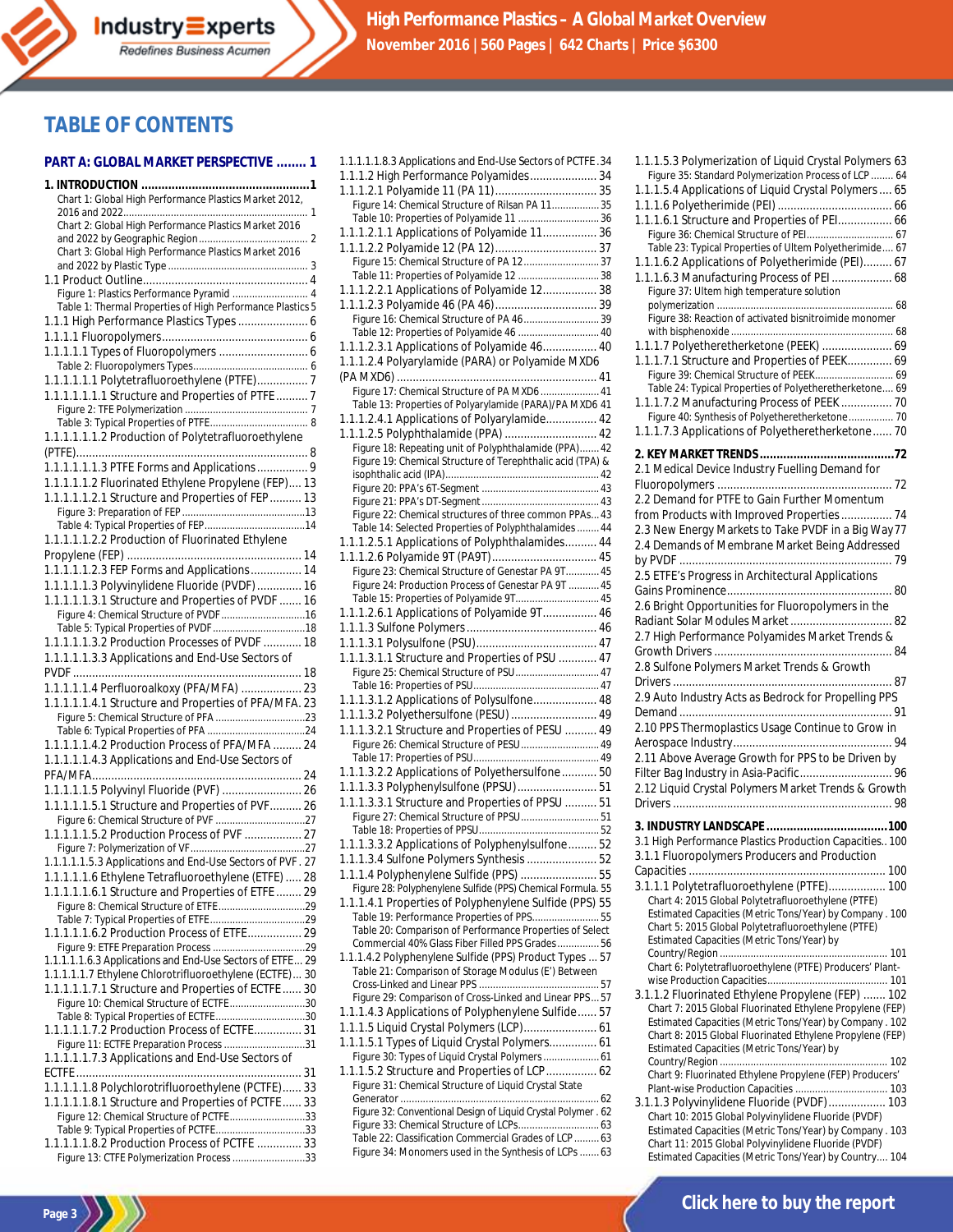| Chart 12: Polyvinylidene Fluoride (PVDF) Producers' Plant-                                                      |
|-----------------------------------------------------------------------------------------------------------------|
| 3.1.1.4 Ethylene tetrafluoroethylene (ETFE) 105                                                                 |
| Chart 13: 2015 Global Ethylene tetrafluoroethylene (ETFE)                                                       |
| Estimated Capacities (Metric Tons/Year) by Company 105                                                          |
| Chart 14: 2015 Global Ethylene tetrafluoroethylene (ETFE)                                                       |
| Estimated Capacities (Metric Tons/Year) by                                                                      |
|                                                                                                                 |
| Chart 15: Ethylene tetrafluoroethylene (ETFE) Producers'                                                        |
| 3.1.1.5 Perfluoroalkoxy (PFA/MFA)  106                                                                          |
| Chart 16: 2015 Global Perfluoroalkoxy (PFA) Estimated                                                           |
| Capacities (Metric Tons/Year) by Company106                                                                     |
| Chart 17: 2015 Global Perfluoroalkoxy (PFA) Estimated                                                           |
| Capacities (Metric Tons/Year) by Country/Region106                                                              |
| Chart 18: Perfluoroalkoxy (PFA/MFA) Producers' Plant-                                                           |
| 3.1.1.6 Polychlorotrifluoroethylene (PCTFE) 107                                                                 |
| Chart 19: 2015 Global Polychlorotrifluoroethylene (PCTFE)                                                       |
| Estimated Capacities (Metric Tons/Year) by Company107                                                           |
| Chart 20: 2015 Global Polychlorotrifluoroethylene (PCTFE)                                                       |
| Estimated Capacities (Metric Tons/Year) by                                                                      |
|                                                                                                                 |
| 3.1.1.7 Polyvinyl fluoride (PVF)  107                                                                           |
| 3.1.1.8 Ethylene chlorotrifluoroethylene (ECTFE) 107<br>3.1.2 High Performance Polyamides Producers and         |
|                                                                                                                 |
|                                                                                                                 |
|                                                                                                                 |
| Chart 21: Global Polyamide 12 (PA 12) Installed Capacities                                                      |
|                                                                                                                 |
|                                                                                                                 |
| 3.1.2.4 Polyarylamide/Polyamide MXD6  109                                                                       |
| Chart 22: Global Polyarylamide (PARA)/Polyamide MXD6                                                            |
| (PA MXD6) Installed Capacities by Manufacturer in Metric                                                        |
|                                                                                                                 |
| 3.1.2.6 Polyphthalamide/Polyamide 6T 109                                                                        |
|                                                                                                                 |
|                                                                                                                 |
| 3.1.3 Sulfone Polymers Producers and Production                                                                 |
|                                                                                                                 |
| Chart 23: 2015 Global Sulfone Polymers Neat Resin                                                               |
| Installed Capacity by Manufacturer in Metric Tons 110<br>Chart 24: Global Sulfone Polymers Neat Resin Installed |
| Capacity by Country in Metric Tons110                                                                           |
| Chart 25: Global Sulfone Polymers Neat Resin Installed                                                          |
| Capacity by Manufacturer and Country in Metric Tons. 110                                                        |
| 3.1.4 Polyphenylene Sulfide Producers and                                                                       |
|                                                                                                                 |
| Chart 26: Global Polyphenylene Sulfide (PPS) Installed                                                          |
| Capacities by Country in Metric Tons 111<br>Chart 27: Global Polyphenylene Sulfide (PPS) Installed              |
| Capacities by Manufacturer and Country in Metric Tons. 112                                                      |
| 3.1.5 Liquid Crystal Polymer Producers and                                                                      |
|                                                                                                                 |
| Chart 28: 2015 Global Liquid Crystal Polymer (LCP)                                                              |
| Installed Capacity by Manufacturer in Terms of Neat Resin                                                       |
| Chart 29: Global Liquid Crystal Polymer (LCP) Neat Resin                                                        |
| Installed Capacities by Country in Metric Tons114                                                               |
| Chart 30: Global Liquid Crystal Polymer (LCP) Neat Resin                                                        |
| Installed Capacities by Manufacturer and Country in                                                             |
|                                                                                                                 |
| 3.1.6 Polyetherimide (PEI) Producers and Production                                                             |
|                                                                                                                 |
| 3.1.7 Polyetheretherketone (PEEK) Producers and                                                                 |
| Chart 31: Global Polyetheretherketone (PEEK) Installed                                                          |
| Capacities by Manufacturer and Country in Metric Tons. 115                                                      |
| Chart 32: Global Polyetheretherketone (PEEK) Installed                                                          |
| Capacities by Country in Metric Tons 115                                                                        |
|                                                                                                                 |
|                                                                                                                 |
|                                                                                                                 |
| Celanese Corporation (United States) 123                                                                        |

| Fortron Industries LLC (United States)  124                                                                         |  |
|---------------------------------------------------------------------------------------------------------------------|--|
|                                                                                                                     |  |
|                                                                                                                     |  |
|                                                                                                                     |  |
| E. I. Du Pont De Nemours and Company (United States) . 129<br>Ems-Chemie Holding AG (Switzerland) 131               |  |
|                                                                                                                     |  |
| Gujarat Fluorochemicals Limited (India)  135                                                                        |  |
|                                                                                                                     |  |
| Honeywell International Inc. (United States)  137                                                                   |  |
| Jiangsu Meilan Chemical Co Ltd (China)  137                                                                         |  |
|                                                                                                                     |  |
|                                                                                                                     |  |
| Mitsubishi Gas Chemical Company, Inc. (Japan)  141                                                                  |  |
|                                                                                                                     |  |
|                                                                                                                     |  |
| Royal Dsm N.V. (The Netherlands)  145                                                                               |  |
| Saudi Basic Industries Corporation (SABIC) (Saudi Arabia) 146                                                       |  |
| Shanqhai 3F New Material Co Ltd (China)  148                                                                        |  |
| SK Chemicals Co Ltd (INITZ) (South Korea)  149                                                                      |  |
| Sumitomo Chemical Company, Limited (Japan)  153                                                                     |  |
| The Chemours Company (United States)  155                                                                           |  |
|                                                                                                                     |  |
|                                                                                                                     |  |
|                                                                                                                     |  |
|                                                                                                                     |  |
| Zhejiang NHU Special Materials Co Ltd (China)  161                                                                  |  |
| Zhonghao Chenguang Research Institute Chemical                                                                      |  |
|                                                                                                                     |  |
|                                                                                                                     |  |
| Changshu Xinhua Chemical Co., Ltd (China)  162                                                                      |  |
| Chengdu Letian Plastics Co., Ltd (China) 162<br>China Lumena New Materials Corp. (China) 163                        |  |
| Fuxin Hengtong Fluorine Chemicals Co., Ltd. (China)  163                                                            |  |
| Guangzhou LiChang Fluorine Plastic Co Ltd (China) 164                                                               |  |
| Haohua Honghe Chemical Co Ltd. (China) 164                                                                          |  |
| Hindustan Fluorocarbons Limited (India)  165                                                                        |  |
| Jiangmen Youju New Materials Co., Ltd (China) 165                                                                   |  |
| Jiangsu Huaao High-Tech Development Co., Ltd. (China). 166                                                          |  |
| Jilin Zhongyan High Performance Plastic Co., Ltd. (China) 166                                                       |  |
| Jinhua Yonghe Fluorochemical Co Ltd (China) 167                                                                     |  |
| Jx Nippon Oil & Energy Corporation (Japan)  167                                                                     |  |
| Kingfa Science & Technology Co., Ltd. (China)  167<br>Panjin Zhongrun High Performance Polymers Co., Ltd            |  |
|                                                                                                                     |  |
| Shandong Huafu Fluoro-Chemical Co., Ltd (Jinan 3F)                                                                  |  |
|                                                                                                                     |  |
| Shanghai Ofluorine Chemical Technology Co., Ltd (China) 169                                                         |  |
| Shanghai Pret Composites Co., Ltd. (China)  169                                                                     |  |
| Shenzhen Wote Advanced Materials Co., Ltd. (China) 170                                                              |  |
|                                                                                                                     |  |
|                                                                                                                     |  |
|                                                                                                                     |  |
| Ueno Fine Chemicals Industry, Ltd. (Japan) 172                                                                      |  |
| 4. KEY BUSINESS & PRODUCT TRENDS 173                                                                                |  |
| Solvay Offered its Ryton® PPS for the Polimotor 2 Engine's                                                          |  |
|                                                                                                                     |  |
| Solvay Plans to Rise its Sulfone Polymer Production                                                                 |  |
|                                                                                                                     |  |
| Celanese to Takeover SO.F.TER. Group 173                                                                            |  |
| DIC's LP-150-LDS is the World's First PPS Compound Suited                                                           |  |
|                                                                                                                     |  |
| SkyTender Chose VICTREX™ PEEK Polymer for Use in its                                                                |  |
| Shanghai Reach Developed Lighter, More Ergonomic and                                                                |  |
| Highly Cost-Effective Spinal Surgery Instrument Kit Using                                                           |  |
| Solvay's KetaSpire® PEEK and AvaSpire® PAEK 174                                                                     |  |
| Kureha Renewed its PPS Business Alliance with                                                                       |  |
|                                                                                                                     |  |
| Establishment of BASF's New Ultrason® Polyarylsulfone                                                               |  |
|                                                                                                                     |  |
| New Single-Use Electrocautery Instrument for Adenoid and                                                            |  |
| Tonsil Surgeries Used Solvay's Ixef® GS-1022 PARA Resin 174<br>Arkema Invested €10 Million to Broaden its Specialty |  |
| Polyamides Production Capacities  175                                                                               |  |
| DSM NHU's Xytron PPS Compounds Complemented DSM's                                                                   |  |
| High Temperature Performance Engineering Plastics                                                                   |  |

| VICTREX ™ PAEK Polymers Used in the Development of         |
|------------------------------------------------------------|
| COMAC's Jet ARJ21 Aircraft Floor Brackets 175              |
| Sumitomo Chemical to Build Second Polyethersulfone         |
|                                                            |
|                                                            |
| Impossible Objects to Produce PEEK-based Composite         |
| Parts Using New 3D Printing Process 175                    |
| Apollo Broadens its line of Extruded Microtubes for        |
|                                                            |
|                                                            |
| Dacon Systems Selected Solvay's KetaSpire® PEEK for        |
| Hardest Wire and Cable Coating Applications  176           |
| Construction of Sumitomo Chemical's Second Commercial      |
|                                                            |
|                                                            |
| Nippon's Electric Wire Binding Bands Used Daicel-Evonik's  |
| VESTAKEEP-J ZV7801 PEEK Resin  176                         |
| Japan's First Injection-Molded ESD Bolts are the First to  |
|                                                            |
|                                                            |
| Addition of Three Ryton® PPS Grades to Solvay's Product    |
|                                                            |
| World's First Integrated PPS Plant Sited in Gunsan City,   |
|                                                            |
|                                                            |
| Development of AvaSpire® AV-651 CF30 PAEK based            |
| Structural Components for Polimotor 2 Engine's Oil Pump    |
|                                                            |
| AOI's PS-fit Resin Joints Utilized Daicel-Evonik's         |
|                                                            |
|                                                            |
| Inauguration of New European PPS Technical Centre by       |
| Sun Chemical and the DIC Corporation 177                   |
| Solvay Offered its Ryton® XK-2340 PPS Reinforced Resin     |
| for the Polimotor 2 Engine's Fuel Rail 177                 |
|                                                            |
| Extension of Pan-European Distribution Pact between        |
|                                                            |
| Solvay Broadened Deal with Nevicolor for Distributing the  |
| Complete Line of Ryton® PPS in Italy  178                  |
| Arkema and HP form 3D Printing Materials Development       |
|                                                            |
|                                                            |
| Toska-Bano'k Chose VESTAKEEP-J PEEK Resin to Develop       |
| Colored Tag Pins for Medical Laboratory Specimens  178     |
| Nippon Chemical Adopted Daicel-Evonik's VESTAKEEP®         |
|                                                            |
|                                                            |
| DuPont Established its Largest Compounding Facility  178   |
| Launch of Royal DSM's Stanyl HGR1 for Frictional Torque    |
| Reduction in Automobile Engine Timing Systems 179          |
| UJU Signed an Exclusive Deal with Conventus to Meet        |
| Polysulfone Crisis in North America  179                   |
|                                                            |
|                                                            |
| The Largest and Longest Ever VICTREX® PEEK-based m-        |
| pipe® Subsea Intervention Line by Magma 179                |
|                                                            |
| Use of KetaSpire® PEEK in BGISEQ-500 Sequencer  179        |
| Launch of Evonik's VESTAKEEP® Dental at MedTec Europe. 179 |
| Solvay's Ultra High Performance, Aromatic Polyketones to   |
| Coat Optacore's OptaGuide HT™ Optical Fiber Systems . 179  |
| Solvay Showcases Extensive Line of High-Performance        |
|                                                            |
| Polymers for Electric Vehicle Battery and Battery Packs180 |
| Solvay Offered its Amodel® PPA for the Polimotor 2 Water   |
|                                                            |
| Solvay's New Deal with ResMart to Distribute Eight Radel®  |
|                                                            |
|                                                            |
| Solvay's TegraCore™ PPSU Foam Received Airbus              |
|                                                            |
| Toho Tenax Introduces New Polyethersulfone                 |
| Impregnated Thermoplastic Textile Prepreg 180              |
|                                                            |
| China FDA Approval for Zeniva ® PEEK  181                  |
| Solvay's New Deal with ResMart to Distribute KetaSpire®    |
|                                                            |
| Solvay Offered Zeniva PEEK® for Use in Instratek's         |
|                                                            |
| SABIC's ULTEM PEI Resin is a Material of Choice for        |
|                                                            |
|                                                            |
| Polymem Develops Production Line for Hollow Fiber          |
| Membranes Made from Arkema's Kynar® 181                    |
| European Plastics Innovation Award received by Evonik's    |
|                                                            |
| 50% Rise in the Annual Production Capacity of Evonik's     |
|                                                            |
|                                                            |
| New Veradel® HC A-301 PESU for Challenging Healthcare      |
|                                                            |
| Biorep Technologies Employed Radel® R-5000 PPSU to         |
|                                                            |
|                                                            |
| Solvay's Veradel® HC A-301 PESU Used as an Alternative     |

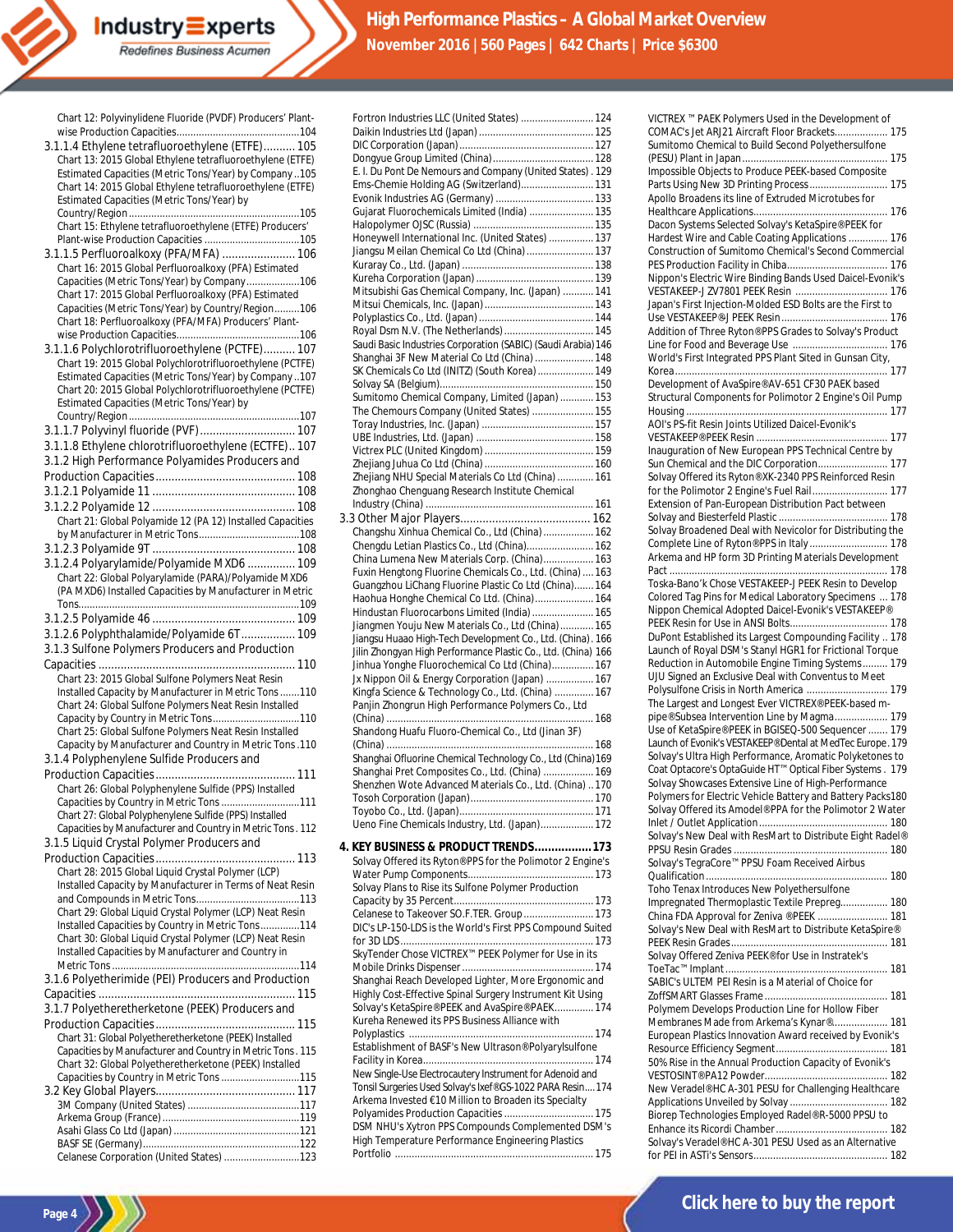Surface Dynamics Validated VESTAKEEP® PEEK for

| Invibio in Collaboration with Maxx Orthopedics Developed                                                  |  |
|-----------------------------------------------------------------------------------------------------------|--|
| PEEK-OPTIMA® Femoral Knee Replacement Technology  182                                                     |  |
| Drake Plastics Enhanced its Product Line with the Addition                                                |  |
|                                                                                                           |  |
| DuPont Tedlar Films to be Distributed by American                                                         |  |
|                                                                                                           |  |
| New Line of Rilsan® Fine Powders Added to Arkema's Bio-                                                   |  |
| based Polyamide Coating Powders Portfolio for Outdoor                                                     |  |
| Establishment of DuPont's First Zytel® HTN Polymer                                                        |  |
|                                                                                                           |  |
| Selection of DSM's Stanyl® PA46 for Use in New                                                            |  |
| Turbocharged Petrol Engine Components  183                                                                |  |
| EMS-GRIVORY Offered Grilamid L20A HL NZ Special PA12                                                      |  |
|                                                                                                           |  |
| Industry's first PPS resin particles for powder bed fusion                                                |  |
|                                                                                                           |  |
| Production Capacity of Polyplastics' Facility in Malaysia                                                 |  |
|                                                                                                           |  |
| BIOTEK Received CE Mark Certificate and Indian FDA<br>Approval for its VESTAKEEP® PEEK-based Arthroscopy  |  |
|                                                                                                           |  |
| Polimotor 2 Automotive Engine Project Selected Solvay's                                                   |  |
| KetaSpire® PEEK for Oil Scavenger Line  184                                                               |  |
| Arkema Expands Scope of Use for Patent-Pending Kynar®                                                     |  |
|                                                                                                           |  |
| Arkema and PPG Celebrate Half a Century of Association  185                                               |  |
| Kureha Takes Over Kureha Battery Materials Japan185                                                       |  |
| Grivory HT2VS-HH, Novel range of High Heat Polyamides                                                     |  |
|                                                                                                           |  |
| Valeo Schalter und Sensoren GmbH Selected Evonik's                                                        |  |
| VESTAMID® L1930 PA12 for the Gear Drive of the Steering                                                   |  |
| DSM Engineering Plastics Solidified its Position in the                                                   |  |
|                                                                                                           |  |
| Strong Compatibility with Ford's New ULV 25 ATF                                                           |  |
| Exhibited by Solvay High Performance Polymer Grades 185                                                   |  |
| USB Type-C Connectors Molded Using DuPont™ Zytel®                                                         |  |
|                                                                                                           |  |
|                                                                                                           |  |
| Polyphenylene Sulfide Fiber TORCON™ and                                                                   |  |
| Polyacrylonitrile-base Flame Resistant Yarn Utilized to                                                   |  |
| Develop High Performance Flame Shielding Paper186                                                         |  |
| Solvay's KetaSpire® PEEK Demonstrated Strong                                                              |  |
| Compatibility with Ford's new ULV 25 ATF 186                                                              |  |
| Solvay's KetaSpire® PEEK Selected for Polimotor 2's 3D-                                                   |  |
|                                                                                                           |  |
| VICTREX Pipes™ Replaced Metal Tubing in High Voltage                                                      |  |
| Automotives Installed with Plastic-rubber Technology-                                                     |  |
| based Cooling Components Made of Special PPA                                                              |  |
| VESTAMID® HTplus R1033 and HNBR Elastomer 187                                                             |  |
| Solvay's New Deal with Chase Plastics to Distribute High-                                                 |  |
| Performance Amodel® PPA Resins 187                                                                        |  |
| Introduction of Solvay's Pre-Colored Radel® R-7159 Series                                                 |  |
| Resins for Use in Commercial Aircraft Interiors187                                                        |  |
| Hankuk Carbon Selected Virantage® PESU Tougheners to                                                      |  |
| Produce Enhanced Thermoset Composite Prepregs187<br>Celanese to Launch Two Premium Industrial PEEK Grades |  |
|                                                                                                           |  |
| CFDA Approval for Invibio's PEEK-OPTIMA® HA Enhanced                                                      |  |
|                                                                                                           |  |
| Broadening of PEEK Polymers Production Capacity at                                                        |  |
|                                                                                                           |  |
| Arkema's High Performing Kynar Flex® Grade for the Wire                                                   |  |
| Addition of Five New Glass Fiber-Reinforced Grades of                                                     |  |
| Amodel® AE-8900 Series by Solvay for Automotive                                                           |  |
|                                                                                                           |  |
| Addition of LFT Technology Complemented Solvay                                                            |  |
| Specialty Polymers' High Performance Lightweight                                                          |  |
|                                                                                                           |  |
| Introduction of VICTREX® AE250 Composites for Aircrafts 189                                               |  |
| Vertera Spine Selected Solvay's Zeniva® PEEK for the                                                      |  |
| Development of PEEK Scoria™ Technology 189<br>VESTAKEEP® 5000 HCM Micro Granules Enhanced                 |  |
| Production Efficiency of Customized PEEK Seals  189                                                       |  |
| Innov'spine Received CE Mark Approval for its New PEEK                                                    |  |

Page 5

AGC Introduces Fluon® LM-ETFE LH-8000 for New Applications.................................................................. 189 Arkema Launches Additional PVDF Polymer Process Aids...190 Instratek's STAPiX™ Staple Fixation System Components Molded Using Solvay's Ixef® 1022 PARA Resin.............. 190 VESTAMID® HTplus M1933 PPA Outperformed Other Competitive Polymers with Outstanding Electrical RTI .190 Medical Illumination Used Solvay's Medical-Grade Polymers in its New MI-750 LED Lighting System.......... 190 Launch of Celanese® PPS Grades in Japan .................... 190 VICTREX® PEEK 90HMF40 Replaced Aluminum in Making the Airbus A350-900 Aircraft Door Fitting..................... 191 Toyota MIRAI FCV Component Used Kuraray's GENESTAR PA 9T Resin ................................................................... 191 Evonik's VESTAMID® HTplus PPA Used in the Manufacture of HELLA Laser-Welded Actuator Housing Components191 Launch of Evonik's VESTAMID® HTplus M1035 P1 for Automotive Use .................... Solvay Signed a New Licensing Deal with RTP Company to Broaden the Supply of its Radel® R-7000 PPSU Resins to Global Aerospace Market ............................................. 191 3M™ Dyneon™ Compound NST 1111R Launched ......... 191 The Chemours Company Spun Off from DuPont........... 192 Solvay to Commence PVDF Production at its Chinese Plant by 2017 ......................................................................... 192 Solvay Specialty Polymers' ECTEF Resin Films Used in Amcor's Flexible Solar Front Sheets.............................. 192 Acquisition of Kleiss Gears Enhanced Victrex's Potential to Offer Complete Integrated Solutions............................ 192 Morphix Selected Solvay Radel® PPSU Resins to Replace Metals in its Tattoo Needle Grips ................................. 192 Sumitomo Chemical Increases the Capacity of Polyethersulfone (PESU) at its Ehime Plant................... 193 Denroy Formed Pact with Bombardier and Victrex to Deploy its Brackets in Commercial Aircraft................... 193 EU Intends to Ban PFOA................................................ 193 AGC Chemicals Enters Brazilian Fluoropolymer Market 193 Solvay's New Veradel® 3300 SL 30 PESU Launched at the CTI Symposium ............................................................. 193 Strategic Alliance with NHU Reinforces the High Performance Engineering Plastics Portfolio of DSM......193 Development of the Polimotor 2 All-Plastic Automotive Engine by Solvay ........................................................... 194 SK Chemicals and INITZ to Exhibit Super Engineering<br>Plastics at Chinaplas 2015 Plastics at Chinaplas 2015 ............................................. 194 Tulip, a PEEK-OPTIMA® Polymer based Spinal Stabilisation System from Weigao ................................................... 194 Evonik's VESTAKEEP® i-Grade PEEK Passed Biocompability Test in China ................................................................. 194 Establishment of Victrex's New PAEK Facility Opens Up New Possibilities .......................................................... 194 ATO's Semi-Finished Tubes Made of KetaSpire® PEEK Resin Compliant with NORSOK M-710 Standard for Oil & Gas195 National Nonwovens Used ULTEM™ PEI to Develop the First Fire Blocker for All Aircraft Seating Dress Covers ..195 Shanghai 3F New Materials' PTFE Capacity Expanded ..195 NSF Certification Enabled the Use of Amodel® PPA Resin Grades of Solvay in Food Service Industry..................... 195 Construction of New Production Line to Broaden DIC's PPS Polymer Production Capacity........................................ 195 New TECATEC Product Series Exemplified the Close Collaboration of Ensinger and Victrex ........................... 195 US FDA Offered 510(k) Clearance for Meditech Spine's Talos®-C (HA) Cervical IBF Devices................................ 196 NSF Certified Solvay's KetaSpire® PEEK Resin for Highly Demanding Food Processing and Household Appliance Applications.................................................................. 196 SABIC to Increase Production Capacity of Ultem PEI Resin by 30% .......................................................................... 196 AGC FluoroCompounds Group Inaugurates Pilot Plant .196 DuPont Increased its Zytel® HTN PPA Production to Meet the Rising Global Market Demand ................................ 196 ELITechGroup Selected Solvay's Radel® PPSU as an Alternative to Transparent PC Resin for Injection Molding Two Redesigned Slide Stainer Carousels....................... 196 Solvay Named Infinity LTL an Authorized Color Compounder of Amodel® PPA, Udel® PSU and Xydar® LCP Resins............................................................................ 197

Victrex and Lenorplastics to form PAEK Distribution Pact....197

| HuanTian to Use VICTREX® PEEK Valve Plates in                                                         |
|-------------------------------------------------------------------------------------------------------|
|                                                                                                       |
| Evonik's VESTAKEEP® PEEK Used in the Production of High                                               |
|                                                                                                       |
| CE Mark for Osimplant's Cervical Expandable Bladed HA                                                 |
| Arkema's New Grade of Kynar® PVDF Resin Launched. 197                                                 |
| Strong Compatibility exhibited by Radel® PPSU based                                                   |
| Instrument Trays with STERIZONE® VP4 Sterilizer  198                                                  |
| Solvay to Raise Total PEEK Production Capacity to over                                                |
|                                                                                                       |
| Victrex to Construct a Polymer Innovation Centre in                                                   |
|                                                                                                       |
| Launch of EMS-GRIVORY's New Grivory HT Products with                                                  |
|                                                                                                       |
|                                                                                                       |
| Solvay Launched Xydar® MG-850 LCP to Meet the                                                         |
| Demands of New 12-Gigabyte Connectors 198                                                             |
| Infinity Joined Forces with LTL to Form Infinity LTL                                                  |
| Karmed's Superfusion Line of Spinal Implants Granted with                                             |
|                                                                                                       |
| RelaxBogen Developed a New Treatment Alternative for                                                  |
|                                                                                                       |
| Solvay to Raise Ultra-Polymer Resin Production Capacity in                                            |
|                                                                                                       |
| New Semi-Rigid PEEK-OPTIMA® Polymer Based Spinal Rod                                                  |
| Components Bridge Treatment Gap  199                                                                  |
| Victrex to Open its £90 Million PEEK Production Unit in                                               |
| BoneBac® TLIF Spacer from Thompson MIS Received the                                                   |
|                                                                                                       |
| New Invibio Trauma Device Technology based on PEEK-                                                   |
| OPTIMA Ultra Reinforced Polymer for Healing Fractures  200                                            |
| Evonik's VESTAMID® Molding Compounds for Rail and                                                     |
|                                                                                                       |
| Osram Chose Royal DSM's Stanyl® TC PA 46 in the Heat                                                  |
|                                                                                                       |
| First Supply Deal of SK Chemicals with a Major<br>International Company for Super Engineering Plastic |
|                                                                                                       |
| Launch of Solvay's New 30% Glass-Reinforced AvaSpire®                                                 |
|                                                                                                       |
| COMAC Qualified Five of Solvay's KetaSpire® PEEK Grades                                               |
|                                                                                                       |
| Medshine Launched AvaSpire® PAEK-based Locally-                                                       |
| Produced Surgical Sterilization Cases  201<br>Victrex and Tri-Mack Joined Forces to Develop New       |
| Hybrid-Molded VICTREX® PAEK-based Composite                                                           |
|                                                                                                       |
| PEEK-based JUVORA™ Dental Disc is a Time-Saving Non-                                                  |
| Metal Alternative to Metal-based Removable Partial                                                    |
|                                                                                                       |
| DuPont Fluoropolymer Solutions Consolidates Chinese                                                   |
| Solvay Launches Two New ECTFE Film Grades for PV Front                                                |
|                                                                                                       |
| Launch of Two Novel Grades of Ryton® PPS for Food                                                     |
|                                                                                                       |
| VICTREX PEEK-based Diamould Connectors for Deepwater,                                                 |
| HPHT Wellhead and Downhole Applications  202                                                          |
| 3M Introduces 3M™ Dyneon™ PTFE Dispersion TF 5035GZ                                                   |
| Kureha Completes Construction of PVDF Plant in China 202                                              |
| Zhejiang Juhua Co Ltd to Build PVDF Facility 203                                                      |
| Distribution Pacts Formed by DSM to Reinforce its                                                     |
|                                                                                                       |
| World's First High-Heat Plastic Air Intake Manifold with                                              |
| Integrated Charge Air Cooler Utilized DSM's Stanyl® Diablo                                            |
|                                                                                                       |
| Establishment of DIC Corporation's First PPS Compounds                                                |
| Arkema Expands Kynar® PVDF Portfolio with New Grade                                                   |
|                                                                                                       |
| Honeywell's Brazilian Operations See Growth 204                                                       |
| Evonik Increased PA12 Production Capacity at its Marl                                                 |
|                                                                                                       |
| US FDA Offered 510 (k) Clearance for Extremity Medical's                                              |
| New HammerFiX <sup>™</sup> IP Fusion System Produced Using                                            |
|                                                                                                       |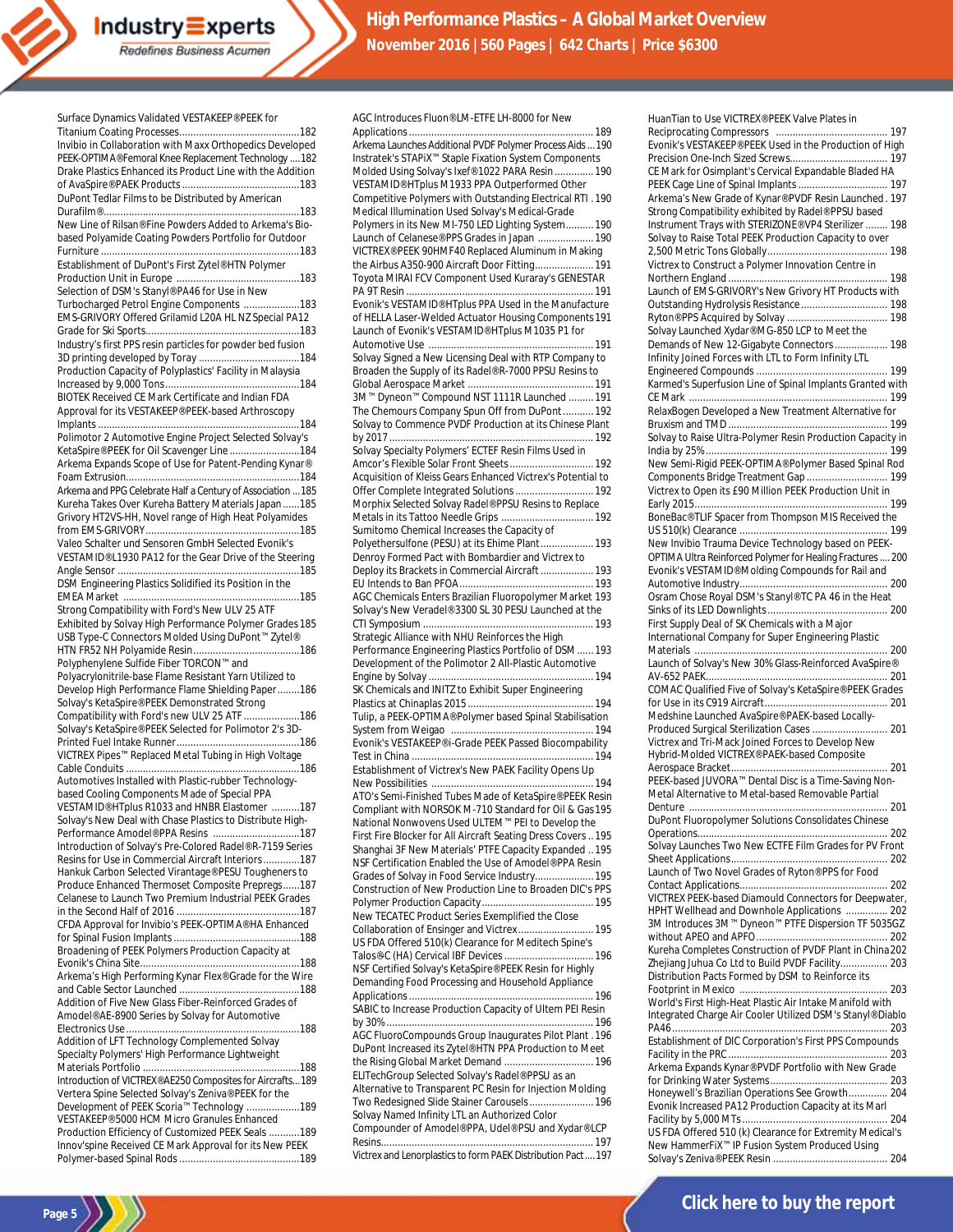| Zeus Offered its New PEEK Engineered Surface Tubing with                                                                |  |
|-------------------------------------------------------------------------------------------------------------------------|--|
| Broadening of Celanese's Kentucky Compounding                                                                           |  |
|                                                                                                                         |  |
| Solvay's KetaSpire® KT-825 Provided 50% Greater Stiffness                                                               |  |
| KetaSpire® PEEK-based Ketron® PEEK Stock Shapes<br>Compliant with NORSOK M-710 Standards for Oil and Gas . 204          |  |
| Solvay Introduces Novel Grades of Halar® ECTFE Film205<br>Korean Researchers Develop Novel Technology for               |  |
|                                                                                                                         |  |
| Arkema Showcases Kynar® Aquatec® CRX Latex 205                                                                          |  |
| Solvay High Performance Polymers Earned Regulatory                                                                      |  |
| Approvals for Use in Food Contact and Drinking Water                                                                    |  |
|                                                                                                                         |  |
| Celanese to Expand Compounding Capabilities at Nanjing                                                                  |  |
| Development of Halogen-free Fortron® PPS CES50 for                                                                      |  |
| Consumer Electronics Device Housings 206                                                                                |  |
| Use of Celanese's Fortron ICE PPS in Making Allied Series                                                               |  |
| PolyOne to Launch LubriOne™ PEEK Solutions for Use in                                                                   |  |
|                                                                                                                         |  |
| AvaSpire® PAEK-based Structural Components in                                                                           |  |
| Technifab's New High-Performance Polymeric Foam                                                                         |  |
| Airbus Qualified Three of Solvay's KetaSpire® PEEK Grades. 206                                                          |  |
| AS9100C/ISO9001:2008 Aerospace Certification for                                                                        |  |
| Greene, Tweed Adds ARLON® 3000 XT as Substitute 207                                                                     |  |
| CE Mark Certification for VESTAKEEP® PEEK based Cage                                                                    |  |
|                                                                                                                         |  |
| Evonik's VESTAKEEP® PEEK Implant Product Line Receives                                                                  |  |
| Evonik Clears NORSOK M-710 Test for VESTAKEEP® PEEK                                                                     |  |
|                                                                                                                         |  |
| DuPont™ Fluoropolymer Solutions Expands Melt-                                                                           |  |
| Processable Fluoroplastic Resin Capacity 207                                                                            |  |
| UL Plastics Component Database Certifies DuPont<br>Fluoroplastic's ECCtreme™ ECA 3000 as Having the                     |  |
|                                                                                                                         |  |
| Victrex Supplies VICTREX® PEEK Polymers Solutions to                                                                    |  |
|                                                                                                                         |  |
| Inauguration of BASF's Ultrason® Production Facility in                                                                 |  |
|                                                                                                                         |  |
| 5. GLOBAL MARKET OVERVIEW 209<br>Chart 33: Global High Performance Plastics Market Analysis                             |  |
| (2012-2022) in Volume (Metric Tons) and Value (USD Million) 209                                                         |  |
| 5.1 Global High Performance Plastics Market                                                                             |  |
|                                                                                                                         |  |
|                                                                                                                         |  |
| Chart 34: Global High Performance Plastics Market Analysis                                                              |  |
| (2012-2022) by End-use Sector - Automotive & Transportation,<br>Building & Construction, Consumer Goods, Electrical &   |  |
| Electronics, Mechanical/Industrial and Other in Metric Tons210                                                          |  |
| Chart 35: Glance at 2012, 2017 and 2022 Global High                                                                     |  |
| Performance Plastics Volume Market Share (%) by End-use                                                                 |  |
| Sector - Automotive & Transportation, Building &                                                                        |  |
| Construction, Consumer Goods, Electrical & Electronics,                                                                 |  |
|                                                                                                                         |  |
| Chart 36: Global High Performance Plastics Market Analysis                                                              |  |
| (2012-2022) by End-use Sector - Automotive & Transportation,                                                            |  |
| Building & Construction, Consumer Goods, Electrical &<br>Electronics, Mechanical/Industrial and Other in USD Million211 |  |
| Chart 37: Glance at 2012, 2017 and 2022 Global High                                                                     |  |
| Performance Plastics Value Market Share (%) by End-use                                                                  |  |
| Sector - Automotive & Transportation, Building &                                                                        |  |
| Construction, Consumer Goods, Electrical & Electronics,                                                                 |  |
|                                                                                                                         |  |
|                                                                                                                         |  |
| 5.1.1 High Performance Plastics End-use Sector                                                                          |  |
| Market Overview by Global Region  212                                                                                   |  |
| 5.1.1.1 Automotive & Transportation 212                                                                                 |  |
| Chart 38: Global Market for High Performance Plastics in                                                                |  |

Geographic Region – United States, Europe, Asia-Pacific and Rest of World in Metric Tons..................................212

**Page 6**

| Chart 39: Glance at 2012, 2017 and 2022 Global High                                                                |
|--------------------------------------------------------------------------------------------------------------------|
| Performance Plastics Volume Market Share (%) in                                                                    |
| Automotive & Transportation Sector by Geographic                                                                   |
| Region - United States, Europe, Asia-Pacific and Rest of                                                           |
|                                                                                                                    |
|                                                                                                                    |
|                                                                                                                    |
| Chart 40: Global Market for High Performance Plastics in                                                           |
| Automotive & Transportation Sector (2012-2022) by                                                                  |
| Geographic Region - United States, Europe, Asia-Pacific                                                            |
|                                                                                                                    |
|                                                                                                                    |
| Chart 41: Glance at 2012, 2017 and 2022 Global High                                                                |
| Performance Plastics Value Market Share (%) in Automotive                                                          |
| & Transportation Sector by Geographic Region - United                                                              |
| States, Europe, Asia-Pacific and Rest of World  213                                                                |
|                                                                                                                    |
|                                                                                                                    |
|                                                                                                                    |
| Chart 42: Global Market for High Performance Plastics in                                                           |
| Building & Construction Sector (2012-2022) by Geographic                                                           |
| Region - United States, Europe, Asia-Pacific and Rest of                                                           |
|                                                                                                                    |
| Chart 43: Glance at 2012, 2017 and 2022 Global High                                                                |
| Performance Plastics Volume Market Share (%) in Building                                                           |
|                                                                                                                    |
| & Construction Sector by Geographic Region - United                                                                |
| States, Europe, Asia-Pacific and Rest of World 214                                                                 |
|                                                                                                                    |
| Chart 44: Global Market for High Performance Plastics in                                                           |
| Building & Construction Sector (2012-2022) by Geographic                                                           |
| Region - United States, Europe, Asia-Pacific and Rest of                                                           |
|                                                                                                                    |
|                                                                                                                    |
| Chart 45: Glance at 2012, 2017 and 2022 Global High                                                                |
| Performance Plastics Value Market Share (%) in Building &                                                          |
| Construction Sector by Geographic Region - United States,                                                          |
| Europe, Asia-Pacific and Rest of World 215                                                                         |
|                                                                                                                    |
|                                                                                                                    |
|                                                                                                                    |
| Chart 46: Global Market for High Performance Plastics in                                                           |
| Consumer Goods Sector (2012-2022) by Geographic                                                                    |
| Region - United States, Europe, Asia-Pacific and Rest of                                                           |
|                                                                                                                    |
|                                                                                                                    |
|                                                                                                                    |
| Chart 47: Glance at 2012, 2017 and 2022 Global High                                                                |
| Performance Plastics Volume Market Share (%) in                                                                    |
| Consumer Goods Sector by Geographic Region - United                                                                |
| States, Europe, Asia-Pacific and Rest of World 216                                                                 |
|                                                                                                                    |
|                                                                                                                    |
| Chart 48: Global Market for High Performance Plastics in                                                           |
| Consumer Goods Sector (2012-2022) by Geographic                                                                    |
| Region - United States, Europe, Asia-Pacific and Rest of                                                           |
|                                                                                                                    |
| Chart 49: Glance at 2012, 2017 and 2022 Global High                                                                |
| Performance Plastics Value Market Share (%) in Consumer                                                            |
| Goods Sector by Geographic Region - United States,                                                                 |
|                                                                                                                    |
|                                                                                                                    |
|                                                                                                                    |
|                                                                                                                    |
| Chart 50: Global Market for High Performance Plastics in                                                           |
|                                                                                                                    |
| Electrical & Electronics Sector (2012-2022) by Geographic                                                          |
| Region - United States, Europe, Asia-Pacific and Rest of                                                           |
|                                                                                                                    |
| Chart 51: Glance at 2012, 2017 and 2022 Global High                                                                |
| Performance Plastics Volume Market Share (%) in                                                                    |
| Electrical & Electronics Sector by Geographic Region -                                                             |
| United States, Europe, Asia-Pacific and Rest of World218                                                           |
|                                                                                                                    |
|                                                                                                                    |
| Chart 52: Global Market for High Performance Plastics in                                                           |
| Electrical & Electronics Sector (2012-2022) by Geographic                                                          |
| Region - United States, Europe, Asia-Pacific and Rest of                                                           |
|                                                                                                                    |
| Chart 53: Glance at 2012, 2017 and 2022 Global High                                                                |
| Performance Plastics Value Market Share (%) in Electrical                                                          |
| & Electronics Sector by Geographic Region - United                                                                 |
|                                                                                                                    |
| States, Europe, Asia-Pacific and Rest of World 219                                                                 |
|                                                                                                                    |
|                                                                                                                    |
| Chart 54: Global Market for High Performance Plastics in                                                           |
| Mechanical/Industrial Sector (2012-2022) by Geographic<br>Region - United States, Europe, Asia-Pacific and Rest of |

World in Metric Tons.................................................... 220

Chart 55: Glance at 2012, 2017 and 2022 Global High Performance Plastics Volume Market Share (%) in Mechanical/Industrial Sector by Geographic Region – United States, Europe, Asia-Pacific and Rest of World.. 220 Value Analysis........................................................ 221 Chart 56: Global Market for High Performance Plastics in Mechanical/Industrial Sector (2012-2022) by Geographic Region – United States, Europe, Asia-Pacific and Rest of World in USD Million .................................................... 221 Chart 57: Glance at 2012, 2017 and 2022 Global High Performance Plastics Value Market Share (%) in Mechanical/Industrial Sector by Geographic Region – United States, Europe, Asia-Pacific and Rest of World.. 221 5.1.1.6 Other Sectors............................................. 222 Volume Analysis .................................................... 222 Chart 58: Global Market for High Performance Plastics in Other Sectors (2012-2022) by Geographic Region – United States, Europe, Asia-Pacific and Rest of World in Metric Tons.............................................................................. 222 Chart 59: Glance at 2012, 2017 and 2022 Global High Performance Plastics Volume Market Share (%) in Other Sectors by Geographic Region – United States, Europe, Asia-Pacific and Rest of World...................................... 222 Value Analysis........................................................ 223 Chart 60: Global Market for High Performance Plastics in Other Sectors (2012-2022) by Geographic Region – United States, Europe, Asia-Pacific and Rest of World in USD Million .......................................................................... 223 Chart 61: Glance at 2012, 2017 and 2022 Global High Performance Plastics Value Market Share (%) in Other Sectors by Geographic Region – United States, Europe, Asia-Pacific and Rest of World...................................... 223 5.2 Global High Performance Plastics Market Overview by Plastic Type ....................................... 224 Volume Analysis .................................................... 224 Chart 62: Global High Performance Plastics Market Analysis (2012-2022) by Plastic Type – Fluoropolymers, High Performance Polyamides, Sulfone Polymers, Polyphenylene Sulphide, Liquid Crystal Polymers, Polyetherimide and Polyetheretherketone in Metric Tons............................... 224 Chart 63: Glance at 2012, 2017 and 2022 Global High Performance Plastics Volume Market Share (%) by Plastic Type – Fluoropolymers, High Performance Polyamides, Sulfone Polymers, Polyphenylene Sulphide, Liquid Crystal Polymers, Polyetherimide and Polyetheretherketone.. 224 Value Analysis........................................................ 225 Chart 64: Global High Performance Plastics Market Analysis (2012-2022) by Plastic Type – Fluoropolymers, High Performance Polyamides, Sulfone Polymers, Polyphenylene Sulphide, Liquid Crystal Polymers, Polyetherimide and Polyetheretherketone in USD Million ............................... 225 Chart 65: Glance at 2012, 2017 and 2022 Global High Performance Plastics Value Market Share (%) by Plastic Type – Fluoropolymers, High Performance Polyamides, Sulfone Polymers, Polyphenylene Sulphide, Liquid Crystal Polymers, Polyetherimide and Polyetheretherketone.. 225 5.2.1 Fluoropolymers............................................. 226 Chart 66: Global Fluoropolymers Market Analysis (2012- 2022) in Volume (Metric Tons) and Value (USD Million)226 5.2.1.1 Global Fluoropolymers Market Overview by Fluoropolymer Type .............................................. 227 Volume Analysis .................................................... 227 Chart 67: Global Fluoropolymers Market Analysis (2012- 2022) by Fluoropolymer Type – PTFE, FEP, PVDF, ETFE, PFA, PVF, PCTFE and ECTFE in Metric Tons................... 227 Chart 68: Glance at 2012, 2017 and 2022 Global Fluoropolymers Volume Market Share (%) by Fluoropolymer Type – PTFE, FEP, PVDF, ETFE, PFA, PVF, PCTFE and ECTFE .......................................................... 227 Value Analysis........................................................ 228 Chart 69: Global Fluoropolymers Market Analysis (2012- 2022) by Fluoropolymer Type – PTFE, FEP, PVDF, ETFE, PFA, PVF, PCTFE and ECTFE in USD Million ...... Chart 70: Glance at 2012, 2017 and 2022 Global Fluoropolymers Value Market Share (%) by Fluoropolymer Type – PTFE, FEP, PVDF, ETFE, PFA, PVF,

PCTFE and ECTFE...................................................... 228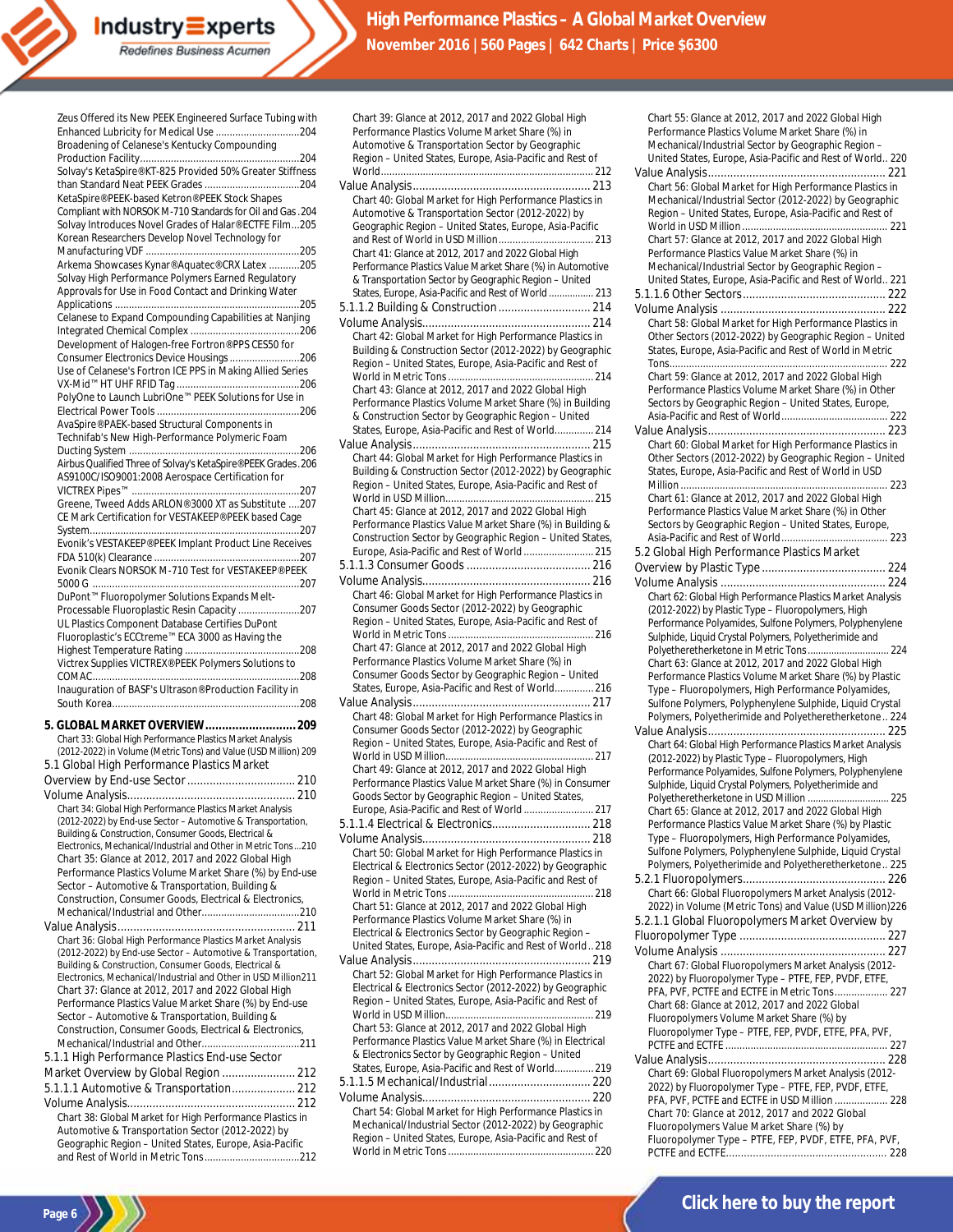| 5.2.1.2 Global Fluoropolymers Market Overview by                                                               |
|----------------------------------------------------------------------------------------------------------------|
|                                                                                                                |
|                                                                                                                |
| Chart 71: Global Fluoropolymers Market Analysis (2012-                                                         |
| 2022) by Geographic Region - United States, Europe,                                                            |
| Asia-Pacific and Rest of World in Metric Tons 229                                                              |
| Chart 72: Glance at 2012, 2017 and 2022 Global                                                                 |
| Fluoropolymers Volume Market Share (%) by Geographic                                                           |
| Region - United States, Europe, Asia-Pacific and Rest of                                                       |
|                                                                                                                |
|                                                                                                                |
| Chart 73: Global Fluoropolymers Market Analysis (2012-<br>2022) by Geographic Region - United States, Europe,  |
| Asia-Pacific and Rest of World in USD Million230                                                               |
| Chart 74: Glance at 2012, 2017 and 2022 Global                                                                 |
| Fluoropolymers Value Market Share (%) by Geographic                                                            |
| Region - United States, Europe, Asia-Pacific and Rest of                                                       |
|                                                                                                                |
| 5.2.1.3 Global Fluoropolymers Market Overview by                                                               |
|                                                                                                                |
|                                                                                                                |
| Chart 75: Global Fluoropolymers Market Analysis (2012-                                                         |
| 2022) by End-use Sector - Chemical Processing, Electrical                                                      |
| & Electronics, Mechanical/Industrial, Automotive &                                                             |
| Transportation, Building & Construction and Others in                                                          |
|                                                                                                                |
| Chart 76: Glance at 2012, 2017 and 2022 Global                                                                 |
| Fluoropolymers Volume Market Share (%) by End-use                                                              |
| Sector - Chemical Processing, Electrical & Electronics,<br>Mechanical/Industrial, Automotive & Transportation, |
|                                                                                                                |
|                                                                                                                |
| Chart 77: Global Fluoropolymers Market Analysis (2012-                                                         |
| 2022) by End-use Sector - Chemical Processing, Electrical                                                      |
| & Electronics, Mechanical/Industrial, Automotive &                                                             |
| Transportation, Building & Construction and Others in USD                                                      |
|                                                                                                                |
| Chart 78: Glance at 2012, 2017 and 2022 Global                                                                 |
| Fluoropolymers Value Market Share (%) by End-use Sector                                                        |
| - Chemical Processing, Electrical & Electronics,                                                               |
| Mechanical/Industrial, Automotive & Transportation,                                                            |
| 5.2.2 High Performance Polyamides 233                                                                          |
| Chart 79: Global High Performance Polyamides Market                                                            |
| Analysis (2012-2022) in Volume (Metric Tons) and Value                                                         |
|                                                                                                                |
| 5.2.2.1 Global High Performance Polyamides Market                                                              |
| Overview by Polyamide Type 234                                                                                 |
|                                                                                                                |
| Chart 80: Global High Performance Polyamides Market                                                            |
| Analysis (2012-2022) by Polyamide Type - Polyamide 11 &                                                        |
| 12, Polyphthalamide/Polyamide 6T, Polyamide 46,                                                                |
| Polyamide 9T and Polyarylamide/Polyamide MXD6 in                                                               |
|                                                                                                                |
| Chart 81: Glance at 2012, 2017 and 2022 Global High                                                            |
| Performance Polyamides Volume Market Share (%) by                                                              |
| Polyamide Type - Polyamide 11 & 12,<br>Polyphthalamide/Polyamide 6T, Polyamide 46, Polyamide                   |
|                                                                                                                |
|                                                                                                                |
| Chart 82: Global High Performance Polyamides Market                                                            |
| Analysis (2012-2022) by Polyamide Type - Polyamide 11 &                                                        |
| 12, Polyphthalamide/Polyamide 6T, Polyamide 46,                                                                |
| Polyamide 9T and Polyarylamide/Polyamide MXD6 in USD                                                           |
|                                                                                                                |
| Chart 83: Glance at 2012, 2017 and 2022 Global High                                                            |
| Performance Polyamides Value Market Share (%) by                                                               |
| Polyamide Type - Polyamide 11 & 12,                                                                            |
| Polyphthalamide/Polyamide 6T, Polyamide 46, Polyamide<br>9T and Polyarylamide/Polyamide MXD6 235               |
| 5.2.2.2 Global High Performance Polyamides Market                                                              |
| Overview by Geographic Region 236                                                                              |
|                                                                                                                |
| Chart 84: Global High Performance Polyamides Market                                                            |
| Analysis (2012-2022) by Geographic Region - United                                                             |
|                                                                                                                |
| States, Europe, Asia-Pacific and Rest of World in Metric                                                       |

 $Industry\equiv xperts$ Redefines Business Acumen

**Page 7**

| Chart 85: Glance at 2012, 2017 and 2022 Global High<br>Performance Polyamides Volume Market Share (%) by<br>Geographic Region - United States, Europe, Asia-Pacific |
|---------------------------------------------------------------------------------------------------------------------------------------------------------------------|
|                                                                                                                                                                     |
| Chart 86: Global High Performance Polyamides Market                                                                                                                 |
| Analysis (2012-2022) by Geographic Region - United States,<br>Europe, Asia-Pacific and Rest of World in USD Million  237                                            |
| Chart 87: Glance at 2012, 2017 and 2022 Global High<br>Performance Polyamides Value Market Share (%) by                                                             |
| Geographic Region - United States, Europe, Asia-Pacific                                                                                                             |
| 5.2.2.3 Global High Performance Polyamides Market                                                                                                                   |
|                                                                                                                                                                     |
| Chart 88: Global High Performance Polyamides Market                                                                                                                 |
| Analysis (2012-2022) by End-Use Sector - Automotive,<br>Electrical & Electronics, Mechanical/Industrial and Other                                                   |
| Chart 89: Glance at 2012, 2017 and 2022 Global High                                                                                                                 |
| Performance Polyamides Volume Market Share (%) by<br>End-Use Sector - Automotive, Electrical & Electronics,                                                         |
|                                                                                                                                                                     |
| Chart 90: Global High Performance Polyamides Market                                                                                                                 |
| Analysis (2012-2022) by End-Use Sector - Automotive,<br>Electrical & Electronics, Mechanical/Industrial and Other                                                   |
| Chart 91: Glance at 2012, 2017 and 2022 Global High                                                                                                                 |
| Performance Polyamides Value Market Share (%) by End-                                                                                                               |
| Use Sector - Automotive, Electrical & Electronics,                                                                                                                  |
| Chart 92: Global Sulfone Polymers Market Analysis (2012-                                                                                                            |
| 2022) in Volume (Metric Tons) and Value (USD Million)240                                                                                                            |
| 5.2.3.1 Global Sulfone Polymers Market Overview by                                                                                                                  |
|                                                                                                                                                                     |
| Chart 93: Global Sulfone Polymers Market Analysis (2012-                                                                                                            |
| 2022) by Polymer Type - Polysulfone (PSU), Polyphenylsulfone                                                                                                        |
| (PPSU) and Polyethersulfone (PESU) in Metric Tons  241                                                                                                              |
| Chart 94: Glance at 2012, 2017 and 2022 Global Sulfone<br>Polymers Volume Market Share (%) by Polymer Type -                                                        |
| Polysulfone (PSU), Polyphenylsulfone (PPSU) and                                                                                                                     |
|                                                                                                                                                                     |
| Chart 95: Global Sulfone Polymers Market Analysis (2012-<br>2022) by Polymer Type - Polysulfone (PSU), Polyphenylsulfone                                            |
| (PPSU) and Polyethersulfone (PESU) in USD Million  242<br>Chart 96: Glance at 2012, 2017 and 2022 Global Sulfone                                                    |
| Polymers Value Market Share (%) by Polymer Type -<br>Polysulfone (PSU), Polyphenylsulfone (PPSU) and                                                                |
|                                                                                                                                                                     |
| 5.2.3.2 Global Sulfone Polymers Market Overview by                                                                                                                  |
| Chart 97: Global Sulfone Polymers Market Analysis (2012-                                                                                                            |
| 2022) by Geographic Region - United States, Europe,                                                                                                                 |
| Asia-Pacific and Rest of World in Metric Tons 243<br>Chart 98: Glance at 2012, 2017 and 2022 Global Sulfone                                                         |
| Polymers Volume Market Share (%) by Geographic Region                                                                                                               |
| - United States, Europe, Asia-Pacific and Rest of World243                                                                                                          |
| Chart 99: Global Sulfone Polymers Market Analysis (2012-<br>2022) by Geographic Region - United States, Europe,                                                     |
| Asia-Pacific and Rest of World in USD Million  244<br>Chart 100: Glance at 2012, 2017 and 2022 Global Sulfone                                                       |
| Polymers Value Market Share (%) by Geographic Region -                                                                                                              |
| United States, Europe, Asia-Pacific and Rest of World244<br>5.2.3.3 Global Sulfone Polymers Market Overview by                                                      |
|                                                                                                                                                                     |
| Chart 101: Global Sulfone Polymers Market Analysis                                                                                                                  |
| (2012-2022) by End-Use Sector - Aerospace & Military,<br>Automotive, Building & Construction, Electrical &<br>Electronics, Food & Household, Mechanical/Industrial, |

Medical & Healthcare and Others in Metric Tons ......... 245

Aerospace & Military, Automotive, Building & Construction, Electrical & Electronics, Food & Household, Mechanical/Industrial, Medical & Healthcare and Others 245 Value Analysis........................................................ 246 Chart 103: Global Sulfone Polymers Market Analysis (2012-2022) by End-Use Sector – Aerospace & Military, Automotive, Building & Construction, Electrical & Electronics, Food & Household, Mechanical/Industrial, Medical & Healthcare and Others in USD Million ......... 246 Chart 104: Glance at 2012, 2017 and 2022 Global Sulfone Polymers Value Market Share (%) by End-Use Sector – Aerospace & Military, Automotive, Building & Construction, Electrical & Electronics, Food & Household, Mechanical/Industrial, Medical & Healthcare and Others 246 5.2.4 Polyphenylene Sulphide (PPS) ...................... 247 Chart 105: Global Polyphenylene Sulfide (PPS) Market Analysis (2012-2022) in Volume (Metric Tons) and Value (USD Million) ................................................................ 247 5.2.4.1 Global Polyphenylene Sulphide (PPS) Market Overview by Geographic Region............................ 248 Volume Analysis .................................................... 248 Chart 106: Global Polyphenylene Sulphide (PPS) Market Analysis (2012-2022) by Geographic Region – United States, Europe, Asia-Pacific and Rest of World in Metric Tons..... 248 Chart 107: Glance at 2012, 2017 and 2022 Global Polyphenylene Sulphide (PPS) Volume Market Share (%) by Geographic Region – United States, Europe, Asia-Pacific and Rest of World......................................................... 248 Value Analysis........................................................ 249 Chart 108: Global Polyphenylene Sulphide (PPS) Market Analysis (2012-2022) by Geographic Region – United States, Europe, Asia-Pacific and Rest of World in USD Million ..... 249 Chart 109: Glance at 2012, 2017 and 2022 Global Polyphenylene Sulphide (PPS) Value Market Share (%) by Geographic Region – United States, Europe, Asia-Pacific and Rest of World......................................................... 249 5.2.4.2 Global Polyphenylene Sulphide (PPS) Market Overview by End-use Sector.................................. 250 Volume Analysis .................................................... 250 Chart 110: Global Polyphenylene Sulphide (PPS) Market Analysis (2012-2022) by End-use Sector – Automotive, Electrical & Electronics, Mechanical/Industrial and Other in Metric Tons .............................................................. 250 Chart 111: Glance at 2012, 2017 and 2022 Global Polyphenylene Sulphide (PPS) Volume Market Share (%) by End-use Sector – Automotive, Electrical & Electronics, Mechanical/Industrial and Other.................................. 250 Value Analysis........................................................ 251 Chart 112: Global Polyphenylene Sulphide (PPS) Market Analysis (2012-2022) by End-use Sector – Automotive, Electrical & Electronics, Mechanical/Industrial and Other in USD Million.......... Chart 113: Glance at 2012, 2017 and 2022 Global Polyphenylene Sulphide (PPS) Value Market Share (%) by End-use Sector – Automotive, Electrical & Electronics, Mechanical/Industrial and Other.................................. 251 5.2.5 Liquid Crystal Polymers (LCP)........................ 252 Chart 114: Global Liquid Crystal Polymers (LCP) Market Analysis (2012-2022) in Volume (Metric Tons) and Value (USD Million) ................................................................ 252 5.2.5.1 Global Liquid Crystal Polymers (LCP) Market Overview by Geographic Region............................ 253 Volume Analysis .................................................... 253 Chart 115: Global Liquid Crystal Polymers (LCP) Market Analysis (2012-2022) by Geographic Region – United States, Europe, Asia-Pacific and Rest of World in Metric Tons..... 253 Chart 116: Glance at 2012, 2017 and 2022 Global Liquid Crystal Polymers (LCP) Volume Market Share (%) by Geographic Region – United States, Europe, Asia-Pacific and Rest of World......................................................... 253 Value Analysis........................................................ 254 Chart 117: Global Liquid Crystal Polymers (LCP) Market Analysis (2012-2022) by Geographic Region – United States, Europe, Asia-Pacific and Rest of World in USD

Chart 102: Glance at 2012, 2017 and 2022 Global Sulfone Polymers Volume Market Share (%) by End-Use Sector –

Million .......................................................................... 254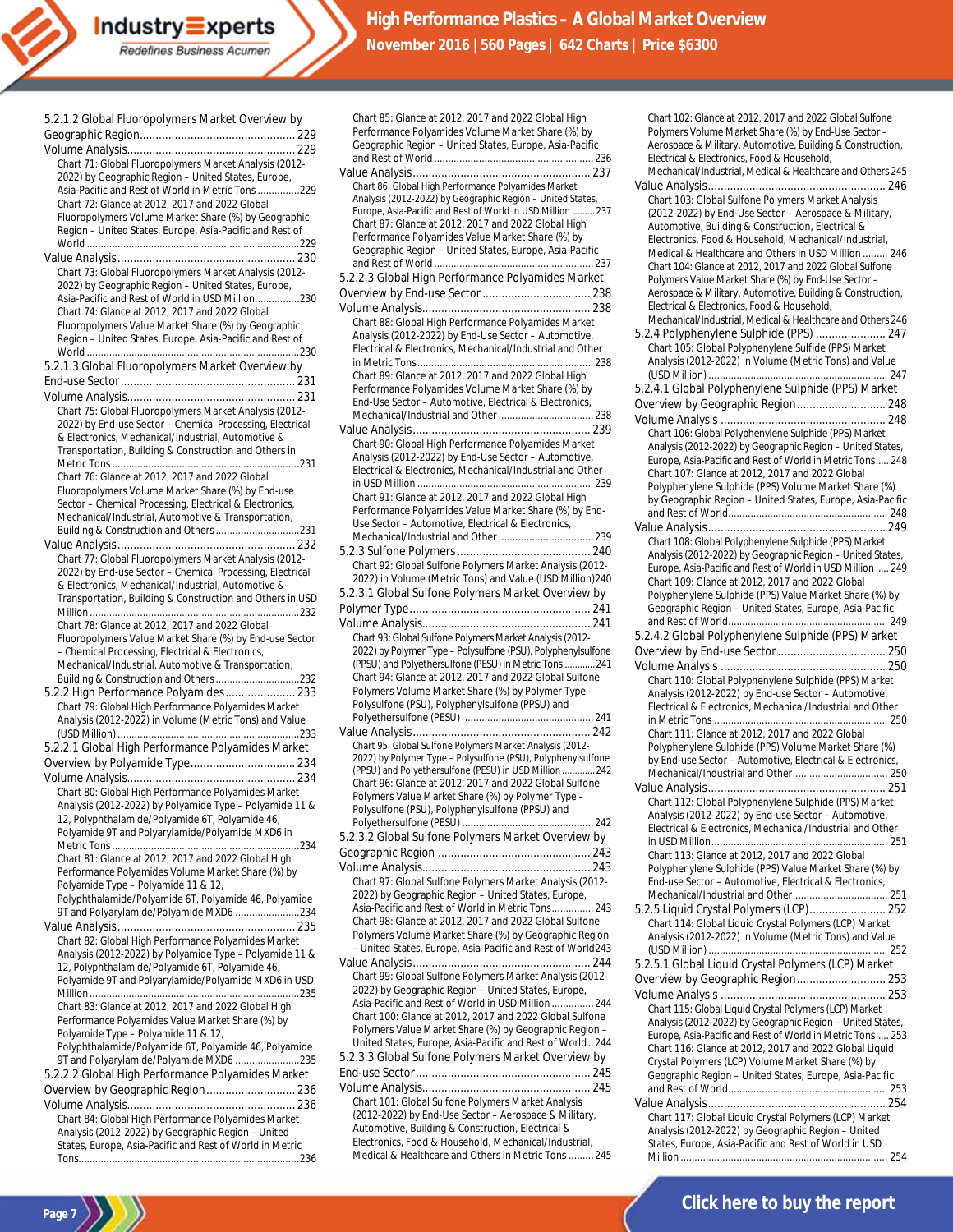| Chart 118: Glance at 2012, 2017 and 2022 Global Liquid<br>Crystal Polymers (LCP) Value Market Share (%) by                  |
|-----------------------------------------------------------------------------------------------------------------------------|
| Geographic Region - United States, Europe, Asia-Pacific                                                                     |
|                                                                                                                             |
| 5.2.5.2 Global Liquid Crystal Polymers (LCP) Market                                                                         |
|                                                                                                                             |
|                                                                                                                             |
| Chart 119: Global Liquid Crystal Polymers (LCP) Market                                                                      |
| Analysis (2012-2022) by End-use Sector - Automotive,                                                                        |
| Electrical & Electronics, Mechanical/Industrial and Others                                                                  |
|                                                                                                                             |
| Chart 120: Glance at 2012, 2017 and 2022 Global Liquid                                                                      |
| Crystal Polymers (LCP) Volume Market Share (%) by End-                                                                      |
| use Sector - Automotive, Electrical & Electronics,                                                                          |
|                                                                                                                             |
|                                                                                                                             |
| Chart 121: Global Liquid Crystal Polymers (LCP) Market Analysis<br>(2012-2022) by End-use Sector - Automotive, Electrical & |
| Electronics, Mechanical/Industrial and Others in USD Million256                                                             |
| Chart 122: Glance at 2012, 2017 and 2022 Global Liquid                                                                      |
| Crystal Polymers (LCP) Value Market Share (%) by End-use                                                                    |
| Sector - Automotive, Electrical & Electronics,                                                                              |
|                                                                                                                             |
|                                                                                                                             |
| Chart 123: Global Polyetherimide (PEI) Market Analysis                                                                      |
| (2012-2022) in Volume (Metric Tons) and Value (USD                                                                          |
|                                                                                                                             |
| 5.2.6.1 Global Polyetherimide (PEI) Market Overview                                                                         |
|                                                                                                                             |
|                                                                                                                             |
| Chart 124: Global Polyetherimide (PEI) Market Analysis                                                                      |
| (2012-2022) by Geographic Region - United States,                                                                           |
| Europe, Asia-Pacific and Rest of World in Metric Tons258                                                                    |
| Chart 125: Glance at 2012, 2017 and 2022 Global                                                                             |
| Polyetherimide (PEI) Volume Market Share (%) by                                                                             |
| Geographic Region - United States, Europe, Asia-Pacific                                                                     |
|                                                                                                                             |
|                                                                                                                             |
| Chart 126: Global Polyetherimide (PEI) Market Analysis                                                                      |
|                                                                                                                             |
| (2012-2022) by Geographic Region - United States,                                                                           |
| Europe, Asia-Pacific and Rest of World in USD Million 259                                                                   |
| Chart 127: Glance at 2012, 2017 and 2022 Global                                                                             |
| Polyetherimide (PEI) Value Market Share (%) by<br>Geographic Region - United States, Europe, Asia-Pacific                   |
|                                                                                                                             |
| 5.2.6.2 Global Polyetherimide (PEI) Market Overview                                                                         |
|                                                                                                                             |
|                                                                                                                             |
| Chart 128: Global Polyetherimide (PEI) Market Analysis                                                                      |
| (2012-2022) by End-use Sector - Automotive, Electrical &                                                                    |
| Electronics, Mechanical/Industrial, Consumer Goods,                                                                         |
| Aerospace & Military and Others in Metric Tons260                                                                           |
| Chart 129: Glance at 2012, 2017 and 2022 Global                                                                             |
| Polyetherimide (PEI) Volume Market Share (%) by End-use                                                                     |
| Sector - Automotive, Electrical & Electronics,                                                                              |
| Mechanical/Industrial, Consumer Goods, Aerospace &                                                                          |
|                                                                                                                             |
|                                                                                                                             |
| Chart 130: Global Polyetherimide (PEI) Market Analysis                                                                      |
| (2012-2022) by End-use Sector - Automotive, Electrical &                                                                    |
| Electronics, Mechanical/Industrial, Consumer Goods,                                                                         |
| Aerospace & Military and Others in USD Million 261                                                                          |
| Chart 131: Glance at 2012, 2017 and 2022 Global<br>Polyetherimide (PEI) Value Market Share (%) by End-use                   |
| Sector - Automotive, Electrical & Electronics,                                                                              |
| Mechanical/Industrial, Consumer Goods, Aerospace &                                                                          |
|                                                                                                                             |
| 5.2.7 Polyetheretherketone (PEEK)  262                                                                                      |
| Chart 132: Global Polyetheretherketone (PEEK) Market                                                                        |
| Analysis (2012-2022) in Volume (Metric Tons) and Value                                                                      |
|                                                                                                                             |
| 5.2.7.1 Global Polyetheretherketone (PEEK) Market                                                                           |
| Overview by Geographic Region 263                                                                                           |
|                                                                                                                             |
| Chart 133: Global Polyetheretherketone (PEEK) Market<br>Analysis (2012-2022) by Geographic Region - United States,          |

Industry Experts Redefines Business Acumen

**Page 8**

| Chart 134: Glance at 2012, 2017 and 2022 Global                                                               |
|---------------------------------------------------------------------------------------------------------------|
| Polyetheretherketone (PEEK) Volume Market Share (%) by                                                        |
| Geographic Region - United States, Europe, Asia-Pacific                                                       |
|                                                                                                               |
|                                                                                                               |
| Chart 135: Global Polyetheretherketone (PEEK) Market<br>Analysis (2012-2022) by Geographic Region - United    |
| States, Europe, Asia-Pacific and Rest of World in USD                                                         |
|                                                                                                               |
| Chart 136: Glance at 2012, 2017 and 2022 Global                                                               |
| Polyetheretherketone (PEEK) Value Market Share (%) by                                                         |
| Geographic Region - United States, Europe, Asia-Pacific                                                       |
|                                                                                                               |
| 5.2.7.2 Global Polyetheretherketone (PEEK) Market                                                             |
|                                                                                                               |
|                                                                                                               |
| Chart 137: Global Polyetheretherketone (PEEK) Market                                                          |
| Analysis (2012-2022) by End-use Sector - Automotive,                                                          |
| Electrical & Electronics, Mechanical/Industrial, Medical &                                                    |
| Healthcare, Aerospace & Military and Others in Metric                                                         |
|                                                                                                               |
| Chart 138: Glance at 2012, 2017 and 2022 Global                                                               |
| Polyetheretherketone (PEEK) Volume Market Share (%) by                                                        |
| End-use Sector - Automotive, Electrical & Electronics,                                                        |
| Mechanical/Industrial, Medical & Healthcare, Aerospace &                                                      |
|                                                                                                               |
|                                                                                                               |
| Chart 139: Global Polyetheretherketone (PEEK) Market                                                          |
| Analysis (2012-2022) by End-use Sector - Automotive,                                                          |
| Electrical & Electronics, Mechanical/Industrial, Medical &                                                    |
| Healthcare, Aerospace & Military and Others in USD                                                            |
|                                                                                                               |
| Chart 140: Glance at 2012, 2017 and 2022 Global                                                               |
| Polyetheretherketone (PEEK) Value Market Share (%) by                                                         |
| End-use Sector - Automotive, Electrical & Electronics,                                                        |
| Mechanical/Industrial, Medical & Healthcare, Aerospace &                                                      |
|                                                                                                               |
| PART B: REGIONAL MARKET PERSPECTIVE267                                                                        |
|                                                                                                               |
| Global High Performance Plastics Market Overview by                                                           |
|                                                                                                               |
|                                                                                                               |
| Chart 141: Global High Performance Plastics Market                                                            |
| Analysis (2012-2022) by Geographic Region - United                                                            |
| States, Europe, Asia-Pacific and Rest of World in Metric                                                      |
|                                                                                                               |
| Chart 142: Glance at 2012, 2017 and 2022 Global High                                                          |
| Performance Plastics Volume Market Share (%) by Global                                                        |
| Region - United States, Europe, Asia-Pacific and Rest of                                                      |
|                                                                                                               |
|                                                                                                               |
| Chart 143: Global High Performance Plastics Market                                                            |
| Analysis (2012-2022) by Global Region - United States,                                                        |
| Europe, Asia-Pacific and Rest of World in USD Million 268                                                     |
| Chart 144: Glance at 2012, 2017 and 2022 Global High                                                          |
| Performance Plastics Value Market Share (%) by Global                                                         |
| Region - United States, Europe, Asia-Pacific and Rest of                                                      |
|                                                                                                               |
| REGIONAL MARKET OVERVIEW269                                                                                   |
|                                                                                                               |
|                                                                                                               |
| Chart 145: United States High Performance Plastics<br>Market Analysis (2012-2022) in Volume (Metric Tons) and |
|                                                                                                               |
| 1.1 United States High Performance Plastics Market                                                            |
|                                                                                                               |
|                                                                                                               |
| Chart 146: United States High Performance Plastics                                                            |
| Market Analysis (2012-2022) by End-use Sector -                                                               |
| Automotive & Transportation, Building & Construction,                                                         |
| Consumer Goods, Electrical & Electronics,                                                                     |
| Mechanical/Industrial and Other in Metric Tons 270<br>Chart 147: Glance at 2012, 2017 and 2022 United States  |
| High Performance Plastics Volume Market Share (%) by                                                          |
| End-use Sector - Automotive & Transportation, Building &                                                      |

Mechanical/Industrial and Other.................................. 270

| Chart 148: United States High Performance Plastics                                                       |
|----------------------------------------------------------------------------------------------------------|
| Market Analysis (2012-2022) by End-use Sector -                                                          |
| Automotive & Transportation, Building & Construction,                                                    |
| Consumer Goods, Electrical & Electronics,                                                                |
| Mechanical/Industrial and Other in USD Million  271                                                      |
| Chart 149: Glance at 2012, 2017 and 2022 United States                                                   |
| High Performance Plastics Value Market Share (%) by End-                                                 |
| use Sector - Automotive & Transportation, Building &                                                     |
| Construction, Consumer Goods, Electrical & Electronics,                                                  |
|                                                                                                          |
| 1.2 United States High Performance Plastics Market                                                       |
|                                                                                                          |
|                                                                                                          |
| Chart 150: United States High Performance Plastics                                                       |
| Market Analysis (2012-2022) by Plastic Type -                                                            |
| Fluoropolymers, High Performance Polyamides, Sulfone                                                     |
| Polymers, Polyphenylene Sulphide, Liquid Crystal                                                         |
| Polymers, Polyetherimide and Polyetheretherketone in                                                     |
|                                                                                                          |
| Chart 151: Glance at 2012, 2017 and 2022 United States                                                   |
| High Performance Plastics Volume Market Share (%) by                                                     |
| Plastic Type - Fluoropolymers, High Performance                                                          |
| Polyamides, Sulfone Polymers, Polyphenylene Sulphide,                                                    |
| Liquid Crystal Polymers, Polyetherimide and                                                              |
|                                                                                                          |
|                                                                                                          |
| Chart 152: United States High Performance Plastics                                                       |
| Market Analysis (2012-2022) by Plastic Type -                                                            |
| Fluoropolymers, High Performance Polyamides, Sulfone<br>Polymers, Polyphenylene Sulphide, Liquid Crystal |
| Polymers, Polyetherimide and Polyetheretherketone in                                                     |
|                                                                                                          |
| Chart 153: Glance at 2012, 2017 and 2022 United States                                                   |
| High Performance Plastics Value Market Share (%) by                                                      |
| Plastic Type - Fluoropolymers, High Performance                                                          |
| Polyamides, Sulfone Polymers, Polyphenylene Sulphide,                                                    |
| Liquid Crystal Polymers, Polyetherimide and                                                              |
|                                                                                                          |
|                                                                                                          |
| Chart 154: United States Fluoropolymers Market Analysis                                                  |
| (2012-2022) in Volume (Metric Tons) and Value (USD                                                       |
|                                                                                                          |
| 1.2.1.1 United States Fluoropolymers Market                                                              |
|                                                                                                          |
|                                                                                                          |
| Chart 155: United States Fluoropolymers Market Analysis                                                  |
| (2012-2022) by End-use Sector - Chemical Processing,                                                     |
| Electricals & Electronics, Mechanical/Industrial,                                                        |
| Automotive & Transportation, Building & Construction                                                     |
|                                                                                                          |
| Chart 156: Glance at 2012, 2017 and 2022 United States                                                   |
| Fluoropolymers Volume Market Share (%) by End-use                                                        |
| Sector - Chemical Processing, Electricals & Electronics,                                                 |
| Mechanical/Industrial, Automotive & Transportation,                                                      |
| Building & Construction and Others  275                                                                  |
|                                                                                                          |
| Chart 157: United States Fluoropolymers Market Analysis                                                  |
| (2012-2022) by End-use Sector - Chemical Processing,                                                     |
| Electricals & Electronics, Mechanical/Industrial,                                                        |
| Automotive & Transportation, Building & Construction                                                     |
|                                                                                                          |
| Chart 158: Glance at 2012, 2017 and 2022 United States                                                   |
| Fluoropolymers Value Market Share (%) by End-use Sector                                                  |
| - Chemical Processing, Electricals & Electronics,                                                        |
| Mechanical/Industrial, Automotive & Transportation,                                                      |
| Building & Construction and Others  276                                                                  |
| 1.2.1.2 United States Fluoropolymers Market                                                              |
| Overview by Fluoropolymer Type 277                                                                       |
|                                                                                                          |
| Chart 159: United States Fluoropolymers Market Analysis                                                  |
| (2012-2022) by Fluoropolymer Type - PTFE, FEP, PVDF,                                                     |
| ETFE, PFA, PVF, PCTFE and ECTFE in Metric Tons 277                                                       |
| Chart 160: Glance at 2012, 2017 and 2022 United States                                                   |
| Fluoropolymers Volume Market Share (%) by                                                                |
| Fluoropolymer Type - PTFE, FEP, PVDF, ETFE, PFA, PVF,                                                    |
|                                                                                                          |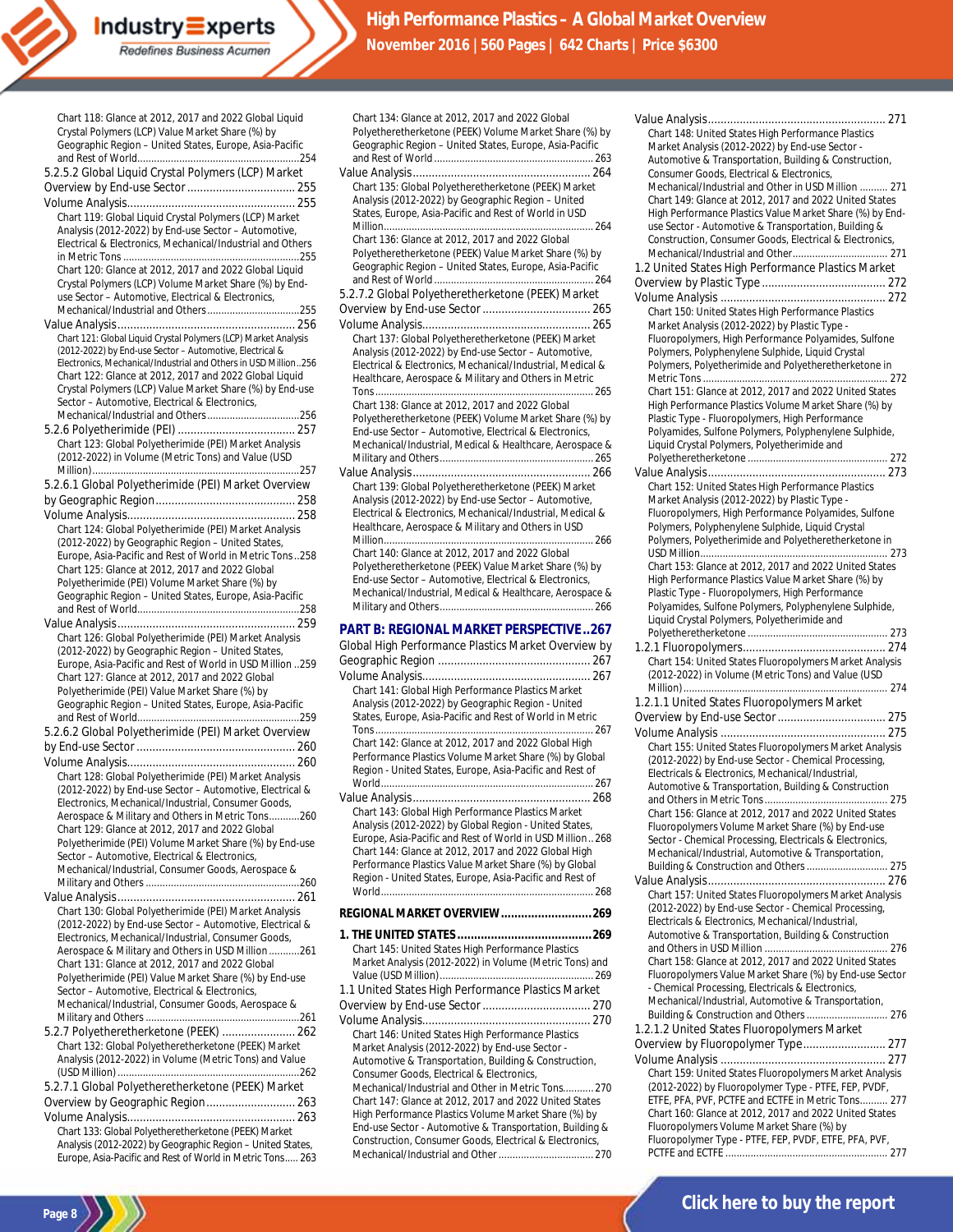Redefines Business Acumen

| Chart 161: United States Fluoropolymers Market Analysis      |
|--------------------------------------------------------------|
| (2012-2022) by Fluoropolymer Type - PTFE, FEP, PVDF,         |
| ETFE, PFA, PVF, PCTFE and ECTFE in USD Million278            |
| Chart 162: Glance at 2012, 2017 and 2022 United States       |
|                                                              |
| Fluoropolymers Value Market Share (%) by Fluoropolymer       |
| Type - PTFE, FEP, PVDF, ETFE, PFA, PVF, PCTFE and ECTFE278   |
| 1.2.2 High Performance Polyamides 279                        |
| Chart 163: United States High Performance Polyamides         |
| Market Analysis (2012-2022) in Volume (Metric Tons) and      |
|                                                              |
| 1.2.2.1 United States High Performance Polyamides            |
| Market Overview by End-Use Sector  280                       |
|                                                              |
|                                                              |
| Chart 164: United States High Performance Polyamides         |
| Market Analysis (2012-2022) by End-Use Sector -              |
| Automotive, Electrical & Electronics,                        |
| Mechanical/Industrial and Other in Metric Tons280            |
| Chart 165: Glance at 2012, 2017 and 2022 United States       |
| High Performance Polyamides Volume Market Share (%)          |
| by End-Use Sector - Automotive, Electrical & Electronics,    |
|                                                              |
|                                                              |
| Chart 166: United States High Performance Polyamides         |
| Market Analysis (2012-2022) by End-Use Sector -              |
| Automotive, Electrical & Electronics,                        |
| Mechanical/Industrial and Other in USD Million 281           |
| Chart 167: Glance at 2012, 2017 and 2022 United States       |
|                                                              |
| High Performance Polyamides Value Market Share (%) by        |
| End-Use Sector - Automotive, Electrical & Electronics,       |
|                                                              |
| 1.2.2.2 United States High Performance Polyamides            |
| Market Overview by Polyamide Type  282                       |
|                                                              |
| Chart 168: United States High Performance Polyamides         |
| Market Analysis (2012-2022) by Polyamide Type -              |
| Polyamide 11 & 12, Polyphthalamide/Polyamide 6T,             |
| Polyamide 46, Polyamide 9T and Polyarylamide/Polyamide       |
|                                                              |
| Chart 169: Glance at 2012, 2017 and 2022 United States       |
| High Performance Polyamides Volume Market Share (%)          |
| by Polyamide Type - Polyamide 11 & 12,                       |
| Polyphthalamide/Polyamide 6T, Polyamide 46, Polyamide        |
|                                                              |
| 9T and Polyarylamide/Polyamide MXD6 282                      |
|                                                              |
| Chart 170: United States High Performance Polyamides         |
| Market Analysis (2012-2022) by Polyamide Type -              |
| Polyamide 11 & 12, Polyphthalamide/Polyamide 6T,             |
| Polyamide 46, Polyamide 9T and Polyarylamide/Polyamide       |
|                                                              |
| Chart 171: Glance at 2012, 2017 and 2022 United States       |
| High Performance Polyamides Value Market Share (%) by        |
| Polyamide Type - Polyamide 11 & 12,                          |
| Polyphthalamide/Polyamide 6T, Polyamide 46, Polyamide        |
| 9T and Polyarylamide/Polyamide MXD6 283                      |
|                                                              |
| Chart 172: United States Sulfone Polymers Market             |
| Analysis (2012-2022) in Volume (Metric Tons) and Value       |
|                                                              |
| 1.2.3.1 United States Sulfone Polymers Market                |
|                                                              |
|                                                              |
|                                                              |
| Chart 173: United States Sulfone Polymers Market             |
| Analysis (2012-2022) by End-Use Sector - Aerospace &         |
| Military, Automotive, Building & Construction, Electrical &  |
| Electronics, Food & Household, Mechanical/Industrial,        |
| Medical & Healthcare and Others in Metric Tons285            |
| Chart 174: Glance at 2012, 2017 and 2022 United States       |
| Sulfone Polymers Volume Market Share (%) by End-Use Sector   |
| - Aerospace & Military, Automotive, Building & Construction, |
| Electrical & Electronics, Food & Household,                  |
| Mechanical/Industrial, Medical & Healthcare and Others285    |
|                                                              |
| Chart 175: United States Sulfone Polymers Market             |
| Analysis (2012-2022) by End-Use Sector - Aerospace &         |
| Military, Automotive, Building & Construction, Electrical &  |
| Electronics. Food & Household. Mechanical/Industrial.        |

Medical & Healthcare and Others in USD Million ..........286

**Page 9**

Volume Analysis..................................................... 287 Chart 177: United States Sulfone Polymers Market Analysis (2012-2022) by Polymer Type – Polysulfone (PSU), Polyphenylsulfone (PPSU) and Polyethersulfone (PESU) in Metric Tons................................................................... 287 Chart 178: Glance at 2012, 2017 and 2022 United States Sulfone Polymers Volume Market Share (%) by Polymer Type – Polysulfone (PSU), Polyphenylsulfone (PPSU) and Polyethersulfone (PESU) ............................................... 287 Value Analysis........................................................ 288 Chart 179: United States Sulfone Polymers Market Analysis (2012-2022) by Polymer Type – Polysulfone (PSU), Polyphenylsulfone (PPSU) and Polyethersulfone (PESU) in USD Million................................................................... 288 Chart 180: Glance at 2012, 2017 and 2022 United States Sulfone Polymers Value Market Share (%) by Polymer Type – Polysulfone (PSU), Polyphenylsulfone (PPSU) and Polyethersulfone (PESU) ............................................... 288 1.2.4 Polyphenylene Sulphide................................ 289 Chart 181: United States Polyphenylene Sulphide (PPS) Market Analysis (2012-2022) in Volume (Metric Tons) and Value (USD Million)....................................................... 289 1.2.4.1 United States Polyphenylene Sulphide (PPS) Market Overview by End-use Sector ..................... 290 Volume Analysis..................................................... 290 Chart 182: United States Polyphenylene Sulfide (PPS) Market Analysis (2012-2022) by End-use Application – Automotive, Electricals & Electronics, Mechanical/Industrial and Other Applications in Metric Tons.............................................................................. 290 Chart 183: Glance at 2012, 2017 and 2022 United States Polyphenylene Sulfide (PPS) Volume Market Share (%) by End-use Application – Automotive, Electricals & Electronics, Mechanical/Industrial and Other Applications................. 290 Value Analysis........................................................ 291 Chart 184: United States Polyphenylene Sulfide (PPS) Market Analysis (2012-2022) by End-use Application – Automotive, Electricals & Electronics, Mechanical/Industrial and Other Applications in USD Million ............................................... 291 Chart 185: Glance at 2012, 2017 and 2022 United States Polyphenylene Sulfide (PPS) Value Market Share (%) by Enduse Application – Automotive, Electricals & Electronics, Mechanical/Industrial and Other Applications................. 291 1.2.5 Liquid Crystal Polymers................................. 292 Chart 186: United States Liquid Crystal Polymers (LCP) Market Analysis (2012-2022) in Volume (Metric Tons) and Value (USD Million)....................................................... 292 1.2.5.1 United States Liquid Crystal Polymers (LCP) Market Overview by End-use Sector ..................... 293 Volume Analysis..................................................... 293 Chart 187: United States Liquid Crystal Polymers (LCP) Market Analysis (2012-2022) by End-use Sector – Electrical & Electronics, Automotive, Industrial and Others in Metric Tons.............................................................................. 293 Chart 188: Glance at 2012, 2017 and 2022 United States Liquid Crystal Polymers (LCP) Volume Market Share (%) by End-use Sector – Electrical & Electronics, Automotive, Industrial and Others.................................................... 293 Value Analysis........................................................ 294 Chart 189: United States Liquid Crystal Polymers (LCP) Market Analysis (2012-2022) by End-use Sector – Electrical & Electronics, Automotive, Industrial and Others in USD Million... Chart 190: Glance at 2012, 2017 and 2022 United States Liquid Crystal Polymers (LCP) Value Market Share (%) by End-use Sector – Electrical & Electronics, Automotive, Industrial and Others.................................................... 294

Chart 176: Glance at 2012, 2017 and 2022 United States Sulfone Polymers Value Market Share (%) by End-Use Sector – Aerospace & Military, Automotive, Building & Construction,

Mechanical/Industrial, Medical & Healthcare and Others.... 286 1.2.3.2 United States Sulfone Polymers Market Overview by Polymer Type .................................... 287

Electrical & Electronics, Food & Household,

1.2.6 Polyetherimide ............................................. 295 Chart 191: United States Polyetherimide (PEI) Market Analysis (2012-2022) in Volume (Metric Tons) and Value (USD Million)................................................................. 295

| Chart 192: United States Polyetherimide (PEI) Market                                                             |  |
|------------------------------------------------------------------------------------------------------------------|--|
| Analysis (2012-2022) by End-use Sector - Automotive,                                                             |  |
| Electrical & Electronics, Mechanical/Industrial,                                                                 |  |
| Consumer Goods, Aerospace & Military and Others in                                                               |  |
|                                                                                                                  |  |
| Chart 193: Glance at 2012, 2017 and 2022 United States                                                           |  |
| Polyetherimide (PEI) Volume Market Share (%) by End-use<br>Sector - Automotive, Electrical & Electronics,        |  |
| Mechanical/Industrial, Consumer Goods, Aerospace &                                                               |  |
|                                                                                                                  |  |
|                                                                                                                  |  |
| Chart 194: United States Polyetherimide (PEI) Market                                                             |  |
| Analysis (2012-2022) by End-use Sector - Automotive,<br>Electrical & Electronics, Mechanical/Industrial,         |  |
| Consumer Goods, Aerospace & Military and Others in                                                               |  |
|                                                                                                                  |  |
| Chart 195: Glance at 2012, 2017 and 2022 United States                                                           |  |
| Polyetherimide (PEI) Value Market Share (%) by End-use                                                           |  |
| Sector - Automotive, Electrical & Electronics,                                                                   |  |
| Mechanical/Industrial, Consumer Goods, Aerospace &                                                               |  |
|                                                                                                                  |  |
| Chart 196: United States Polyetheretherketone (PEEK)                                                             |  |
| Market Analysis (2012-2022) in Volume (Metric Tons) and                                                          |  |
|                                                                                                                  |  |
| 1.2.7.1 United States Polyetheretherketone (PEEK)                                                                |  |
| Market Overview by End-use Sector  299                                                                           |  |
|                                                                                                                  |  |
| Chart 197: United States Polyetheretherketone (PEEK)<br>Market Analysis (2012-2022) by End-use Sector -          |  |
| Automotive, Electrical & Electronics,                                                                            |  |
| Mechanical/Industrial, Medical & Healthcare, Aerospace &                                                         |  |
|                                                                                                                  |  |
| Chart 198: Glance at 2012, 2017 and 2022 United States                                                           |  |
| Polyetheretherketone (PEEK) Volume Market Share (%) by<br>End-use Sector - Automotive, Electrical & Electronics, |  |
| Mechanical/Industrial, Medical & Healthcare, Aerospace &                                                         |  |
|                                                                                                                  |  |
|                                                                                                                  |  |
| Chart 199: United States Polyetheretherketone (PEEK)                                                             |  |
|                                                                                                                  |  |
| Market Analysis (2012-2022) by End-use Sector -                                                                  |  |
| Automotive, Electrical & Electronics,                                                                            |  |
| Mechanical/Industrial, Medical & Healthcare, Aerospace &<br>Military and Others in USD Million  300              |  |
| Chart 200: Glance at 2012, 2017 and 2022 United States                                                           |  |
| Polyetheretherketone (PEEK) Value Market Share (%) by                                                            |  |
| End-use Sector - Automotive, Electrical & Electronics,                                                           |  |
| Mechanical/Industrial, Medical & Healthcare, Aerospace &                                                         |  |
|                                                                                                                  |  |
|                                                                                                                  |  |
| Chart 201: European High Performance Plastics Market                                                             |  |
| Analysis (2012-2022) in Volume (Metric Tons) and Value                                                           |  |
|                                                                                                                  |  |
| 2.1 European High Performance Plastics Market                                                                    |  |
| Overview by Geographic Region 302                                                                                |  |
| Chart 202: European High Performance Plastics Market                                                             |  |
| Analysis (2012-2022) by Geographic Region - France,                                                              |  |
| Germany, Italy, The United Kingdom and Rest of Europe in                                                         |  |
|                                                                                                                  |  |
| Chart 203: Glance at 2012, 2017 and 2022 European High                                                           |  |
| Performance Plastics Volume Market Share (%) by                                                                  |  |
| Geographic Region - France, Germany, Italy, The United                                                           |  |
|                                                                                                                  |  |
| Chart 204: European High Performance Plastics Market                                                             |  |
| Analysis (2012-2022) by Geographic Region - France,                                                              |  |
| Germany, Italy, The United Kingdom and Rest of Europe in                                                         |  |
| Chart 205: Glance at 2012, 2017 and 2022 European High                                                           |  |
| Performance Plastics Value Market Share (%) by                                                                   |  |
| Geographic Region - France, Germany, Italy, The United                                                           |  |

1.2.6.1 United States Polyetherimide (PEI) Market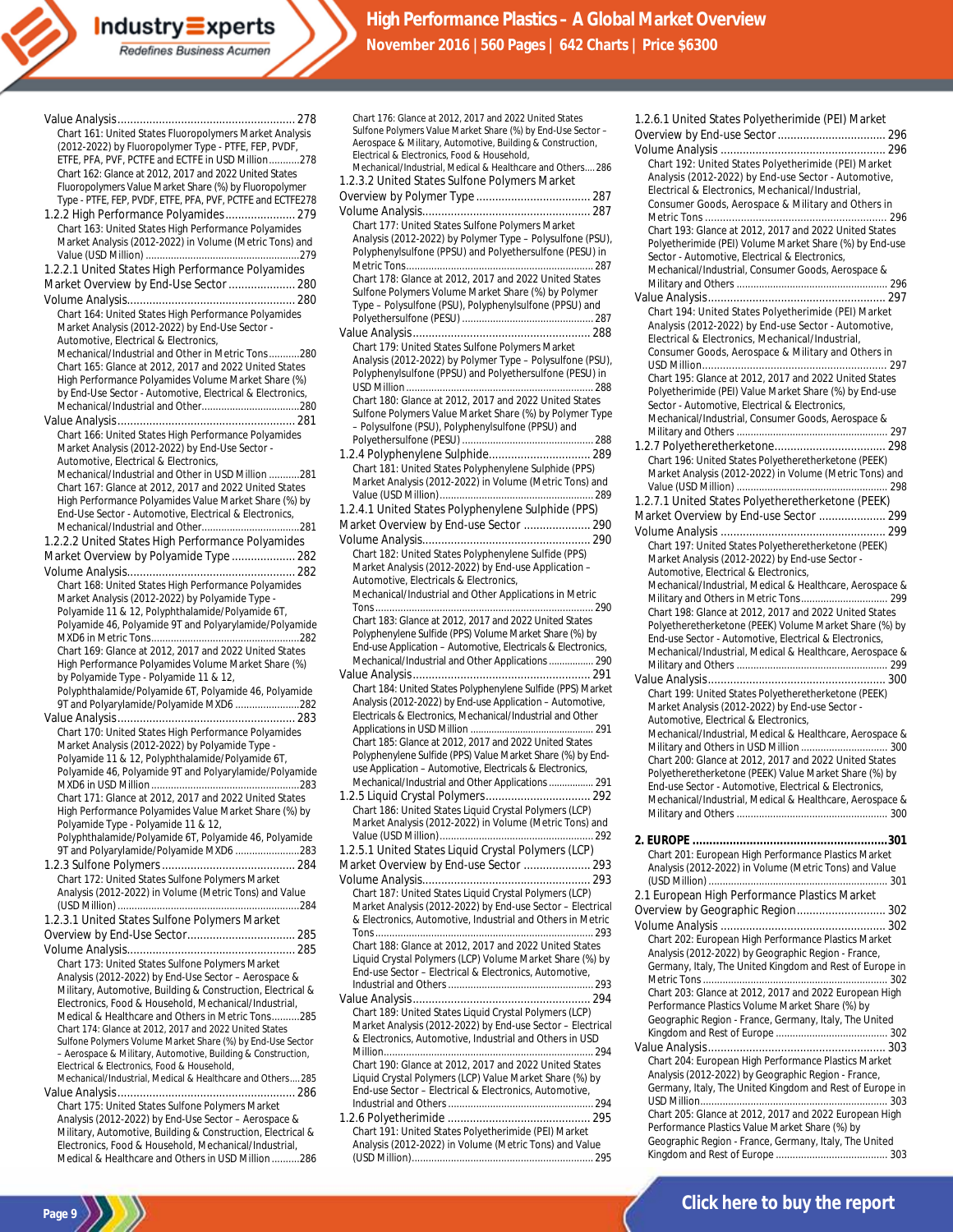| Industry $\equiv$ xperts  |
|---------------------------|
| Redefines Business Acumen |
|                           |
|                           |

| 2.2 European High Performance Plastics Market              |
|------------------------------------------------------------|
|                                                            |
|                                                            |
| Chart 206: European High Performance Plastics Market       |
| Analysis (2012-2022) by End-use Sector - Automotive &      |
| Transportation, Building & Construction, Consumer          |
| Goods, Electrical & Electronics, Mechanical/Industrial and |
|                                                            |
|                                                            |
| Chart 207: Glance at 2012, 2017 and 2022 European High     |
| Performance Plastics Volume Market Share (%) by End-use    |
| Sector - Automotive & Transportation, Building &           |
| Construction, Consumer Goods, Electrical & Electronics,    |
|                                                            |
|                                                            |
| Chart 208: European High Performance Plastics Market       |
| Analysis (2012-2022) by End-use Sector - Automotive &      |
| Transportation, Building & Construction, Consumer          |
| Goods, Electrical & Electronics, Mechanical/Industrial and |
|                                                            |
| Chart 209: Glance at 2012, 2017 and 2022 European High     |
| Performance Plastics Value Market Share (%) by End-use     |
|                                                            |
| Sector - Automotive & Transportation, Building &           |
| Construction, Consumer Goods, Electrical & Electronics,    |
|                                                            |
| 2.3 European High Performance Plastics Market              |
|                                                            |
|                                                            |
| Chart 210: European High Performance Plastics Market       |
| Analysis (2012-2022) by Plastic Type - Fluoropolymers,     |
|                                                            |
| High Performance Polyamides, Sulfone Polymers,             |
| Polyphenylene Sulphide, Liquid Crystal Polymers,           |
| Polyetherimide and Polyetheretherketone in Metric          |
|                                                            |
| Chart 211: Glance at 2012, 2017 and 2022 European High     |
| Performance Plastics Volume Market Share (%) by Plastic    |
| Type - Fluoropolymers, High Performance Polyamides,        |
| Sulfone Polymers, Polyphenylene Sulphide, Liquid Crystal   |
| Polymers, Polyetherimide and Polyetheretherketone306       |
|                                                            |
| Chart 212: European High Performance Plastics Market       |
| Analysis (2012-2022) by Plastic Type - Fluoropolymers,     |
| High Performance Polyamides, Sulfone Polymers,             |
| Polyphenylene Sulphide, Liquid Crystal Polymers,           |
|                                                            |
| Polyetherimide and Polyetheretherketone in USD             |
|                                                            |
| Chart 213: Glance at 2012, 2017 and 2022 European High     |
| Performance Plastics Value Market Share (%) by Plastic     |
| Type - Fluoropolymers, High Performance Polyamides,        |
| Sulfone Polymers, Polyphenylene Sulphide, Liquid Crystal   |
| Polymers, Polyetherimide and Polyetheretherketone307       |
|                                                            |
| Chart 214: European Fluoropolymers Market Analysis         |
| (2012-2022) in Volume (Metric Tons) and Value (USD         |
|                                                            |
| 2.3.1.1 European Fluoropolymers Market Overview            |
|                                                            |
|                                                            |
|                                                            |
| Chart 215: European Fluoropolymers Market Analysis         |
| (2012-2022) by Geographic Region - France, Germany,        |
| Italy, The United Kingdom and Rest of Europe in Metric     |
|                                                            |
| Chart 216: Glance at 2012, 2017 and 2022 European          |
| Fluoropolymers Volume Market Share (%) by Geographic       |
| Region - France, Germany, Italy, The United Kingdom and    |
|                                                            |
|                                                            |
|                                                            |
| Chart 217: European Fluoropolymers Market Analysis         |
| (2012-2022) by Geographic Region - France, Germany,        |
| Italy, The United Kingdom and Rest of Europe in USD        |
|                                                            |
| Chart 218: Glance at 2012, 2017 and 2022 European          |
| Fluoropolymers Value Market Share (%) by Geographic        |
| Region - France, Germany, Italy, The United Kingdom and    |
|                                                            |
| 2.3.1.2 European Fluoropolymers Market Overview            |
|                                                            |
|                                                            |
|                                                            |

Page 10<sup>1</sup>

| Chart 219: European Fluoropolymers Market Analysis                                                            |
|---------------------------------------------------------------------------------------------------------------|
| (2012-2022) by End-use Sector - Chemical Processing,<br>Electricals & Electronics, Mechanical/Industrial,     |
| Automotive & Transportation, Building & Construction                                                          |
|                                                                                                               |
| Chart 220: Glance at 2012, 2017 and 2022 European                                                             |
| Fluoropolymers Volume Market Share (%) by End-use<br>Sector - Chemical Processing, Electricals & Electronics, |
| Mechanical/Industrial, Automotive & Transportation,                                                           |
| Building & Construction and Others 311                                                                        |
|                                                                                                               |
| Chart 221: European Fluoropolymers Market Analysis                                                            |
| (2012-2022) by End-use Sector - Chemical Processing,                                                          |
| Electricals & Electronics, Mechanical/Industrial,<br>Automotive & Transportation, Building & Construction     |
|                                                                                                               |
| Chart 222: Glance at 2012, 2017 and 2022 European                                                             |
| Fluoropolymers Value Market Share (%) by End-use Sector                                                       |
| - Chemical Processing, Electricals & Electronics,                                                             |
| Mechanical/Industrial, Automotive & Transportation,<br>Building & Construction and Others 312                 |
| 2.3.1.3 European Fluoropolymers Market Overview                                                               |
|                                                                                                               |
|                                                                                                               |
| Chart 223: European Fluoropolymers Market Analysis                                                            |
| (2012-2022) by Fluoropolymer Type - PTFE, FEP, PVDF,                                                          |
| ETFE, PFA, PVF, PCTFE and ECTFE in Metric Tons  313                                                           |
| Chart 224: Glance at 2012, 2017 and 2022 European<br>Fluoropolymers Volume Market Share (%) by                |
| Fluoropolymer Type - PTFE, FEP, PVDF, ETFE, PFA, PVF,                                                         |
|                                                                                                               |
|                                                                                                               |
| Chart 225: European Fluoropolymers Market Analysis                                                            |
| (2012-2022) by Fluoropolymer Type - PTFE, FEP, PVDF,<br>ETFE, PFA, PVF, PCTFE and ECTFE in USD Million  314   |
| Chart 226: Glance at 2012, 2017 and 2022 European                                                             |
| Fluoropolymers Value Market Share (%) by Fluoropolymer                                                        |
| Type - PTFE, FEP, PVDF, ETFE, PFA, PVF, PCTFE and ECTFE 314                                                   |
| 2.3.2 High Performance Polyamides 315<br>Chart 227: European High Performance Polyamides                      |
| Market Analysis (2012-2022) in Volume (Metric Tons) and                                                       |
|                                                                                                               |
| 2.3.2.1 European High Performance Polyamides                                                                  |
| Market Overview by Geographic Region  316                                                                     |
|                                                                                                               |
| Chart 228: European High Performance Polyamides<br>Market Analysis (2012-2022) by Geographic Region -         |
| France, Germany, Italy, The United Kingdom and Rest of                                                        |
|                                                                                                               |
| Chart 229: Glance at 2012, 2017 and 2022 European High                                                        |
| Performance Polyamides Volume Market Share (%) by<br>Geographic Region - France, Germany, Italy, The United   |
|                                                                                                               |
|                                                                                                               |
| Chart 230: European High Performance Polyamides                                                               |
| Market Analysis (2012-2022) by Geographic Region -                                                            |
| France, Germany, Italy, The United Kingdom and Rest of                                                        |
| Chart 231: Glance at 2012, 2017 and 2022 European High                                                        |
| Performance Polyamides Value Market Share (%) by                                                              |
| Geographic Region - France, Germany, Italy, The United                                                        |
|                                                                                                               |
| 2.3.2.2 European High Performance Polyamides<br>Market Overview by End-Use Sector  318                        |
|                                                                                                               |
| Chart 232: European High Performance Polyamides                                                               |
| Market Analysis (2012-2022) by End-Use Sector -                                                               |
| Automotive, Electrical & Electronics,                                                                         |
| Mechanical/Industrial and Other in Metric Tons 318<br>Chart 233: Glance at 2012, 2017 and 2022 European High  |
| Performance Polyamides Volume Market Share (%) by                                                             |
| End-Use Sector - Automotive, Electrical & Electronics,                                                        |
|                                                                                                               |
|                                                                                                               |
| Chart 234: European High Performance Polyamides<br>Market Analysis (2012-2022) by End-Use Sector -            |
| Automotive, Electrical & Electronics,                                                                         |
| Mechanical/Industrial and Other in USD Million 319                                                            |
|                                                                                                               |

| Performance Polyamides Value Market Share (%) by End-                                                           |
|-----------------------------------------------------------------------------------------------------------------|
| Use Sector - Automotive, Electrical & Electronics,                                                              |
| 2.3.2.3 European High Performance Polyamides                                                                    |
| Market Overview by Polyamide Type  320                                                                          |
|                                                                                                                 |
| Chart 236: European High Performance Polyamides                                                                 |
| Market Analysis (2012-2022) by Polyamide Type -                                                                 |
| Polyamide 11 & 12, Polyphthalamide/Polyamide 6T,                                                                |
| Polyamide 46, Polyamide 9T and Polyarylamide/Polyamide                                                          |
|                                                                                                                 |
| Chart 237: Glance at 2012, 2017 and 2022 European High<br>Performance Polyamides Volume Market Share (%) by     |
| Polyamide Type - Polyamide 11 & 12,                                                                             |
| Polyphthalamide/Polyamide 6T, Polyamide 46, Polyamide                                                           |
| 9T and Polyarylamide/Polyamide MXD6 320                                                                         |
|                                                                                                                 |
| Chart 238: European High Performance Polyamides                                                                 |
| Market Analysis (2012-2022) by Polyamide Type -                                                                 |
| Polyamide 11 & 12, Polyphthalamide/Polyamide 6T,<br>Polyamide 46, Polyamide 9T and Polyarylamide/Polyamide      |
|                                                                                                                 |
| Chart 239: Glance at 2012, 2017 and 2022 European High                                                          |
| Performance Polyamides Value Market Share (%) by                                                                |
| Polyamide Type - Polyamide 11 & 12,                                                                             |
| Polyphthalamide/Polyamide 6T, Polyamide 46, Polyamide                                                           |
| 9T and Polyarylamide/Polyamide MXD6 321                                                                         |
| Chart 240: European Sulfone Polymers Market Analysis                                                            |
| (2012-2022) in Volume (Metric Tons) and Value (USD                                                              |
|                                                                                                                 |
| 2.3.3.1 European Sulfone Polymers Market Overview                                                               |
|                                                                                                                 |
|                                                                                                                 |
| Chart 241: European Sulfone Polymers Market Analysis                                                            |
| (2012-2022) by Geographic Region - France, Germany,                                                             |
| Italy, The United Kingdom and Rest of Europe in Metric                                                          |
|                                                                                                                 |
|                                                                                                                 |
| Chart 242: Glance at 2012, 2017 and 2022 European                                                               |
| Sulfone Polymers Volume Market Share (%) by Geographic                                                          |
| Region - France, Germany, Italy, The United Kingdom and                                                         |
|                                                                                                                 |
| Chart 243: European Sulfone Polymers Market Analysis                                                            |
| (2012-2022) by Geographic Region - France, Germany,                                                             |
| Italy, The United Kingdom and Rest of Europe in USD                                                             |
|                                                                                                                 |
| Chart 244: Glance at 2012, 2017 and 2022 European                                                               |
| Sulfone Polymers Value Market Share (%) by Geographic                                                           |
| Region - France, Germany, Italy, The United Kingdom and                                                         |
| 2.3.3.2 European Sulfone Polymers Market Overview                                                               |
|                                                                                                                 |
|                                                                                                                 |
| Chart 245: European Sulfone Polymers Market Analysis                                                            |
| (2012-2022) by End-Use Sector - Aerospace & Military,                                                           |
| Automotive, Building & Construction, Electrical &                                                               |
| Electronics, Food & Household, Mechanical/Industrial,                                                           |
| Medical & Healthcare and Others in Metric Tons 325<br>Chart 246: Glance at 2012, 2017 and 2022 European Sulfone |
| Polymers Volume Market Share (%) by End-Use Sector -                                                            |
| Aerospace & Military, Automotive, Building & Construction,                                                      |
| Electrical & Electronics, Food & Household,                                                                     |
| Mechanical/Industrial, Medical & Healthcare and Others  325                                                     |
| Chart 247: European Sulfone Polymers Market Analysis                                                            |
| (2012-2022) by End-Use Sector - Aerospace & Military,                                                           |
| Automotive, Building & Construction, Electrical &                                                               |
| Electronics, Food & Household, Mechanical/Industrial,                                                           |
| Medical & Healthcare and Others in USD Million  326                                                             |
| Chart 248: Glance at 2012, 2017 and 2022 European                                                               |
| Sulfone Polymers Value Market Share (%) by End-Use                                                              |
| Sector - Aerospace & Military, Automotive, Building &<br>Construction, Electrical & Electronics, Food &         |
| Household, Mechanical/Industrial, Medical & Healthcare                                                          |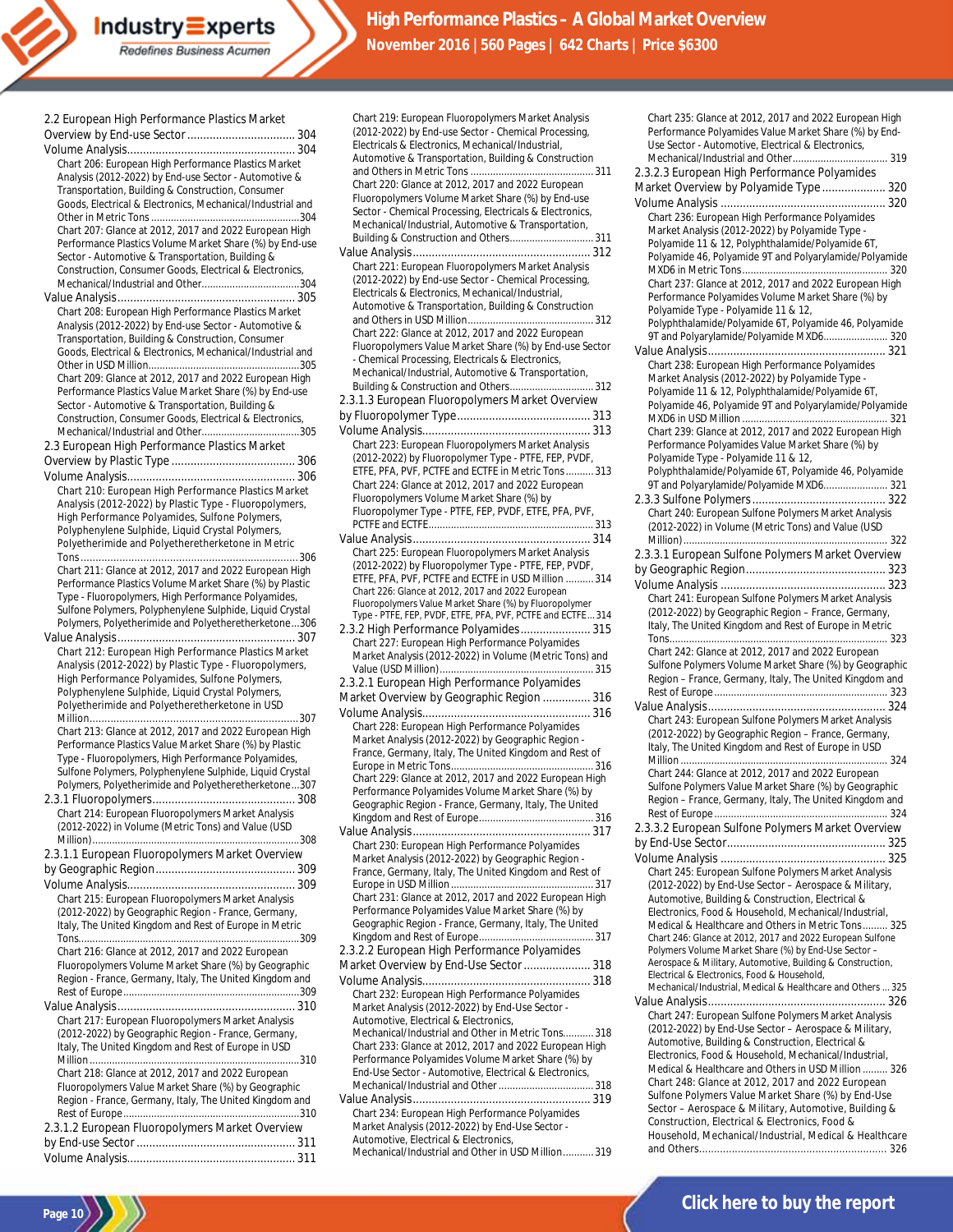| Chart 249: European Sulfone Polymers Market Analysis                                                                   |
|------------------------------------------------------------------------------------------------------------------------|
| (2012-2022) by Polymer Type - Polysulfone (PSU),                                                                       |
| Polyphenylsulfone (PPSU) and Polyethersulfone (PESU) in                                                                |
|                                                                                                                        |
| Chart 250: Glance at 2012, 2017 and 2022 European                                                                      |
| Sulfone Polymers Volume Market Share (%) by Polymer                                                                    |
| Type - Polysulfone (PSU), Polyphenylsulfone (PPSU) and                                                                 |
|                                                                                                                        |
| Chart 251: European Sulfone Polymers Market Analysis                                                                   |
| (2012-2022) by Polymer Type - Polysulfone (PSU),                                                                       |
| Polyphenylsulfone (PPSU) and Polyethersulfone (PESU) in                                                                |
|                                                                                                                        |
| Chart 252: Glance at 2012, 2017 and 2022 European                                                                      |
| Sulfone Polymers Value Market Share (%) by Polymer Type                                                                |
| - Polysulfone (PSU), Polyphenylsulfone (PPSU) and                                                                      |
|                                                                                                                        |
| 2.3.4 Polyphenylene Sulphide 329                                                                                       |
| Chart 253: European Polyphenylene Sulphide Market                                                                      |
| Analysis (2012-2022) in Volume (Metric Tons) and Value                                                                 |
|                                                                                                                        |
| 2.3.4.1 European Polyphenylene Sulphide (PPS)                                                                          |
| Market Overview by Geographic Region  330                                                                              |
|                                                                                                                        |
| Chart 254: European Polyphenylene Sulfide (PPS) Market                                                                 |
| Analysis (2012-2022) by Geographic Region - France,                                                                    |
| Germany, Italy, United Kingdom and Rest of Europe in                                                                   |
| Chart 255: Glance at 2012, 2017 and 2022 European                                                                      |
| Polyphenylene Sulfide (PPS) Volume Market Share (%) by                                                                 |
| Geographic Region - France, Germany, Italy, United                                                                     |
|                                                                                                                        |
|                                                                                                                        |
| Chart 256: European Polyphenylene Sulfide (PPS) Market                                                                 |
| Analysis (2012-2022) by Geographic Region - France,                                                                    |
| Germany, Italy, United Kingdom and Rest of Europe in                                                                   |
|                                                                                                                        |
|                                                                                                                        |
| Chart 257: Glance at 2012, 2017 and 2022 European                                                                      |
| Polyphenylene Sulfide (PPS) Value Market Share (%) by                                                                  |
| Geographic Region - France, Germany, Italy, United                                                                     |
|                                                                                                                        |
| 2.3.4.2 European Polyphenylene Sulphide (PPS)                                                                          |
| Market Overview by End-use Application 332                                                                             |
|                                                                                                                        |
| Chart 258: European Polyphenylene Sulfide (PPS) Market                                                                 |
| Analysis (2012-2022) by End-use Application - Automotive,                                                              |
| Electricals & Electronics, Mechanical/Industrial and Other                                                             |
|                                                                                                                        |
| Chart 259: Glance at 2012, 2017 and 2022 European                                                                      |
| Polyphenylene Sulfide (PPS) Volume Market Share (%) by<br>End-use Application - Automotive, Electricals & Electronics, |
| Mechanical/Industrial and Other Applications  332                                                                      |
|                                                                                                                        |
| Chart 260: European Polyphenylene Sulfide (PPS) Market                                                                 |
| Analysis (2012-2022) by End-use Application -                                                                          |
| Automotive, Electricals & Electronics,                                                                                 |
| Mechanical/Industrial and Other Applications in USD                                                                    |
|                                                                                                                        |
| Chart 261: Glance at 2012, 2017 and 2022 European                                                                      |
| Polyphenylene Sulfide (PPS) Value Market Share (%) by End-                                                             |
| use Application - Automotive, Electricals & Electronics,                                                               |
| Mechanical/Industrial and Other Applications  333                                                                      |
|                                                                                                                        |
| Chart 262: European Liquid Crystal Polymers (LCP) Market                                                               |
| Analysis (2012-2022) in Volume (Metric Tons) and Value                                                                 |
| 2.3.5.1 European Liquid Crystal Polymers (LCP)                                                                         |
| Market Overview by Geographic Region  335                                                                              |
|                                                                                                                        |
| Chart 263: European Liquid Crystal Polymers (LCP) Market                                                               |
| Analysis (2012-2022) by Geographic Region - France,                                                                    |
| Germany, Italy, The United Kingdom and Rest of Europe in                                                               |

**Industry Experts**<br>Redefines Business Acumen

| Chart 264: Glance at 2012, 2017 and 2022 European                                                                  |
|--------------------------------------------------------------------------------------------------------------------|
| Liquid Crystal Polymers (LCP) Volume Market Share (%) by<br>Geographic Region - France, Germany, Italy, The United |
|                                                                                                                    |
|                                                                                                                    |
| Chart 265: European Liquid Crystal Polymers (LCP) Market                                                           |
| Analysis (2012-2022) by Geographic Region - France,<br>Germany, Italy, The United Kingdom and Rest of Europe in    |
|                                                                                                                    |
| Chart 266: Glance at 2012, 2017 and 2022 European                                                                  |
| Liquid Crystal Polymers (LCP) Value Market Share (%) by                                                            |
| Geographic Region - France, Germany, Italy, The United                                                             |
| 2.3.5.2 European Liquid Crystal Polymers (LCP)                                                                     |
| Market Overview by End-use Sector  337                                                                             |
|                                                                                                                    |
| Chart 267: European Liquid Crystal Polymers (LCP) Market                                                           |
| Analysis (2012-2022) by End-use Sector - Automotive,<br>Electrical & Electronics, Industrial and Others in Metric  |
|                                                                                                                    |
| Chart 268: Glance at 2012, 2017 and 2022 European                                                                  |
| Liquid Crystal Polymers (LCP) Volume Market Share (%) by                                                           |
| End-use Sector - Automotive, Electrical & Electronics,                                                             |
|                                                                                                                    |
| Chart 269: European Liquid Crystal Polymers (LCP) Market                                                           |
| Analysis (2012-2022) by End-use Sector -Automotive, Electrical                                                     |
| & Electronics, Industrial and Others in USD Million 338<br>Chart 270: Glance at 2012, 2017 and 2022 European       |
| Liquid Crystal Polymers (LCP) Value Market Share (%) by                                                            |
| End-use Sector - Automotive, Electrical & Electronics,                                                             |
|                                                                                                                    |
| Chart 271: European Polyetherimide (PEI) Market Analysis                                                           |
| (2012-2022) in Volume (Metric Tons) and Value (USD                                                                 |
|                                                                                                                    |
| 2.3.6.1 European Polyetherimide (PEI) Market                                                                       |
| Overview by Geographic Region 340                                                                                  |
| Chart 272: European Polyetherimide (PEI) Market Analysis                                                           |
| (2012-2022) by Geographic Region - France, Germany,                                                                |
| Italy, The United Kingdom and Rest of Europe in Metric                                                             |
| Chart 273: Glance at 2012, 2017 and 2022 European                                                                  |
| Polyetherimide (PEI) Volume Market Share (%) by                                                                    |
| Geographic Region - France, Germany, Italy, The United                                                             |
|                                                                                                                    |
| Chart 274: European Polyetherimide (PEI) Market Analysis                                                           |
| (2012-2022) by Geographic Region - France, Germany, Italy,                                                         |
| The United Kingdom and Rest of Europe in USD Million 341                                                           |
| Chart 275: Glance at 2012, 2017 and 2022 European                                                                  |
| Polyetherimide (PEI) Value Market Share (%) by<br>Geographic Region - France, Germany, Italy, The United           |
|                                                                                                                    |
| 2.3.6.2 European Polyetherimide (PEI) Market                                                                       |
|                                                                                                                    |
|                                                                                                                    |
|                                                                                                                    |
| Chart 276: European Polyetherimide (PEI) Market Analysis                                                           |
| (2012-2022) by End-use Sector - Automotive, Electrical &                                                           |
| Electronics, Mechanical/Industrial, Consumer Goods,<br>Aerospace & Military and Others in Metric Tons  342         |
| Chart 277: Glance at 2012, 2017 and 2022 European                                                                  |
| Polyetherimide (PEI) Volume Market Share (%) by End-use                                                            |
| Sector - Automotive, Electrical & Electronics,<br>Mechanical/Industrial, Consumer Goods, Aerospace &               |
|                                                                                                                    |
|                                                                                                                    |
| Chart 278: European Polyetherimide (PEI) Market Analysis                                                           |
| (2012-2022) by End-use Sector - Automotive, Electrical &<br>Electronics, Mechanical/Industrial, Consumer Goods,    |
| Aerospace & Military and Others in USD Million 343                                                                 |
| Chart 279: Glance at 2012, 2017 and 2022 European                                                                  |
| Polyetherimide (PEI) Value Market Share (%) by End-use                                                             |
| Sector - Automotive, Electrical & Electronics,<br>Mechanical/Industrial, Consumer Goods, Aerospace &               |

| Chart 280: European Polyetheretherketone (PEEK) Market                                                      |
|-------------------------------------------------------------------------------------------------------------|
| Analysis (2012-2022) in Volume (Metric Tons) and Value                                                      |
|                                                                                                             |
| 2.3.7.1 European Polyetheretherketone (PEEK)                                                                |
| Market Overview by Geographic Region  345                                                                   |
|                                                                                                             |
| Chart 281: European Polyetheretherketone (PEEK) Market                                                      |
|                                                                                                             |
| Analysis (2012-2022) by Geographic Region - France,                                                         |
| Germany, Italy, The United Kingdom and Rest of Europe in                                                    |
| Chart 282: Glance at 2012, 2017 and 2022 European                                                           |
| Polyetheretherketone (PEEK) Volume Market Share (%) by                                                      |
| Geographic Region - France, Germany, Italy, The United                                                      |
|                                                                                                             |
|                                                                                                             |
| Chart 283: European Polyetheretherketone (PEEK) Market                                                      |
| Analysis (2012-2022) by Geographic Region - France,                                                         |
| Germany, Italy, The United Kingdom and Rest of Europe in                                                    |
|                                                                                                             |
| Chart 284: Glance at 2012, 2017 and 2022 European                                                           |
| Polyetheretherketone (PEEK) Value Market Share (%) by                                                       |
| Geographic Region - France, Germany, Italy, The United                                                      |
|                                                                                                             |
| 2.3.7.2 European Polyetheretherketone (PEEK)                                                                |
| Market Overview by End-use Sector  347                                                                      |
|                                                                                                             |
| Chart 285: European Polyetheretherketone (PEEK) Market                                                      |
| Analysis (2012-2022) by End-use Sector - Automotive, Electrical                                             |
| & Electronics, Mechanical/Industrial, Medical & Healthcare,                                                 |
| Aerospace & Military and Others in Metric Tons 347                                                          |
| Chart 286: Glance at 2012, 2017 and 2022 European                                                           |
| Polyetheretherketone (PEEK) Volume Market Share (%) by                                                      |
| End-use Sector - Automotive, Electrical & Electronics,                                                      |
| Mechanical/Industrial, Medical & Healthcare, Aerospace &                                                    |
|                                                                                                             |
|                                                                                                             |
| Chart 287: European Polyetheretherketone (PEEK) Market                                                      |
| Analysis (2012-2022) by End-use Sector - Automotive, Electrical                                             |
|                                                                                                             |
| & Electronics, Mechanical/Industrial, Medical & Healthcare,                                                 |
| Aerospace & Military and Others in USD Million  348                                                         |
| Chart 288: Glance at 2012, 2017 and 2022 European                                                           |
| Polyetheretherketone (PEEK) Value Market Share (%) by                                                       |
| End-use Sector - Automotive, Electrical & Electronics,                                                      |
| Mechanical/Industrial, Medical & Healthcare, Aerospace &                                                    |
|                                                                                                             |
| 2.4 European High Performance Plastics Market                                                               |
|                                                                                                             |
|                                                                                                             |
|                                                                                                             |
| Chart 289: French High Performance Plastics Market                                                          |
| Analysis (2012-2022) in Volume (Metric Tons) and Value                                                      |
|                                                                                                             |
| 2.4.1.1 French High Performance Plastics Market                                                             |
|                                                                                                             |
|                                                                                                             |
| Chart 290: French High Performance Plastics Market                                                          |
| Analysis (2012-2022) by End-use Sector - Automotive &                                                       |
| Transportation, Building & Construction, Consumer                                                           |
| Goods, Electrical & Electronics, Mechanical/Industrial and                                                  |
|                                                                                                             |
| Chart 291: Glance at 2012, 2017 and 2022 French High                                                        |
| Performance Plastics Volume Market Share (%) by End-use                                                     |
| Sector - Automotive & Transportation, Building &                                                            |
| Construction, Consumer Goods, Electrical & Electronics,                                                     |
|                                                                                                             |
|                                                                                                             |
| Chart 292: French High Performance Plastics Market<br>Analysis (2012-2022) by End-use Sector - Automotive & |
| Transportation, Building & Construction, Consumer                                                           |
| Goods, Electrical & Electronics, Mechanical/Industrial and                                                  |
|                                                                                                             |
| Chart 293: Glance at 2012, 2017 and 2022 French High                                                        |
| Performance Plastics Value Market Share (%) by End-use                                                      |
| Sector - Automotive & Transportation, Building &                                                            |
| Construction, Consumer Goods, Electrical & Electronics,                                                     |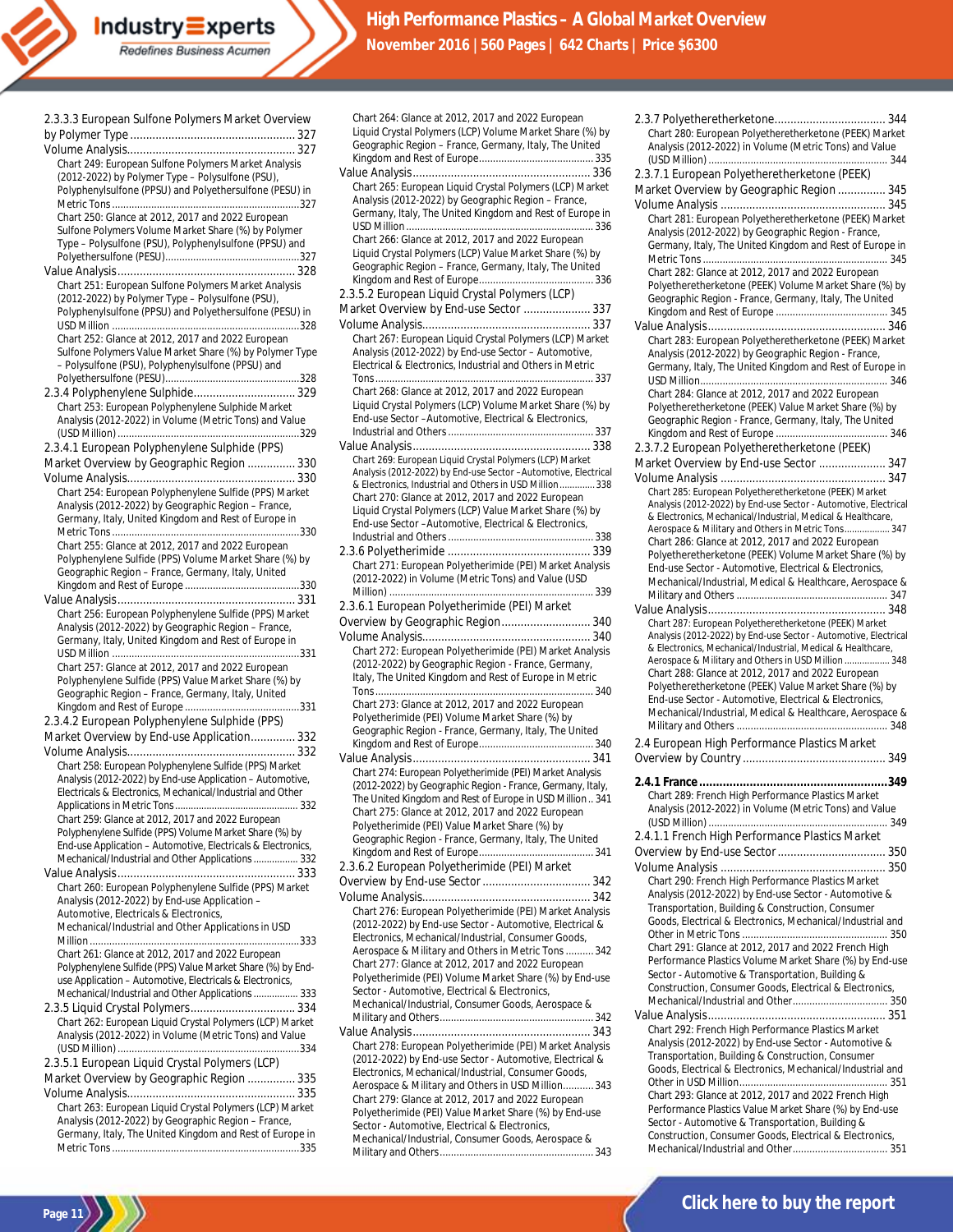Value Analysis........................................................ 359 Chart 308: French Sulfone Polymers Market Analysis (2012- 2022) by Polymer Type – Polysulfone (PSU), Polyphenylsulfone (PPSU) and Polyethersulfone (PESU) in USD Million ............. 359

| 2.4.1.2 French High Performance Plastics Market                                                                        |
|------------------------------------------------------------------------------------------------------------------------|
|                                                                                                                        |
|                                                                                                                        |
| Chart 294: French High Performance Plastics Market                                                                     |
| Analysis (2012-2022) by Plastic Type - Fluoropolymers, High<br>Performance Polyamides, Sulfone Polymers, Polyphenylene |
| Sulphide, Liquid Crystal Polymers, Polyetherimide and                                                                  |
| Polyetheretherketone in Metric Tons 352                                                                                |
| Chart 295: Glance at 2012, 2017 and 2022 French High                                                                   |
| Performance Plastics Volume Market Share (%) by Plastic                                                                |
| Type - Fluoropolymers, High Performance Polyamides,                                                                    |
| Sulfone Polymers, Polyphenylene Sulphide, Liquid Crystal<br>Polymers, Polyetherimide and Polyetheretherketone352       |
|                                                                                                                        |
| Chart 296: French High Performance Plastics Market                                                                     |
| Analysis (2012-2022) by Plastic Type - Fluoropolymers, High                                                            |
| Performance Polyamides, Sulfone Polymers, Polyphenylene                                                                |
| Sulphide, Liquid Crystal Polymers, Polyetherimide and                                                                  |
| Polyetheretherketone in USD Million  353<br>Chart 297: Glance at 2012, 2017 and 2022 French High                       |
| Performance Plastics Value Market Share (%) by Plastic                                                                 |
| Type - Fluoropolymers, High Performance Polyamides,                                                                    |
| Sulfone Polymers, Polyphenylene Sulphide, Liquid Crystal                                                               |
| Polymers, Polyetherimide and Polyetheretherketone353                                                                   |
| 2.4.1.2.1 French Fluoropolymers Market Overview by                                                                     |
|                                                                                                                        |
|                                                                                                                        |
| Chart 298: French Fluoropolymers Market Analysis (2012-<br>2022) by Fluoropolymer Type - PTFE, FEP, PVDF, ETFE,        |
| PFA, PVF, PCTFE and ECTFE in Metric Tons354                                                                            |
| Chart 299: Glance at 2012, 2017 and 2022 French                                                                        |
| Fluoropolymers Volume Market Share (%) by                                                                              |
| Fluoropolymer Type - PTFE, FEP, PVDF, ETFE, PFA, PVF,                                                                  |
|                                                                                                                        |
| Chart 300: French Fluoropolymers Market Analysis (2012-                                                                |
| 2022) by Fluoropolymer Type - PTFE, FEP, PVDF, ETFE,                                                                   |
| PFA, PVF, PCTFE and ECTFE in USD Million 355                                                                           |
|                                                                                                                        |
| Chart 301: Glance at 2012, 2017 and 2022 French                                                                        |
| Fluoropolymers Value Market Share (%) by                                                                               |
| Fluoropolymer Type - PTFE, FEP, PVDF, ETFE, PFA, PVF,                                                                  |
|                                                                                                                        |
| 2.4.1.2.2 French High Performance Polyamides                                                                           |
| Market Overview by Polyamide Type  356                                                                                 |
| Chart 302: French High Performance Polyamides Market                                                                   |
| Analysis (2012-2022) by Polyamide Type - Polyamide 11 &                                                                |
| 12, Polyphthalamide/Polyamide 6T, Polyamide 46,                                                                        |
| Polyamide 9T and Polyarylamide/Polyamide MXD6 in                                                                       |
|                                                                                                                        |
| Chart 303: Glance at 2012, 2017 and 2022 French High<br>Performance Polyamides Volume Market Share (%) by              |
| Polyamide Type - Polyamide 11 & 12,                                                                                    |
| Polyphthalamide/Polyamide 6T, Polyamide 46, Polyamide                                                                  |
| 9T and Polyarylamide/Polyamide MXD6 356                                                                                |
|                                                                                                                        |
| Chart 304: French High Performance Polyamides Market<br>Analysis (2012-2022) by Polyamide Type - Polyamide 11 &        |
| 12, Polyphthalamide/Polyamide 6T, Polyamide 46,                                                                        |
| Polyamide 9T and Polyarylamide/Polyamide MXD6 in USD                                                                   |
|                                                                                                                        |
| Chart 305: Glance at 2012, 2017 and 2022 French High                                                                   |
| Performance Polyamides Value Market Share (%) by<br>Polyamide Type - Polyamide 11 & 12,                                |
| Polyphthalamide/Polyamide 6T, Polyamide 46, Polyamide                                                                  |
| 9T and Polyarylamide/Polyamide MXD6 357                                                                                |
| 2.4.1.2.3 French Sulfone Polymers Market Overview                                                                      |
|                                                                                                                        |
|                                                                                                                        |
| Chart 306: French Sulfone Polymers Market Analysis<br>(2012-2022) by Polymer Type - Polysulfone (PSU),                 |
| Polyphenylsulfone (PPSU) and Polyethersulfone (PESU) in                                                                |
|                                                                                                                        |
| Chart 307: Glance at 2012, 2017 and 2022 French Sulfone<br>Polymers Volume Market Share (%) by Polymer Type -          |

Polyethersulfone (PESU)................................................358

**Page 12**

Chart 309: Glance at 2012, 2017 and 2022 French Sulfone Polymers Value Market Share (%) by Polymer Type – Polysulfone (PSU), Polyphenylsulfone (PPSU) and Polyethersulfone (PESU) ............................................... 359 **2.4.2 Germany ....................................................360** Chart 310: German High Performance Plastics Market Analysis (2012-2022) in Volume (Metric Tons) and Value (USD Million)................................................................. 360 2.4.2.1 German High Performance Plastics Market Overview by End-use Sector.................................. 361 Volume Analysis..................................................... 361 Chart 311: German High Performance Plastics Market Analysis (2012-2022) by End-use Sector - Automotive & Transportation, Building & Construction, Consumer Goods, Electrical & Electronics, Mechanical/Industrial and Other in Metric Tons..................................................... 361 Chart 312: Glance at 2012, 2017 and 2022 German High Performance Plastics Volume Market Share (%) by End-use Sector - Automotive & Transportation, Building & Construction, Consumer Goods, Electrical & Electronics, Mechanical/Industrial and Other.................................. 361 Value Analysis........................................................ 362 Chart 313: German High Performance Plastics Market Analysis (2012-2022) by End-use Sector - Automotive & Transportation, Building & Construction, Consumer Goods, Electrical & Electronics, Mechanical/Industrial and Other in USD Million ..................................................... 362 Chart 314: Glance at 2012, 2017 and 2022 German High Performance Plastics Value Market Share (%) by End-use Sector - Automotive & Transportation, Building & Construction, Consumer Goods, Electrical & Electronics, Mechanical/Industrial and Other.................................. 362 2.4.2.2 German High Performance Plastics Market Overview by Plastic Type ....................................... 363 Volume Analysis..................................................... 363 Chart 315: German High Performance Plastics Market Analysis (2012-2022) by Plastic Type - Fluoropolymers, High Performance Polyamides, Sulfone Polymers, Polyphenylene Sulphide, Liquid Crystal Polymers, Polyetherimide and Polyetheretherketone in Metric Tons............................... 363 Chart 316: Glance at 2012, 2017 and 2022 German High Performance Plastics Volume Market Share (%) by Plastic Type - Fluoropolymers, High Performance Polyamides, Sulfone Polymers, Polyphenylene Sulphide, Liquid Crystal Polymers, Polyetherimide and Polyetheretherketone ..363 Value Analysis........................................................ 364 Chart 317: German High Performance Plastics Market Analysis (2012-2022) by Plastic Type - Fluoropolymers, High Performance Polyamides, Sulfone Polymers, Polyphenylene Sulphide, Liquid Crystal Polymers, Polyetherimide and Polyetheretherketone in USD Million ............................... 364 Chart 318: Glance at 2012, 2017 and 2022 German High Performance Plastics Value Market Share (%) by Plastic Type - Fluoropolymers, High Performance Polyamides, Sulfone Polymers, Polyphenylene Sulphide, Liquid Crystal Polymers, Polyetherimide and Polyetheretherketone ..364 2.4.2.2.1 German Fluoropolymers Market Overview by Fluoropolymer Type.......................................... 365 Volume Analysis..................................................... 365 Chart 319: German Fluoropolymers Market Analysis (2012-2022) by Fluoropolymer Type - PTFE, FEP, PVDF, ETFE, PFA, PVF, PCTFE and ECTFE in Metric Tons.......... 365 Chart 320: Glance at 2012, 2017 and 2022 German Fluoropolymers Volume Market Share (%) by Fluoropolymer Type - PTFE, FEP, PVDF, ETFE, PFA, PVF, PCTFE and ECTFE........................................................... 365 Value Analysis........................................................ 366 Chart 321: German Fluoropolymers Market Analysis (2012-2022) by Fluoropolymer Type - PTFE, FEP, PVDF, ETFE, PFA, PVF, PCTFE and ECTFE in USD Million .......... 366

Chart 322: Glance at 2012, 2017 and 2022 German Fluoropolymers Value Market Share (%) by Fluoropolymer Type - PTFE, FEP, PVDF, ETFE, PFA, PVF, PCTFE and ECTFE... 366 2.4.2.2.2 German High Performance Polyamides Market Overview by Polyamide Type .................... 367 Volume Analysis .................................................... 367 Chart 323: German High Performance Polyamides Market Analysis (2012-2022) by Polyamide Type - Polyamide 11 & 12, Polyphthalamide/Polyamide 6T, Polyamide 46, Polyamide 9T and Polyarylamide/Polyamide MXD6 in Metric Tons .................................................................. 367 Chart 324: Glance at 2012, 2017 and 2022 German High Performance Polyamides Volume Market Share (%) by Polyamide Type - Polyamide 11 & 12, Polyphthalamide/Polyamide 6T, Polyamide 46, Polyamide 9T and Polyarylamide/Polyamide MXD6....................... 367 Value Analysis........................................................ 368 Chart 325: German High Performance Polyamides Market Analysis (2012-2022) by Polyamide Type - Polyamide 11 & 12, Polyphthalamide/Polyamide 6T, Polyamide 46, Polyamide 9T and Polyarylamide/Polyamide MXD6 in USD Million............ 368 Chart 326: Glance at 2012, 2017 and 2022 German High Performance Polyamides Value Market Share (%) by Polyamide Type - Polyamide 11 & 12, Polyphthalamide/Polyamide 6T, Polyamide 46, Polyamide 9T and Polyarylamide/Polyamide MXD6....................... 368 2.4.2.2.3 German Sulfone Polymers Market Overview by Polymer Type .................................................... 369 Volume Analysis .................................................... 369 Chart 327: German Sulfone Polymers Market Analysis (2012-2022) by Polymer Type – Polysulfone (PSU), Polyphenylsulfone (PPSU) and Polyethersulfone (PESU) in Metric Tons .................................................................. 369 Chart 328: Glance at 2012, 2017 and 2022 German Sulfone Polymers Volume Market Share (%) by Polymer Type – Polysulfone (PSU), Polyphenylsulfone (PPSU) and Polyethersulfone (PESU)............................................... 369 Value Analysis........................................................ 370 Chart 329: German Sulfone Polymers Market Analysis (2012- 2022) by Polymer Type – Polysulfone (PSU), Polyphenylsulfone (PPSU) and Polyethersulfone (PESU) in USD Million............. 370 Chart 330: Glance at 2012, 2017 and 2022 German Sulfone Polymers Value Market Share (%) by Polymer Type – Polysulfone (PSU), Polyphenylsulfone (PPSU) and Polyethersulfone (PESU)............................................... 370 **2.4.3 Italy ...........................................................371** Chart 331: Italian High Performance Plastics Market Analysis (2012-2022) in Volume (Metric Tons) and Value (USD Million) 371 2.4.3.1 Italian High Performance Plastics Market Overview by End-use Sector.................................. 372 Volume Analysis .................................................... 372 Chart 332: Italian High Performance Plastics Market Analysis (2012-2022) by End-use Sector - Automotive & Transportation, Building & Construction, Consumer Goods, Electrical & Electronics, Mechanical/Industrial and Other in Metric Tons .................................................... 372 Chart 333: Glance at 2012, 2017 and 2022 Italian High Performance Plastics Volume Market Share (%) by End-use Sector - Automotive & Transportation, Building & Construction, Consumer Goods, Electrical & Electronics, Mechanical/Industrial and Other.................................. 372 Value Analysis........................................................ 373 Chart 334: Italian High Performance Plastics Market Analysis (2012-2022) by End-use Sector - Automotive & Transportation, Building & Construction, Consumer Goods, Electrical & Electronics, Mechanical/Industrial and Other in USD Million..................................................... 373 Chart 335: Glance at 2012, 2017 and 2022 Italian High Performance Plastics Value Market Share (%) by End-use Sector - Automotive & Transportation, Building & Construction, Consumer Goods, Electrical & Electronics, Mechanical/Industrial and Other.................................. 373 2.4.3.2 Italian High Performance Plastics Market Overview by Plastic Type ....................................... 374

Volume Analysis .................................................... 374 Chart 336: Italian High Performance Plastics Market Analysis (2012-2022) by Plastic Type - Fluoropolymers, High Performance Polyamides, Sulfone Polymers, Polyphenylene Sulphide, Liquid Crystal Polymers, Polyetherimide and Polyetheretherketone in Metric Tons............................... 374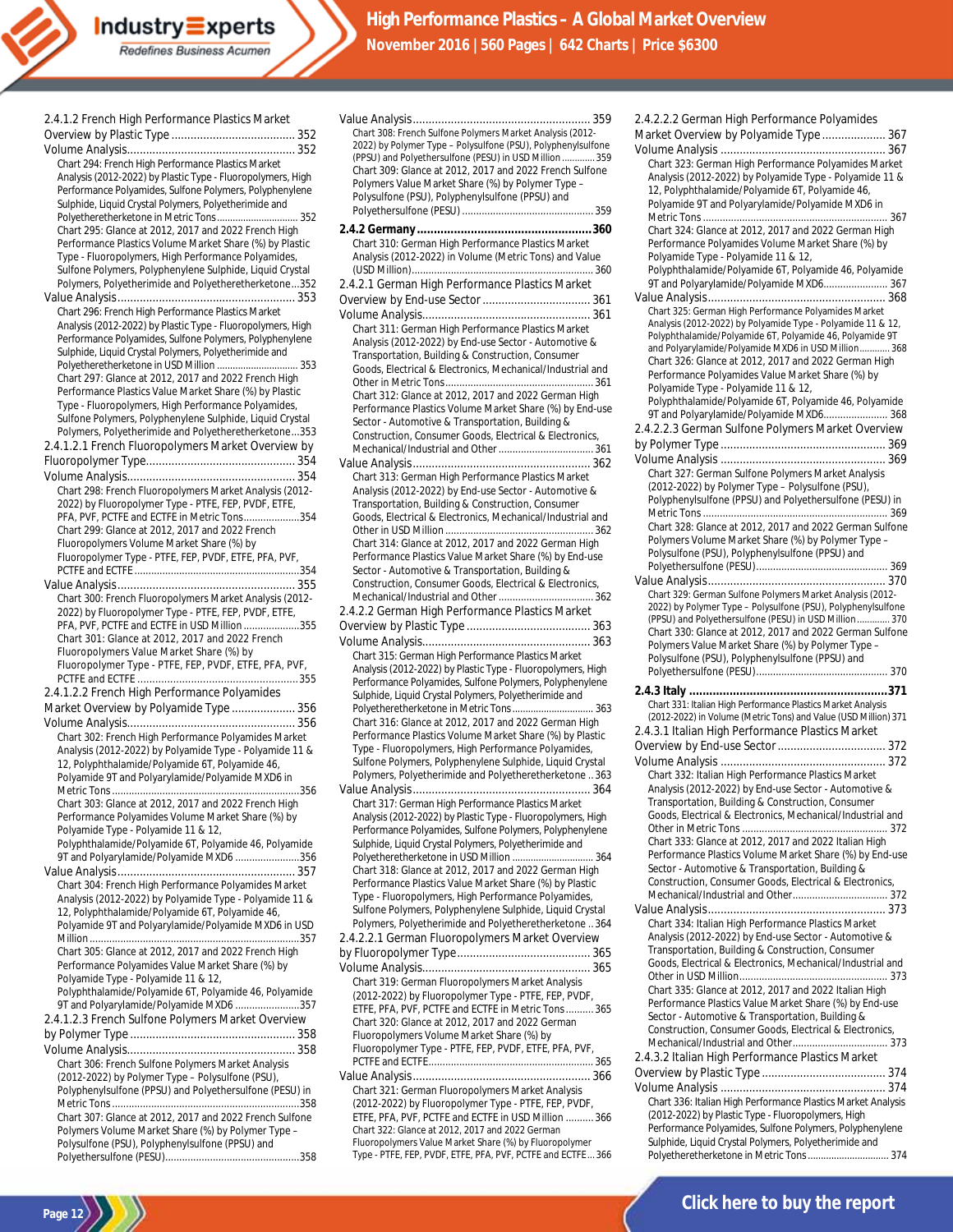Performance Plastics Volume Market Share (%) by Plastic Type - Fluoropolymers, High Performance Polyamides, Sulfone Polymers, Polyphenylene Sulphide, Liquid Crystal Polymers, Polyetherimide and Polyetheretherketone...374 Value Analysis........................................................ 375 Chart 338: Italian High Performance Plastics Market Analysis (2012-2022) by Plastic Type - Fluoropolymers, High Performance Polyamides, Sulfone Polymers, Polyphenylene sulphide, Liquid Crystal Polymers, Polyetherimide and<br>Polyetheretherketone in USD Million (275) Polyetheretherketone in USD Million .................... Chart 339: Glance at 2012, 2017 and 2022 Italian High Performance Plastics Value Market Share (%) by Plastic Type - Fluoropolymers, High Performance Polyamides, Sulfone Polymers, Polyphenylene Sulphide, Liquid Crystal Polymers, Polyetherimide and Polyetheretherketone...375 2.4.3.2.1 Italian Fluoropolymers Market Overview by Fluoropolymer Type............................................... 376 Volume Analysis..................................................... 376 Chart 340: Italian Fluoropolymers Market Analysis (2012- 2022) by Fluoropolymer Type - PTFE, FEP, PVDF, ETFE, PFA, PVF, PCTFE and ECTFE in Metric Tons....................376 Chart 341: Glance at 2012, 2017 and 2022 Italian Fluoropolymers Volume Market Share (%) by Fluoropolymer Type - PTFE, FEP, PVDF, ETFE, PFA, PVF, PCTFE and ECTFE ...........................................................376 Value Analysis........................................................ 377 Chart 342: Italian Fluoropolymers Market Analysis (2012- 2022) by Fluoropolymer Type - PTFE, FEP, PVDF, ETFE, PFA, PVF, PCTFE and ECTFE in USD Million ....................377 Chart 343: Glance at 2012, 2017 and 2022 Italian Fluoropolymers Value Market Share (%) by Fluoropolymer Type - PTFE, FEP, PVDF, ETFE, PFA, PVF, PCTFE and ECTFE377 2.4.3.2.2 Italian High Performance Polyamides Market Overview by Polyamide Type................................. 378 Volume Analysis..................................................... 378 Chart 344: Italian High Performance Polyamides Market Analysis (2012-2022) by Polyamide Type - Polyamide 11 & 12, Polyphthalamide/Polyamide 6T, Polyamide 46, Polyamide 9T and Polyarylamide/Polyamide MXD6 in Metric Tons...................................................................378 Chart 345: Glance at 2012, 2017 and 2022 Italian High Performance Polyamides Volume Market Share (%) by Polyamide Type - Polyamide 11 & 12, Polyphthalamide/Polyamide 6T, Polyamide 46, Polyamide 9T and Polyarylamide/Polyamide MXD6 .......................378 Value Analysis........................................................ 379 Chart 346: Italian High Performance Polyamides Market Analysis (2012-2022) by Polyamide Type - Polyamide 11 & 12, Polyphthalamide/Polyamide 6T, Polyamide 46, Polyamide 9T and Polyarylamide/Polyamide MXD6 in USD Million...........................................................................379 Chart 347: Glance at 2012, 2017 and 2022 Italian High Performance Polyamides Value Market Share (%) by Polyamide Type - Polyamide 11 & 12, Polyphthalamide/Polyamide 6T, Polyamide 46, Polyamide 9T and Polyarylamide/Polyamide MXD6 .......................379 2.4.3.2.3 Italian Sulfone Polymers Market Overview by Polymer Type .................................................... 380 Volume Analysis..................................................... 380 Chart 348: Italian Sulfone Polymers Market Analysis (2012- 2022) by Polymer Type – Polysulfone (PSU), Polyphenylsulfone (PPSU) and Polyethersulfone (PESU) in Metric Tons...................................................................380 Chart 349: Glance at 2012, 2017 and 2022 Italian Sulfone Polymers Volume Market Share (%) by Polymer Type – Polysulfone (PSU), Polyphenylsulfone (PPSU) and Polyethersulfone (PESU)............................................... 380 Value Analysis........................................................ 381 Chart 350: Italian Sulfone Polymers Market Analysis (2012- 2022) by Polymer Type – Polysulfone (PSU), Polyphenylsulfone (PPSU) and Polyethersulfone (PESU) in USD Million ....... Chart 351: Glance at 2012, 2017 and 2022 Italian Sulfone Polymers Value Market Share (%) by Polymer Type – Polysulfone (PSU), Polyphenylsulfone (PPSU) and Polyethersulfone (PESU)................................................381

Chart 337: Glance at 2012, 2017 and 2022 Italian High

Industry**≡**xperts Redefines Business Acumen

**Page 13**

| Chart 352: UK High Performance Plastics Market Analysis<br>(2012-2022) in Volume (Metric Tons) and Value (USD    |
|------------------------------------------------------------------------------------------------------------------|
| 2.4.4.1 UK High Performance Plastics Market                                                                      |
|                                                                                                                  |
|                                                                                                                  |
| Chart 353: UK High Performance Plastics Market Analysis                                                          |
| (2012-2022) by End-use Sector - Automotive &                                                                     |
| Transportation, Building & Construction, Consumer                                                                |
| Goods, Electrical & Electronics, Mechanical/Industrial and                                                       |
|                                                                                                                  |
| Chart 354: Glance at 2012, 2017 and 2022 UK High<br>Performance Plastics Volume Market Share (%) by End-use      |
| Sector - Automotive & Transportation, Building &                                                                 |
| Construction, Consumer Goods, Electrical & Electronics,                                                          |
|                                                                                                                  |
|                                                                                                                  |
| Chart 355: UK High Performance Plastics Market Analysis                                                          |
| (2012-2022) by End-use Sector - Automotive &<br>Transportation, Building & Construction, Consumer                |
| Goods, Electrical & Electronics, Mechanical/Industrial and                                                       |
|                                                                                                                  |
| Chart 356: Glance at 2012, 2017 and 2022 UK High                                                                 |
| Performance Plastics Value Market Share (%) by End-use                                                           |
| Sector - Automotive & Transportation, Building &<br>Construction, Consumer Goods, Electrical & Electronics,      |
|                                                                                                                  |
| 2.4.4.2 UK High Performance Plastics Market                                                                      |
|                                                                                                                  |
|                                                                                                                  |
| Chart 357: UK High Performance Plastics Market Analysis                                                          |
| (2012-2022) by Plastic Type - Fluoropolymers, High                                                               |
| Performance Polyamides, Sulfone Polymers, Polyphenylene<br>Sulphide, Liquid Crystal Polymers, Polyetherimide and |
| Polyetheretherketone in Metric Tons 385                                                                          |
| Chart 358: Glance at 2012, 2017 and 2022 UK High                                                                 |
| Performance Plastics Volume Market Share (%) by Plastic                                                          |
| Type - Fluoropolymers, High Performance Polyamides,                                                              |
| Sulfone Polymers, Polyphenylene Sulphide, Liquid Crystal                                                         |
| Polymers, Polyetherimide and Polyetheretherketone385                                                             |
| Chart 359: UK High Performance Plastics Market Analysis                                                          |
| (2012-2022) by Plastic Type - Fluoropolymers, High                                                               |
| Performance Polyamides, Sulfone Polymers, Polyphenylene                                                          |
| Sulphide, Liquid Crystal Polymers, Polyetherimide and                                                            |
| Polyetheretherketone in USD Million  386<br>Chart 360: Glance at 2012, 2017 and 2022 UK High                     |
| Performance Plastics Value Market Share (%) by Plastic                                                           |
| Type - Fluoropolymers, High Performance Polyamides,                                                              |
| Sulfone Polymers, Polyphenylene Sulphide, Liquid Crystal                                                         |
| Polymers, Polyetherimide and Polyetheretherketone386                                                             |
| 2.4.4.2.1 United Kingdom Fluoropolymers Market<br>Overview by Fluoropolymer Type 387                             |
|                                                                                                                  |
| Chart 361: UK Fluoropolymers Market Analysis (2012-                                                              |
| 2022) by Fluoropolymer Type - PTFE, FEP, PVDF, ETFE,                                                             |
| PFA, PCTFE and ECTFE in Metric Tons  387                                                                         |
| Chart 362: Glance at 2012, 2017 and 2022 UK                                                                      |
| Fluoropolymers Volume Market Share (%) by                                                                        |
| Fluoropolymer Type - PTFE, FEP, PVDF, ETFE, PFA, PCTFE                                                           |
|                                                                                                                  |
| Chart 363: UK Fluoropolymers Market Analysis (2012-                                                              |
| 2022) by Fluoropolymer Type - PTFE, FEP, PVDF, ETFE,                                                             |
| PFA, PCTFE and ECTFE in USD Million 388                                                                          |
| Chart 364: Glance at 2012, 2017 and 2022 UK                                                                      |
| Fluoropolymers Value Market Share (%) by Fluoropolymer<br>Type - PTFE, FEP, PVDF, ETFE, PFA, PCTFE and ECTFE 388 |
| 2.4.4.2.2 UK High Performance Polyamides Market                                                                  |
|                                                                                                                  |
|                                                                                                                  |
| Chart 365: UK High Performance Polyamides Market                                                                 |
| Analysis (2012-2022) by Polyamide Type - Polyamide 11 &                                                          |
| 12, Polyphthalamide/Polyamide 6T, Polyamide 46,<br>Polvamide 9T and Polvarylamide/Polvamide MXD6 in              |
|                                                                                                                  |

Metric Tons................................................................... 389

Chart 366: Glance at 2012, 2017 and 2022 UK High Performance Polyamides Volume Market Share (%) by Polyamide Type - Polyamide 11 & 12, Polyphthalamide/Polyamide 6T, Polyamide 46, Polyamide 9T and Polyarylamide/Polyamide MXD6....................... 389 Value Analysis........................................................ 390 Chart 367: UK High Performance Polyamides Market Analysis (2012-2022) by Polyamide Type - Polyamide 11 & 12, Polyphthalamide/Polyamide 6T, Polyamide 46, Polyamide 9T and Polyarylamide/Polyamide MXD6 in USD Million............ 390 Chart 368: Glance at 2012, 2017 and 2022 UK High Performance Polyamides Value Market Share (%) by Polyamide Type - Polyamide 11 & 12, Polyphthalamide/Polyamide 6T, Polyamide 46, Polyamide 9T and Polyarylamide/Polyamide MXD6....................... 390 2.4.4.2.3 UK Sulfone Polymers Market Overview by Polymer Type......................................................... 391 Volume Analysis .................................................... 391 Chart 369: UK Sulfone Polymers Market Analysis (2012-2022) by Polymer Type – Polysulfone (PSU), Polyphenylsulfone (PPSU) and Polyethersulfone (PESU) in Metric Tons............. 391 Chart 370: Glance at 2012, 2017 and 2022 UK Sulfone Polymers Volume Market Share (%) by Polymer Type – Polysulfone (PSU), Polyphenylsulfone (PPSU) and Polyethersulfone (PESU)............................................... 391 Value Analysis........................................................ 392 Chart 371: UK Sulfone Polymers Market Analysis (2012- 2022) by Polymer Type – Polysulfone (PSU), Polyphenylsulfone (PPSU) and Polyethersulfone (PESU) in USD Million................................................................... 392 Chart 372: Glance at 2012, 2017 and 2022 UK Sulfone Polymers Value Market Share (%) by Polymer Type – Polysulfone (PSU), Polyphenylsulfone (PPSU) and Polyethersulfone (PESU)............................................... 392 **2.4.5 Rest of Europe............................................393** Chart 373: Rest of Europe High Performance Plastics Market Analysis (2012-2022) in Volume (Metric Tons) and Value (USD Million) ...................................................... 393 2.4.5.1 Rest of Europe High Performance Plastics Market Overview by End-use Sector ..................... 394 Volume Analysis .................................................... 394 Chart 374: Rest of Europe High Performance Plastics Market Analysis (2012-2022) by End-use Sector - Automotive & Transportation, Building & Construction, Consumer Goods, Electrical & Electronics, Mechanical/Industrial and Other in Metric Tons.......... 394 Chart 375: Glance at 2012, 2017 and 2022 Rest of Europe High Performance Plastics Volume Market Share (%) by End-use Sector - Automotive & Transportation, Building & Construction, Consumer Goods, Electrical & Electronics, Mechanical/Industrial and Other.................................. 394 Value Analysis........................................................ 395 Chart 376: Rest of Europe High Performance Plastics Market Analysis (2012-2022) by End-use Sector - Automotive & Transportation, Building & Construction, Consumer Goods, Electrical & Electronics, Mechanical/Industrial and Other in USD Million .......... 395 Chart 377: Glance at 2012, 2017 and 2022 Rest of Europe High Performance Plastics Value Market Share (%) by Enduse Sector - Automotive & Transportation, Building & Construction, Consumer Goods, Electrical & Electronics, Mechanical/Industrial and Other.................................. 395 2.4.5.2 Rest of Europe High Performance Plastics Market Overview by Plastic Type .......................... 396 Volume Analysis .................................................... 396 Chart 378: Rest of Europe High Performance Plastics Market Analysis (2012-2022) by Plastic Type - Fluoropolymers, High Performance Polyamides, Sulfone Polymers, Polyphenylene Sulphide, Liquid Crystal Polymers, Polyetherimide and Polyetheretherketone in Metric Tons .................................................................. 396 Chart 379: Glance at 2012, 2017 and 2022 Rest of Europe High Performance Plastics Volume Market Share (%) by Plastic Type - Fluoropolymers, High Performance Polyamides, Sulfone Polymers, Polyphenylene Sulphide, Liquid Crystal Polymers, Polyetherimide and Polyetheretherketone .................................................. 396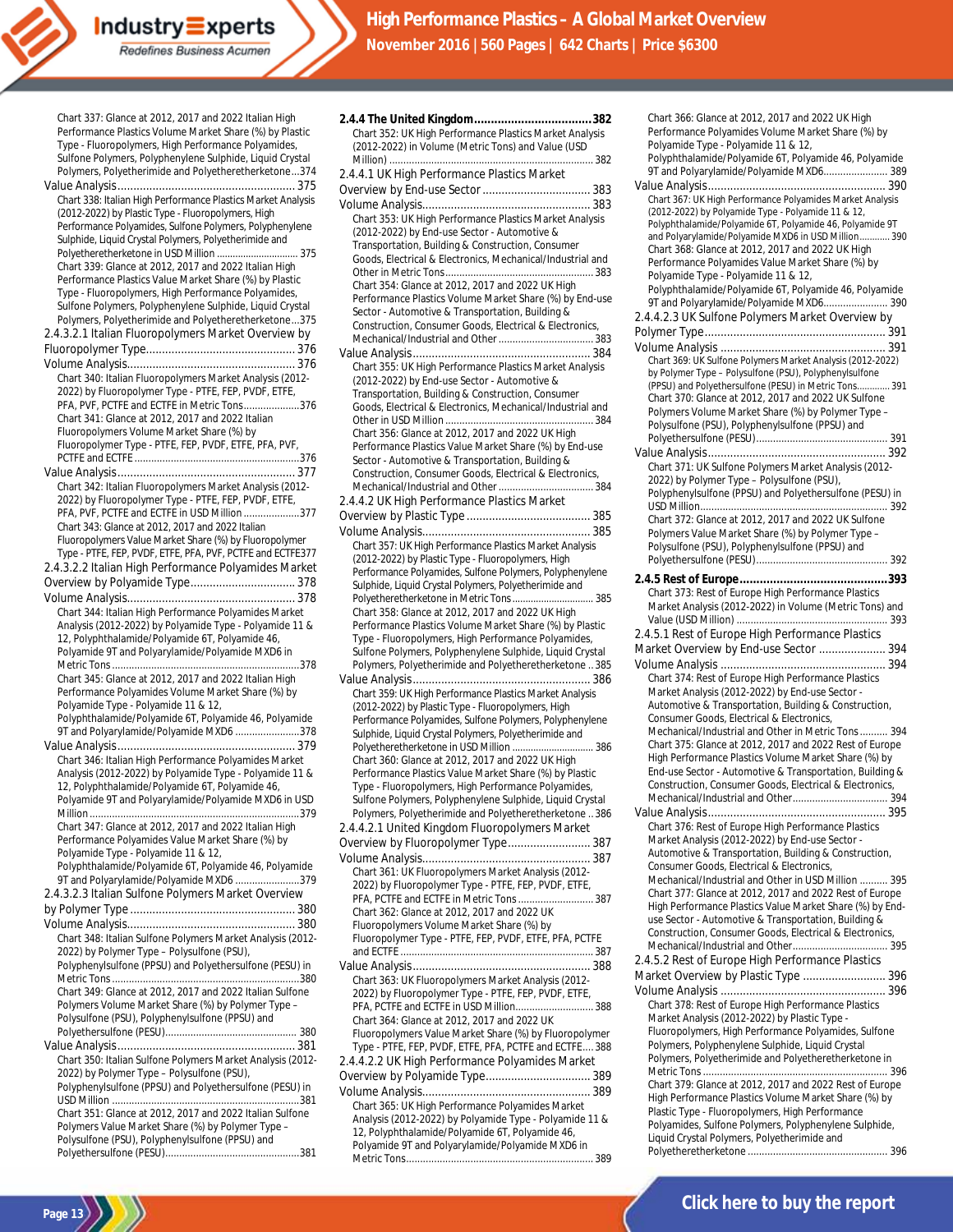| Chart 380: Rest of Europe High Performance Plastics Market  |
|-------------------------------------------------------------|
| Analysis (2012-2022) by Plastic Type - Fluoropolymers, High |
| Performance Polyamides, Sulfone Polymers, Polyphenylene     |
| Sulphide, Liquid Crystal Polymers, Polyetherimide and       |
| Polyetheretherketone in USD Million  397                    |
| Chart 381: Glance at 2012, 2017 and 2022 Rest of Europe     |
| High Performance Plastics Value Market Share (%) by Plastic |
| Type - Fluoropolymers, High Performance Polyamides,         |
| Sulfone Polymers, Polyphenylene Sulphide, Liquid Crystal    |
| Polymers, Polyetherimide and Polyetheretherketone  397      |
| 2.4.5.2.1 Rest of Europe Fluoropolymers Market              |
| Overview by Fluoropolymer Type 398                          |
|                                                             |
| Chart 382: Rest of Europe Fluoropolymers Market Analysis    |
| (2012-2022) by Fluoropolymer Type - PTFE, FEP, PVDF,        |
| ETFE, PFA, PVF, PCTFE and ECTFE in Metric Tons 398          |
| Chart 383: Glance at 2012, 2017 and 2022 Rest of Europe     |
| Fluoropolymers Volume Market Share (%) by                   |
| Fluoropolymer Type - PTFE, FEP, PVDF, ETFE, PFA, PVF,       |
|                                                             |
|                                                             |
| Chart 384: Rest of Europe Fluoropolymers Market Analysis    |
| (2012-2022) by Fluoropolymer Type - PTFE, FEP, PVDF,        |
| ETFE, PFA, PVF, PCTFE and ECTFE in USD Million399           |
| Chart 385: Glance at 2012, 2017 and 2022 Rest of Europe     |
| Fluoropolymers Value Market Share (%) by Fluoropolymer      |
| Type - PTFE, FEP, PVDF, ETFE, PFA, PVF, PCTFE and ECTFE399  |
| 2.4.5.2.2 Rest of Europe High Performance                   |
| Polyamides Market Overview by Polyamide Type. 400           |
|                                                             |
| Chart 386: Rest of Europe High Performance Polyamides       |
| Market Analysis (2012-2022) by Polyamide Type -             |
| Polyamide 11 & 12, Polyphthalamide/Polyamide 6T,            |
| Polyamide 46, Polyamide 9T and Polyarylamide/Polyamide      |
|                                                             |
| Chart 387: Glance at 2012, 2017 and 2022 Rest of Europe     |
| High Performance Polyamides Volume Market Share (%)         |
| by Polyamide Type - Polyamide 11 & 12,                      |
| Polyphthalamide/Polyamide 6T, Polyamide 46, Polyamide       |
| 9T and Polyarylamide/Polyamide MXD6 400                     |
|                                                             |
| Chart 388: Rest of Europe High Performance Polyamides       |
| Market Analysis (2012-2022) by Polyamide Type -             |
| Polyamide 11 & 12, Polyphthalamide/Polyamide 6T,            |
| Polyamide 46, Polyamide 9T and Polyarylamide/Polyamide      |
|                                                             |
| Chart 389: Glance at 2012, 2017 and 2022 Rest of Europe     |
| High Performance Polyamides Value Market Share (%) by       |
| Polyamide Type - Polyamide 11 & 12,                         |
| Polyphthalamide/Polyamide 6T, Polyamide 46, Polyamide       |
| 9T and Polyarylamide/Polyamide MXD6 401                     |
| 2.4.5.2.3 Rest of Europe Sulfone Polymers Market            |
|                                                             |
|                                                             |
| Chart 390: Rest of Europe Sulfone Polymers Market           |
| Analysis (2012-2022) by Polymer Type - Polysulfone (PSU),   |
| Polyphenylsulfone (PPSU) and Polyethersulfone (PESU) in     |
|                                                             |
| Chart 391: Glance at 2012, 2017 and 2022 Rest of Europe     |
| Sulfone Polymers Volume Market Share (%) by Polymer         |
| Type - Polysulfone (PSU), Polyphenylsulfone (PPSU) and      |
|                                                             |
|                                                             |
| Chart 392: Rest of Europe Sulfone Polymers Market           |
| Analysis (2012-2022) by Polymer Type - Polysulfone (PSU),   |
| Polyphenylsulfone (PPSU) and Polyethersulfone (PESU) in     |
| Chart 393: Glance at 2012, 2017 and 2022 Rest of Europe     |
| Sulfone Polymers Value Market Share (%) by Polymer Type     |
| - Polysulfone (PSU), Polyphenylsulfone (PPSU) and           |
|                                                             |
|                                                             |
|                                                             |
| Chart 394: Asia-Pacific High Performance Plastics Market    |

Analysis (2012-2022) in Volume (Metric Tons) and Value (USD Million).................................................................404

**Page 14**

| 3.1 Asia-Pacific High Performance Plastics Market                                                                      |
|------------------------------------------------------------------------------------------------------------------------|
| Overview by Geographic Region 405                                                                                      |
|                                                                                                                        |
| Chart 395: Asia-Pacific High Performance Plastics Market<br>Analysis (2012-2022) by Geographic Region - China, India,  |
| Japan, South Korea and Rest of APAC in Metric Tons 405                                                                 |
| Chart 396: Glance at 2012, 2017 and 2022 Asia-Pacific                                                                  |
| High Performance Plastics Volume Market Share (%) by                                                                   |
| Geographic Region - China, India, Japan, South Korea and                                                               |
|                                                                                                                        |
|                                                                                                                        |
| Chart 397: Asia-Pacific High Performance Plastics Market                                                               |
| Analysis (2012-2022) by Geographic Region - China, India,<br>Japan, South Korea and Rest of APAC in USD Million  406   |
| Chart 398: Glance at 2012, 2017 and 2022 Asia-Pacific                                                                  |
| High Performance Plastics Value Market Share (%) by                                                                    |
| Geographic Region - China, India, Japan, South Korea and                                                               |
|                                                                                                                        |
| 3.2 Asia-Pacific High Performance Plastics Market                                                                      |
| Overview by End-use Sector  407                                                                                        |
|                                                                                                                        |
| Chart 399: Asia-Pacific High Performance Plastics Market                                                               |
| Analysis (2012-2022) by End-use Sector - Automotive &<br>Transportation, Building & Construction, Consumer             |
| Goods, Electrical & Electronics, Mechanical/Industrial and                                                             |
|                                                                                                                        |
| Chart 400: Glance at 2012, 2017 and 2022 Asia-Pacific                                                                  |
| High Performance Plastics Volume Market Share (%) by                                                                   |
| End-use Sector - Automotive & Transportation, Building &                                                               |
| Construction, Consumer Goods, Electrical & Electronics,                                                                |
|                                                                                                                        |
| Chart 401: Asia-Pacific High Performance Plastics Market                                                               |
| Analysis (2012-2022) by End-use Sector - Automotive &                                                                  |
| Transportation, Building & Construction, Consumer                                                                      |
| Goods, Electrical & Electronics, Mechanical/Industrial and                                                             |
| Chart 402: Glance at 2012, 2017 and 2022 Asia-Pacific                                                                  |
| High Performance Plastics Value Market Share (%) by End-                                                               |
| use Sector - Automotive & Transportation, Building &                                                                   |
| Construction, Consumer Goods, Electrical & Electronics,                                                                |
|                                                                                                                        |
| 3.3 Asia-Pacific High Performance Plastics Market                                                                      |
|                                                                                                                        |
|                                                                                                                        |
| Chart 403: Asia-Pacific High Performance Plastics Market                                                               |
| Analysis (2012-2022) by Plastic Type - Fluoropolymers, High<br>Performance Polyamides, Sulfone Polymers, Polyphenylene |
| Sulphide, Liquid Crystal Polymers, Polyetherimide and                                                                  |
| Polyetheretherketone in Metric Tons  409                                                                               |
| Chart 404: Glance at 2012, 2017 and 2022 Asia-Pacific                                                                  |
| High Performance Plastics Volume Market Share (%) by                                                                   |
| Plastic Type - Fluoropolymers, High Performance                                                                        |
| Polyamides, Sulfone Polymers, Polyphenylene Sulphide,<br>Liquid Crystal Polymers, Polyetherimide and                   |
|                                                                                                                        |
|                                                                                                                        |
| Chart 405: Asia-Pacific High Performance Plastics Market                                                               |
| Analysis (2012-2022) by Plastic Type - Fluoropolymers, High                                                            |
| Performance Polyamides, Sulfone Polymers, Polyphenylene                                                                |
| Sulphide, Liquid Crystal Polymers, Polyetherimide and                                                                  |
| Polyetheretherketone in USD Million  410<br>Chart 406: Glance at 2012, 2017 and 2022 Asia-Pacific High                 |
| Performance Plastics Value Market Share (%) by Plastic Type                                                            |
| - Fluoropolymers, High Performance Polyamides, Sulfone                                                                 |
| Polymers, Polyphenylene Sulphide, Liquid Crystal Polymers,                                                             |
| Polyetherimide and Polyetheretherketone  410                                                                           |
|                                                                                                                        |
| Chart 407: Asia-Pacific Fluoropolymers Market Analysis                                                                 |
| (2012-2022) in Volume (Metric Tons) and Value (USD                                                                     |
| 3.3.1.1 Asia-Pacific Fluoropolymers Market Overview                                                                    |
|                                                                                                                        |
|                                                                                                                        |

Chart 408: Asia-Pacific Fluoropolymers Market Analysis (2012-2022) by Region - China, Japan, India, South Korea and Rest of Asia-Pacific in Metric Tons.......................... 412

| Chart 409: Glance at 2012, 2017 and 2022 Asia-Pacific<br>Fluoropolymers Volume Market Share (%) by Region - China,<br>Japan, India, South Korea and Rest of Asia-Pacific 412 |
|------------------------------------------------------------------------------------------------------------------------------------------------------------------------------|
|                                                                                                                                                                              |
|                                                                                                                                                                              |
|                                                                                                                                                                              |
| Chart 410: Asia-Pacific Fluoropolymers Market Analysis                                                                                                                       |
|                                                                                                                                                                              |
| (2012-2022) by Region - China, Japan, India, South Korea                                                                                                                     |
| Chart 411: Glance at 2012, 2017 and 2022 Asia-Pacific                                                                                                                        |
|                                                                                                                                                                              |
| Fluoropolymers Value Market Share (%) by Region - China,                                                                                                                     |
| Japan, India, South Korea and Rest of Asia-Pacific 413                                                                                                                       |
| 3.3.1.2 Asia-Pacific Fluoropolymers Market Overview                                                                                                                          |
|                                                                                                                                                                              |
|                                                                                                                                                                              |
| Chart 412: Asia-Pacific Fluoropolymers Market Analysis                                                                                                                       |
| (2012-2022) by End-use Sector - Chemical Processing,                                                                                                                         |
| Electricals & Electronics, Mechanical/Industrial,                                                                                                                            |
| Automotive & Transportation, Building & Construction                                                                                                                         |
|                                                                                                                                                                              |
| Chart 413: Glance at 2012, 2017 and 2022 Asia-Pacific                                                                                                                        |
| Fluoropolymers Volume Market Share (%) by End-use                                                                                                                            |
| Sector - Chemical Processing, Electricals & Electronics,                                                                                                                     |
| Mechanical/Industrial, Automotive & Transportation,                                                                                                                          |
| Building & Construction and Others  414                                                                                                                                      |
|                                                                                                                                                                              |
| Chart 414: Asia-Pacific Fluoropolymers Market Analysis                                                                                                                       |
| (2012-2022) by End-use Sector - Chemical Processing,                                                                                                                         |
| Electricals & Electronics, Mechanical/Industrial,                                                                                                                            |
| Automotive & Transportation, Building & Construction                                                                                                                         |
|                                                                                                                                                                              |
| Chart 415: Glance at 2012, 2017 and 2022 Asia-Pacific                                                                                                                        |
| Fluoropolymers Value Market Share (%) by End-use Sector                                                                                                                      |
| - Chemical Processing, Electricals & Electronics,                                                                                                                            |
| Mechanical/Industrial, Automotive & Transportation,                                                                                                                          |
| Building & Construction and Others  415                                                                                                                                      |
| 3.3.1.3 Asia-Pacific Fluoropolymers Market Overview                                                                                                                          |
|                                                                                                                                                                              |
|                                                                                                                                                                              |
| Chart 416: Asia-Pacific Fluoropolymers Market Analysis                                                                                                                       |
| (2012-2022) by Fluoropolymer Type - PTFE, FEP, PVDF,                                                                                                                         |
| ETFE, PFA, PCTFE and ECTFE in Metric Tons  416                                                                                                                               |
| Chart 417: Glance at 2012, 2017 and 2022 Asia-Pacific                                                                                                                        |
| Fluoropolymers Volume Market Share (%) by                                                                                                                                    |
| Fluoropolymer Type - PTFE, FEP, PVDF, ETFE, PFA, PCTFE                                                                                                                       |
|                                                                                                                                                                              |
|                                                                                                                                                                              |
| Chart 418: Asia-Pacific Fluoropolymers Market Analysis                                                                                                                       |
| (2012-2022) by Fluoropolymer Type - PTFE, FEP, PVDF,                                                                                                                         |
|                                                                                                                                                                              |
|                                                                                                                                                                              |
| ETFE, PFA, PCTFE and ECTFE in USD Million 417                                                                                                                                |
| Chart 419: Glance at 2012, 2017 and 2022 Asia-Pacific                                                                                                                        |
| Fluoropolymers Value Market Share (%) by Fluoropolymer                                                                                                                       |
| Type - PTFE, FEP, PVDF, ETFE, PFA, PCTFE and ECTFE  417                                                                                                                      |
| 3.3.2 High Performance Polyamides 418                                                                                                                                        |
| Chart 420: Asia-Pacific High Performance Polyamides                                                                                                                          |
| Market Analysis (2012-2022) in Volume (Metric Tons) and                                                                                                                      |
|                                                                                                                                                                              |
| 3.3.2.1 Asia-Pacific High Performance Polyamides                                                                                                                             |
| Market Overview by Geographic Region  419                                                                                                                                    |
|                                                                                                                                                                              |
| Chart 421: Asia-Pacific High Performance Polyamides                                                                                                                          |
| Market Analysis (2012-2022) by Geographic Region -                                                                                                                           |
| China, India, Japan, South Korea and Rest of Asia-Pacific in                                                                                                                 |
|                                                                                                                                                                              |
| Chart 422: Glance at 2012, 2017 and 2022 Asia-Pacific                                                                                                                        |
| High Performance Polyamides Volume Market Share (%)                                                                                                                          |
| by Geographic Region - China, India, Japan, South Korea                                                                                                                      |
|                                                                                                                                                                              |
|                                                                                                                                                                              |
| Chart 423: Asia-Pacific High Performance Polyamides                                                                                                                          |
| Market Analysis (2012-2022) by Geographic Region -                                                                                                                           |
| China, India, Japan, South Korea and Rest of Asia-Pacific in                                                                                                                 |
|                                                                                                                                                                              |
| Chart 424: Glance at 2012, 2017 and 2022 Asia-Pacific                                                                                                                        |
| High Performance Polyamides Value Market Share (%) by                                                                                                                        |
| Geographic Region - China, India, Japan, South Korea and                                                                                                                     |

3.3.2.2 Asia-Pacific High Performance Polyamides Market Overview by End-Use Sector..................... 421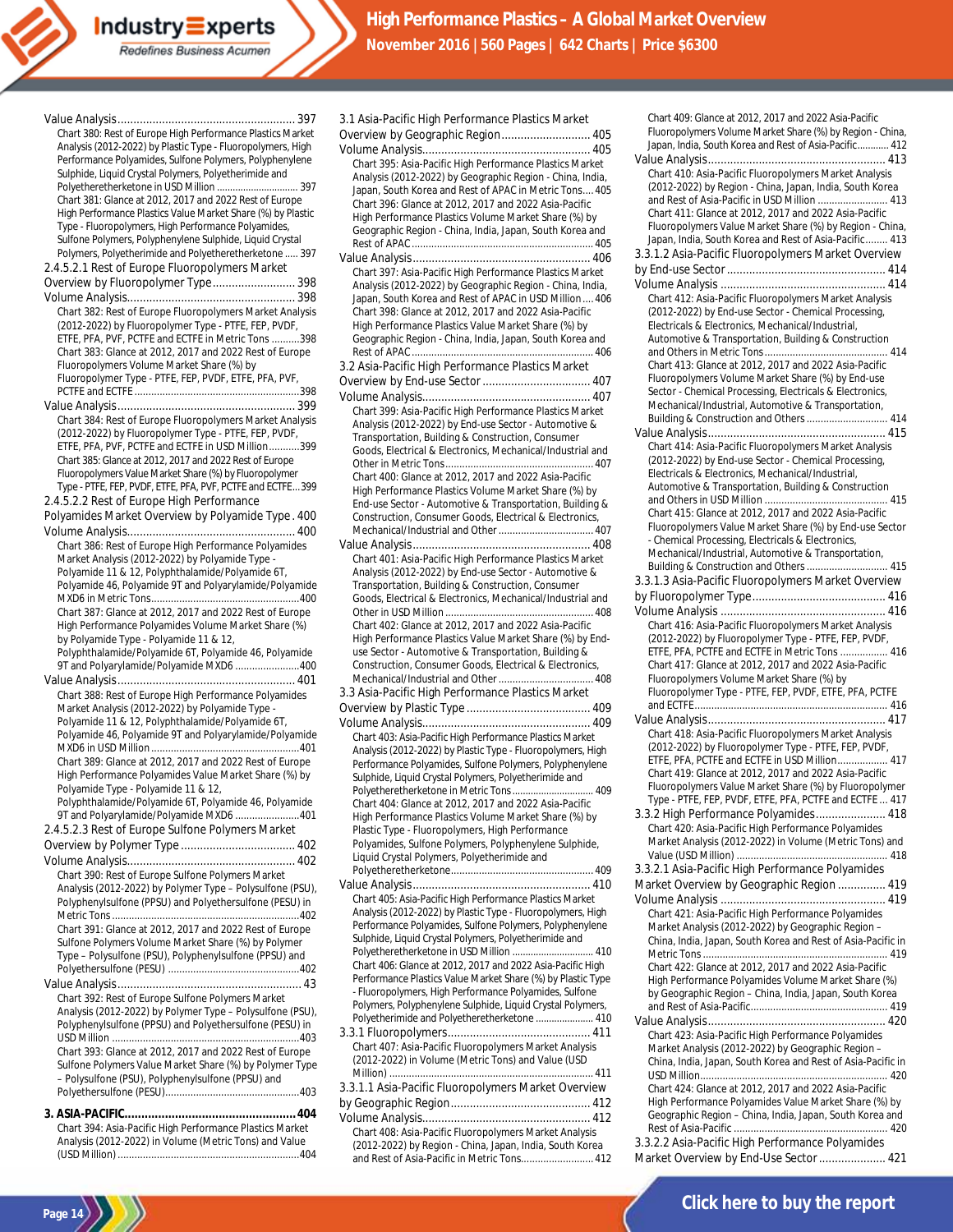Value Analysis........................................................ 429

| Chart 425: Asia-Pacific High Performance Polyamides                                                          |
|--------------------------------------------------------------------------------------------------------------|
| Market Analysis (2012-2022) by End-Use Sector -                                                              |
| Automotive, Electrical & Electronics,                                                                        |
| Mechanical/Industrial and Other in Metric Tons421                                                            |
| Chart 426: Glance at 2012, 2017 and 2022 Asia-Pacific                                                        |
| High Performance Polyamides Volume Market Share (%)                                                          |
| by End-Use Sector - Automotive, Electrical & Electronics,                                                    |
|                                                                                                              |
|                                                                                                              |
| Chart 427: Asia-Pacific High Performance Polyamides                                                          |
| Market Analysis (2012-2022) by End-Use Sector -                                                              |
| Automotive, Electrical & Electronics,                                                                        |
| Mechanical/Industrial and Other in USD Million 422                                                           |
| Chart 428: Glance at 2012, 2017 and 2022 Asia-Pacific                                                        |
| High Performance Polyamides Value Market Share (%) by                                                        |
| End-Use Sector - Automotive, Electrical & Electronics,                                                       |
|                                                                                                              |
| 3.3.2.3 Asia-Pacific High Performance Polyamides                                                             |
| Market Overview by Polyamide Type  423                                                                       |
|                                                                                                              |
| Chart 429: Asia-Pacific High Performance Polyamides                                                          |
| Market Analysis (2012-2022) by Polyamide Type -                                                              |
| Polyamide 11 & 12, Polyphthalamide/Polyamide 6T,                                                             |
| Polyamide 46, Polyamide 9T and Polyarylamide/Polyamide                                                       |
|                                                                                                              |
| Chart 430: Glance at 2012, 2017 and 2022 Asia-Pacific                                                        |
| High Performance Polyamides Volume Market Share (%)                                                          |
| by Polyamide Type - Polyamide 11 & 12,                                                                       |
| Polyphthalamide/Polyamide 6T, Polyamide 46, Polyamide                                                        |
| 9T and Polyarylamide/Polyamide MXD6 423                                                                      |
|                                                                                                              |
| Chart 431: Asia-Pacific High Performance Polyamides                                                          |
| Market Analysis (2012-2022) by Polyamide Type -                                                              |
| Polyamide 11 & 12, Polyphthalamide/Polyamide 6T,                                                             |
| Polyamide 46, Polyamide 9T and Polyarylamide/Polyamide                                                       |
|                                                                                                              |
| Chart 432: Glance at 2012, 2017 and 2022 Asia-Pacific                                                        |
| High Performance Polyamides Value Market Share (%) by                                                        |
| Polyamide Type - Polyamide 11 & 12,                                                                          |
| Polyphthalamide/Polyamide 6T, Polyamide 46, Polyamide                                                        |
| 9T and Polyarylamide/Polyamide MXD6 424                                                                      |
|                                                                                                              |
| Chart 433: Asia-Pacific Sulfone Polymers Market Analysis                                                     |
| (2012-2022) in Volume (Metric Tons) and Value (USD                                                           |
|                                                                                                              |
| 3.3.3.1 Asia-Pacific Sulfone Polymers Market                                                                 |
| Overview by Geographic Region 426                                                                            |
|                                                                                                              |
| Chart 434: Asia-Pacific Sulfone Polymers Market Analysis                                                     |
| (2012-2022) by Geographic Region - China, Japan, South                                                       |
| Korea and Rest of Asia-Pacific in Metric Tons426                                                             |
| Chart 435: Glance at 2012, 2017 and 2022 Asia-Pacific                                                        |
| Sulfone Polymers Volume Market Share (%) by Geographic                                                       |
| Region - China, Japan, South Korea and Rest of Asia-                                                         |
|                                                                                                              |
|                                                                                                              |
| Chart 436: Asia-Pacific Sulfone Polymers Market Analysis                                                     |
| (2012-2022) by Geographic Region - China, Japan, South                                                       |
| Korea and Rest of Asia-Pacific in USD Million 427                                                            |
| Chart 437: Glance at 2012, 2017 and 2022 Asia-Pacific Sulfone                                                |
| Polymers Value Market Share (%) by Geographic Region -                                                       |
| China, Japan, South Korea and Rest of Asia-Pacific 427                                                       |
| 3.3.3.2 Asia-Pacific Sulfone Polymers Market                                                                 |
|                                                                                                              |
|                                                                                                              |
| Chart 438: Asia-Pacific Sulfone Polymers Market Analysis                                                     |
| (2012-2022) by End-Use Sector - Aerospace & Military,                                                        |
| Automotive, Building & Construction, Electrical &                                                            |
| Electronics, Food & Household, Mechanical/Industrial,                                                        |
| Medical & Healthcare and Others in Metric Tons428                                                            |
| Chart 439: Glance at 2012, 2017 and 2022 Asia-Pacific                                                        |
| Sulfone Polymers Volume Market Share (%) by End-Use<br>Sector - Aerospace & Military, Automotive, Building & |
| Construction, Electrical & Electronics, Food &                                                               |
| Household, Mechanical/Industrial, Medical & Healthcare                                                       |

and Others ...............................................................428

**Page 15**

Chart 440: Asia-Pacific Sulfone Polymers Market Analysis (2012-2022) by End-Use Sector – Aerospace & Military, Automotive, Building & Construction, Electrical & Electronics, Food & Household, Mechanical/Industrial, Medical & Healthcare and Others in USD Million.......... 429 Chart 441: Glance at 2012, 2017 and 2022 Asia-Pacific Sulfone Polymers Value Market Share (%) by End-Use Sector – Aerospace & Military, Automotive, Building & Construction, Electrical & Electronics, Food & Household, Mechanical/Industrial, Medical & Healthcare and Others ...............................................................429 3.3.3.3 Asia-Pacific Sulfone Polymers Market Overview by Polymer Type .................................... 430 Volume Analysis..................................................... 430 Chart 442: Asia-Pacific Sulfone Polymers Market Analysis (2012-2022) by Polymer Type – Polysulfone (PSU), Polyphenylsulfone (PPSU) and Polyethersulfone (PESU) in Metric Tons................................................................... 430 Chart 443: Glance at 2012, 2017 and 2022 Asia-Pacific Sulfone Polymers Volume Market Share (%) by Polymer Type – Polysulfone (PSU), Polyphenylsulfone (PPSU) and Polyethersulfone (PESU) ............................................... 430 Value Analysis........................................................ 431 Chart 444: Asia-Pacific Sulfone Polymers Market Analysis (2012-2022) by Polymer Type – Polysulfone (PSU), Polyphenylsulfone (PPSU) and Polyethersulfone (PESU) in USD Million................................................................... 431 Chart 445: Glance at 2012, 2017 and 2022 Asia-Pacific Sulfone Polymers Value Market Share (%) by Polymer Type – Polysulfone (PSU), Polyphenylsulfone (PPSU) and Polyethersulfone (PESU) ............................................... 431 3.3.4 Polyphenylene Sulphide................................ 432 Chart 446: Asia-Pacific Polyphenylene Sulphide (PPS) Market Analysis (2012-2022) in Volume (Metric Tons) and Value (USD Million)....................................................... 432 3.3.4.1 Asia-Pacific Polyphenylene Sulphide (PPS) Market Overview by Geographic Region ............... 433 Volume Analysis..................................................... 433 Chart 447: Asia-Pacific Polyphenylene Sulphide (PPS) Market Analysis (2012-2022) by Geographic Region - China, India, Japan, South Korea and Rest of APAC in Metric Tons................................................................... 433 Chart 448: Glance at 2012, 2017 and 2022 Asia-Pacific Polyphenylene Sulphide (PPS) Volume Market Share (%) by Geographic Region - China, India, Japan, South Korea and Rest of APAC .......................................................... 433 Value Analysis........................................................ 434 Chart 449: Asia-Pacific Polyphenylene Sulphide (PPS) Market Analysis (2012-2022) by Geographic Region - China, India, Japan, South Korea and Rest of APAC in USD Million........................................................................... 434 Chart 450: Glance at 2012, 2017 and 2022 Asia-Pacific Polyphenylene Sulphide (PPS) Value Market Share (%) by Geographic Region - China, India, Japan, South Korea and Rest of APAC ................................................................. 434 3.3.4.2 Asia-Pacific Polyphenylene Sulphide (PPS) Market Overview by End-use Sector ..................... 435 Volume Analysis..................................................... 435 Chart 451: Asia-Pacific Polyphenylene Sulphide (PPS) Market Analysis (2012-2022) by End-use Sector - Automotive, Electrical & Electronics, Mechanical/Industrial and Other in Metric Tons........... 435 Chart 452: Glance at 2012, 2017 and 2022 Asia-Pacific Polyphenylene Sulphide (PPS) Volume Market Share (%) by End-use Sector - Automotive, Electrical & Electronics, Mechanical/Industrial and Other.................................. 435 Value Analysis........................................................ 436 Chart 453: Asia-Pacific Polyphenylene Sulphide (PPS) Market Analysis (2012-2022) by End-use Sector - Automotive, Electrical & Electronics, Mechanical/Industrial and Other in USD Million........... 436 Chart 454: Glance at 2012, 2017 and 2022 Asia-Pacific Polyphenylene Sulphide (PPS) Value Market Share (%) by End-use Sector - Automotive, Electrical & Electronics,

| Chart 455: Asia-Pacific Liquid Crystal Polymers (LCP)                                                             |
|-------------------------------------------------------------------------------------------------------------------|
| Market Analysis (2012-2022) in Volume (Metric Tons) and                                                           |
| 3.3.5.1 Asia-Pacific Liquid Crystal Polymers (LCP)                                                                |
|                                                                                                                   |
| Market Overview by Geographic Region  438                                                                         |
| Chart 456: Asia-Pacific Liquid Crystal Polymers (LCP)                                                             |
| Market Analysis (2012-2022) by Region - China, Japan,                                                             |
| South Korea and Rest of Asia-Pacific in Metric Tons 438                                                           |
| Chart 457: Glance at 2012, 2017 and 2022 Asia-Pacific                                                             |
| Liquid Crystal Polymers (LCP) Volume Market Share (%) by                                                          |
| Region - China, Japan, South Korea and Rest of Asia-                                                              |
|                                                                                                                   |
|                                                                                                                   |
| Chart 458: Asia-Pacific Liquid Crystal Polymers (LCP)                                                             |
| Market Analysis (2012-2022) by Region - China, Japan,                                                             |
| South Korea and Rest of Asia-Pacific in USD Million  439<br>Chart 459: Glance at 2012, 2017 and 2022 Asia-Pacific |
| Liquid Crystal Polymers (LCP) Value Market Share (%) by                                                           |
| Region - China, Japan, South Korea and Rest of Asia-                                                              |
|                                                                                                                   |
| 3.3.5.2 Asia-Pacific Liquid Crystal Polymers (LCP)                                                                |
| Market Overview by End-use Sector  440                                                                            |
|                                                                                                                   |
| Chart 460: Asia-Pacific Liquid Crystal Polymers (LCP)                                                             |
| Market Analysis (2012-2022) by End-use Sector - Electrical                                                        |
| & Electronics, Automotive, Industrial and Others in Metric                                                        |
|                                                                                                                   |
| Chart 461: Glance at 2012, 2017 and 2022 Asia-Pacific                                                             |
| Liquid Crystal Polymers (LCP) Volume Market Share (%) by                                                          |
| End-use Sector - Electrical & Electronics, Automotive,                                                            |
|                                                                                                                   |
| Chart 462: Asia-Pacific Liquid Crystal Polymers (LCP)                                                             |
| Market Analysis (2012-2022) by End-use Sector - Electrical                                                        |
| & Electronics, Automotive, Industrial and Others in USD                                                           |
|                                                                                                                   |
|                                                                                                                   |
| Chart 463: Glance at 2012, 2017 and 2022 Asia-Pacific                                                             |
| Liquid Crystal Polymers (LCP) Value Market Share (%) by                                                           |
| End-use Sector - Electrical & Electronics, Automotive,                                                            |
|                                                                                                                   |
|                                                                                                                   |
| Chart 464: Asia-Pacific Polyetherimide (PEI) Market                                                               |
| Analysis (2012-2022) in Volume (Metric Tons) and Value                                                            |
|                                                                                                                   |
| 3.3.6.1 Asia-Pacific Polyetherimide (PEI) Market                                                                  |
| Overview by Geographic Region 443                                                                                 |
|                                                                                                                   |
| Chart 465: Asia-Pacific Polyetherimide (PEI) Market                                                               |
| Analysis (2012-2022) by Geographic Region - China, India,                                                         |
| Japan, South Korea and Rest of APAC in Metric Tons  443                                                           |
| Chart 466: Glance at 2012, 2017 and 2022 Asia-Pacific<br>Polyetherimide (PEI) Volume Market Share (%) by          |
| Geographic Region - China, India, Japan, South Korea and                                                          |
|                                                                                                                   |
|                                                                                                                   |
| Chart 467: Asia-Pacific Polyetherimide (PEI) Market                                                               |
| Analysis (2012-2022) by Geographic Region - China, India,                                                         |
| Japan. South Korea and Rest of APAC in USD Million 444                                                            |
| Chart 468: Glance at 2012, 2017 and 2022 Asia-Pacific                                                             |
| Polyetherimide (PEI) Value Market Share (%) by                                                                    |
| Geographic Region - China, India, Japan, South Korea and                                                          |
|                                                                                                                   |
| 3.3.6.2 Asia-Pacific Polyetherimide (PEI) Market                                                                  |
| Overview by End-use Sector  445                                                                                   |
| Chart 469: Asia-Pacific Polyetherimide (PEI) Market                                                               |
| Analysis (2012-2022) by End-use Sector - Automotive,                                                              |
| Electrical & Electronics, Mechanical/Industrial,                                                                  |
| Consumer Goods, Aerospace & Military and Others in                                                                |
|                                                                                                                   |
| Chart 470: Glance at 2012, 2017 and 2022 Asia-Pacific<br>Polyetherimide (PEI) Volume Market Share (%) by End-use  |

Mechanical/Industrial, Consumer Goods, Aerospace & Military and Others ...................................................... 445

Mechanical/Industrial and Other.................................. 436 3.3.5 Liquid Crystal Polymers................................. 437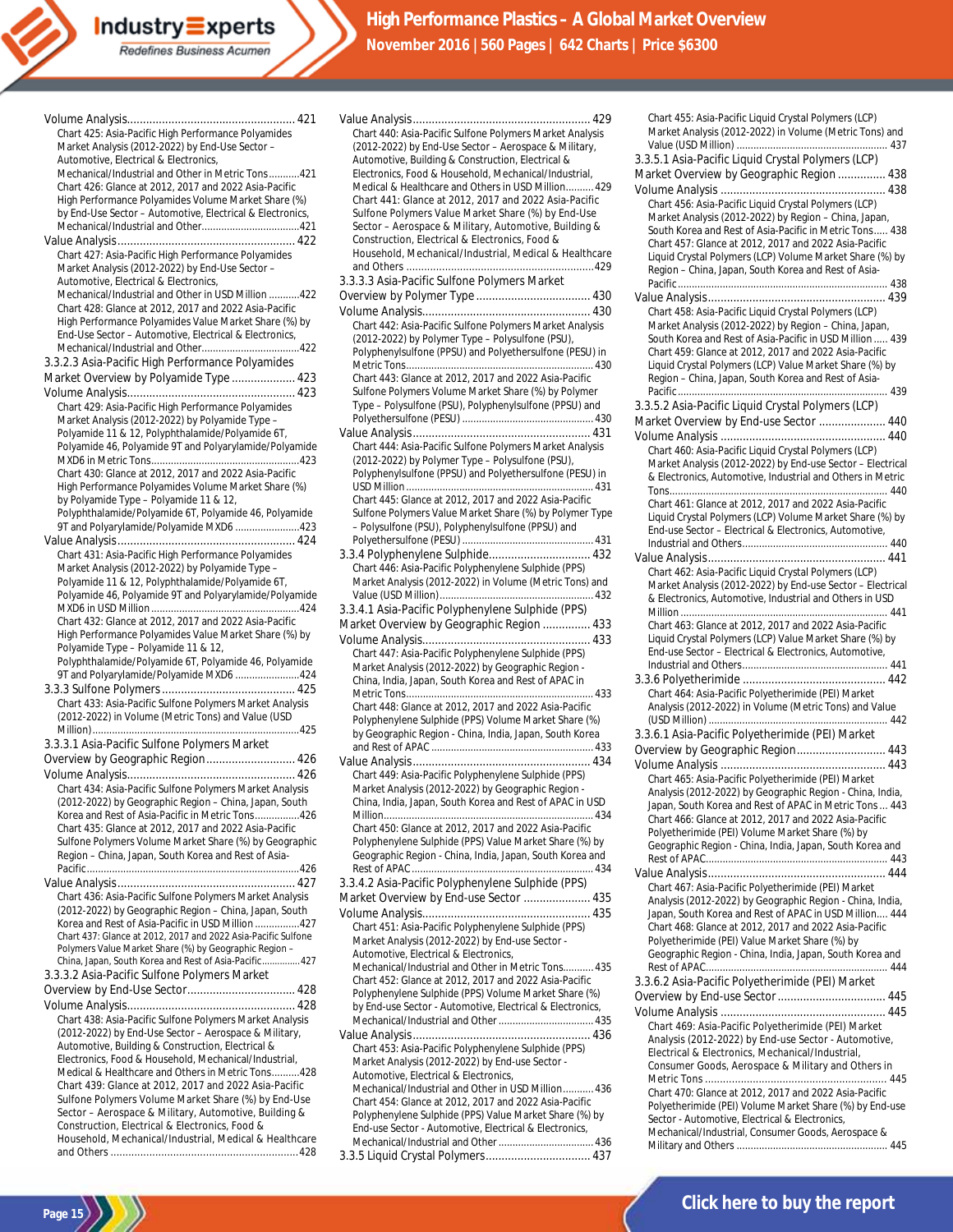| Chart 471: Asia-Pacific Polyetherimide (PEI) Market Analysis<br>(2012-2022) by End-use Sector - Automotive, Electrical &<br>Electronics, Mechanical/Industrial, Consumer Goods, |
|---------------------------------------------------------------------------------------------------------------------------------------------------------------------------------|
| Aerospace & Military and Others in USD Million  446<br>Chart 472: Glance at 2012, 2017 and 2022 Asia-Pacific<br>Polyetherimide (PEI) Value Market Share (%) by End-use          |
| Sector - Automotive, Electrical & Electronics,<br>Mechanical/Industrial, Consumer Goods, Aerospace &                                                                            |
|                                                                                                                                                                                 |
|                                                                                                                                                                                 |
| Chart 473: Asia-Pacific Polyetheretherketone (PEEK)<br>Market Analysis (2012-2022) in Volume (Metric Tons) and                                                                  |
| 3.3.7.1 Asia-Pacific Polyetheretherketone (PEEK)                                                                                                                                |
| Market Overview by Geographic Region  448                                                                                                                                       |
|                                                                                                                                                                                 |
| Chart 474: Asia-Pacific Polyetheretherketone (PEEK)                                                                                                                             |
| Market Analysis (2012-2022) by Geographic Region -                                                                                                                              |
| China, India, Japan, South Korea and Rest of APAC in                                                                                                                            |
| Chart 475: Glance at 2012, 2017 and 2022 Asia-Pacific                                                                                                                           |
| Polyetheretherketone (PEEK) Volume Market Share (%) by                                                                                                                          |
| Geographic Region - China, India, Japan, South Korea and                                                                                                                        |
|                                                                                                                                                                                 |
| Chart 476: Asia-Pacific Polyetheretherketone (PEEK)<br>Market Analysis (2012-2022) by Geographic Region -                                                                       |
| China, India, Japan, South Korea and Rest of APAC in USD                                                                                                                        |
|                                                                                                                                                                                 |
| Chart 477: Glance at 2012, 2017 and 2022 Asia-Pacific<br>Polyetheretherketone (PEEK) Value Market Share (%) by                                                                  |
| Geographic Region - China, India, Japan, South Korea and                                                                                                                        |
|                                                                                                                                                                                 |
| 3.3.7.2 Asia-Pacific Polyetheretherketone (PEEK)                                                                                                                                |
| Market Overview by End-use Sector 450                                                                                                                                           |
| Chart 478: Asia-Pacific Polyetheretherketone (PEEK)                                                                                                                             |
| Market Analysis (2012-2022) by End-use Sector -                                                                                                                                 |
| Automotive, Electrical & Electronics,<br>Mechanical/Industrial, Medical & Healthcare, Aerospace &                                                                               |
| Military and Others in Metric Tons450                                                                                                                                           |
| Chart 479: Glance at 2012, 2017 and 2022 Asia-Pacific                                                                                                                           |
| Polyetheretherketone (PEEK) Volume Market Share (%) by<br>End-use Sector - Automotive, Electrical & Electronics,                                                                |
| Mechanical/Industrial, Medical & Healthcare, Aerospace &                                                                                                                        |
|                                                                                                                                                                                 |
| Chart 480: Asia-Pacific Polyetheretherketone (PEEK) Market                                                                                                                      |
| Analysis (2012-2022) by End-use Sector - Automotive, Electrical                                                                                                                 |
| & Electronics, Mechanical/Industrial, Medical & Healthcare,                                                                                                                     |
| Aerospace & Military and Others in USD Million  451<br>Chart 481: Glance at 2012, 2017 and 2022 Asia-Pacific                                                                    |
| Polyetheretherketone (PEEK) Value Market Share (%) by                                                                                                                           |
| End-use Sector - Automotive, Electrical & Electronics,<br>Mechanical/Industrial, Medical & Healthcare, Aerospace &                                                              |
|                                                                                                                                                                                 |
| 3.4 Asia-Pacific High Performance Plastics Market                                                                                                                               |
|                                                                                                                                                                                 |
|                                                                                                                                                                                 |
| Chart 482: Chinese High Performance Plastics Market<br>Analysis (2012-2022) in Volume (Metric Tons) and Value                                                                   |
|                                                                                                                                                                                 |
| 3.4.1.1 Chinese High Performance Plastics Market                                                                                                                                |
|                                                                                                                                                                                 |
| Chart 483: Chinese High Performance Plastics Market                                                                                                                             |
| Analysis (2012-2022) by End-use Sector - Automotive &                                                                                                                           |
| Transportation, Building & Construction, Consumer                                                                                                                               |
| Goods, Electrical & Electronics, Mechanical/Industrial and                                                                                                                      |
| Chart 484: Glance at 2012, 2017 and 2022 Chinese High                                                                                                                           |
| Performance Plastics Volume Market Share (%) by End-use                                                                                                                         |
| Sector - Automotive & Transportation, Building &<br>Construction Consumer Coods Electrical & Electronics                                                                        |

Construction, Consumer Goods, Electrical & Electronics, Mechanical/Industrial and Other...................................453

**Page 16**

| Chart 485: Chinese High Performance Plastics Market                                                              |
|------------------------------------------------------------------------------------------------------------------|
| Analysis (2012-2022) by End-use Sector - Automotive &                                                            |
| Transportation, Building & Construction, Consumer                                                                |
| Goods, Electrical & Electronics, Mechanical/Industrial and                                                       |
|                                                                                                                  |
| Chart 486: Glance at 2012, 2017 and 2022 Chinese High                                                            |
| Performance Plastics Value Market Share (%) by End-use                                                           |
| Sector - Automotive & Transportation, Building &                                                                 |
| Construction, Consumer Goods, Electrical & Electronics,                                                          |
| Mechanical/Industrial and Other  454                                                                             |
| 3.4.1.2 Chinese High Performance Plastics Market                                                                 |
|                                                                                                                  |
|                                                                                                                  |
| Chart 487: Chinese High Performance Plastics Market                                                              |
| Analysis (2012-2022) by Plastic Type - Fluoropolymers, High                                                      |
| Performance Polyamides, Sulfone Polymers, Polyphenylene<br>Sulphide, Liquid Crystal Polymers, Polyetherimide and |
| Polyetheretherketone in Metric Tons 455                                                                          |
| Chart 488: Glance at 2012, 2017 and 2022 Chinese High                                                            |
| Performance Plastics Volume Market Share (%) by Plastic                                                          |
| Type - Fluoropolymers, High Performance Polyamides,                                                              |
| Sulfone Polymers, Polyphenylene Sulphide, Liquid Crystal                                                         |
| Polymers, Polyetherimide and Polyetheretherketone455                                                             |
|                                                                                                                  |
| Chart 489: Chinese High Performance Plastics Market                                                              |
| Analysis (2012-2022) by Plastic Type - Fluoropolymers, High                                                      |
| Performance Polyamides, Sulfone Polymers, Polyphenylene                                                          |
| Sulphide, Liquid Crystal Polymers, Polyetherimide and                                                            |
| Polyetheretherketone in USD Million  456                                                                         |
| Chart 490: Glance at 2012, 2017 and 2022 Chinese High                                                            |
| Performance Plastics Value Market Share (%) by Plastic                                                           |
| Type - Fluoropolymers, High Performance Polyamides,                                                              |
| Sulfone Polymers, Polyphenylene Sulphide, Liquid Crystal<br>Polymers, Polyetherimide and Polyetheretherketone456 |
|                                                                                                                  |
| 3.4.1.2.1 Chinese Fluoropolymers Market Overview                                                                 |
|                                                                                                                  |
|                                                                                                                  |
| Chart 491: Chinese Fluoropolymers Market Analysis (2012-                                                         |
|                                                                                                                  |
| 2022) by Fluoropolymer Type - PTFE, FEP, PVDF, ETFE,                                                             |
| PFA, PCTFE and ECTFE in Metric Tons  457                                                                         |
| Chart 492: Glance at 2012, 2017 and 2022 Chinese                                                                 |
| Fluoropolymers Volume Market Share (%) by                                                                        |
| Fluoropolymer Type - PTFE, FEP, PVDF, ETFE, PFA, PCTFE                                                           |
|                                                                                                                  |
|                                                                                                                  |
| Chart 493: Chinese Fluoropolymers Market Analysis (2012-                                                         |
| 2022) by Fluoropolymer Type - PTFE, FEP, PVDF, ETFE,                                                             |
| PFA, PCTFE and ECTFE in USD Million 458                                                                          |
| Chart 494: Glance at 2012, 2017 and 2022 Chinese<br>Fluoropolymers Value Market Share (%) by Fluoropolymer       |
| Type - PTFE, FEP, PVDF, ETFE, PFA, PCTFE and ECTFE 458                                                           |
| 3.4.1.2.2 Chinese High Performance Polyamides                                                                    |
|                                                                                                                  |
| Market Overview by Polyamide Type  459                                                                           |
|                                                                                                                  |
| Chart 495: Chinese High Performance Polyamides Market                                                            |
| Analysis (2012-2022) by Polyamide Type - Polyamide 11 &<br>12, Polyphthalamide/Polyamide 6T, Polyamide 46,       |
| Polyamide 9T and Polyarylamide/Polyamide MXD6 in                                                                 |
|                                                                                                                  |
| Chart 496: Glance at 2012, 2017 and 2022 Chinese High                                                            |
| Performance Polyamides Volume Market Share (%) by                                                                |
| Polyamide Type - Polyamide 11 & 12,                                                                              |
| Polyphthalamide/Polyamide 6T, Polyamide 46, Polyamide                                                            |
| 9T and Polyarylamide/Polyamide MXD6 459                                                                          |
|                                                                                                                  |
| Chart 497: Chinese High Performance Polyamides Market                                                            |
| Analysis (2012-2022) by Polyamide Type - Polyamide 11 &                                                          |
| 12, Polyphthalamide/Polyamide 6T, Polyamide 46,                                                                  |
| Polyamide 9T and Polyarylamide/Polyamide MXD6 in USD                                                             |
| Chart 498: Glance at 2012, 2017 and 2022 Chinese High                                                            |

Polyamide Type – Polyamide 11 & 12, Polyphthalamide/Polyamide 6T, Polyamide 46, Polyamide 9T and Polyarylamide/Polyamide MXD6....................... 460

| 3.4.1.2.3 Chinese Sulfone Polymers Market Overview                                                              |
|-----------------------------------------------------------------------------------------------------------------|
|                                                                                                                 |
|                                                                                                                 |
|                                                                                                                 |
|                                                                                                                 |
| Chart 499: Chinese Sulfone Polymers Market Analysis                                                             |
| (2012-2022) by Polymer Type - Polysulfone (PSU),                                                                |
| Polyphenylsulfone (PPSU) and Polyethersulfone (PESU) in                                                         |
|                                                                                                                 |
| Chart 500: Glance at 2012, 2017 and 2022 Chinese Sulfone                                                        |
| Polymers Volume Market Share (%) by Polymer Type -                                                              |
| Polysulfone (PSU), Polyphenylsulfone (PPSU) and                                                                 |
|                                                                                                                 |
|                                                                                                                 |
|                                                                                                                 |
| Chart 501: Chinese Sulfone Polymers Market Analysis                                                             |
| (2012-2022) by Polymer Type - Polysulfone (PSU),                                                                |
| Polyphenylsulfone (PPSU) and Polyethersulfone (PESU) in                                                         |
|                                                                                                                 |
|                                                                                                                 |
| Chart 502: Glance at 2012, 2017 and 2022 Chinese Sulfone                                                        |
| Polymers Value Market Share (%) by Polymer Type -                                                               |
| Polysulfone (PSU), Polyphenylsulfone (PPSU) and                                                                 |
|                                                                                                                 |
|                                                                                                                 |
|                                                                                                                 |
| Chart 503: Indian High Performance Plastics Market                                                              |
| Analysis (2012-2022) in Volume (Metric Tons) and Value                                                          |
|                                                                                                                 |
| 3.4.2.1 Indian High Performance Plastics Market                                                                 |
|                                                                                                                 |
|                                                                                                                 |
|                                                                                                                 |
| Chart 504: Indian High Performance Plastics Market                                                              |
| Analysis (2012-2022) by End-use Sector - Automotive &                                                           |
|                                                                                                                 |
| Transportation, Building & Construction, Consumer                                                               |
| Goods, Electrical & Electronics, Mechanical/Industrial and                                                      |
|                                                                                                                 |
| Chart 505: Glance at 2012, 2017 and 2022 Indian High                                                            |
| Performance Plastics Volume Market Share (%) by End-use                                                         |
| Sector - Automotive & Transportation, Building &                                                                |
| Construction, Consumer Goods, Electrical & Electronics,                                                         |
|                                                                                                                 |
|                                                                                                                 |
|                                                                                                                 |
| Chart 506: Indian High Performance Plastics Market                                                              |
| Analysis (2012-2022) by End-use Sector - Automotive &                                                           |
|                                                                                                                 |
|                                                                                                                 |
| Transportation, Building & Construction, Consumer                                                               |
| Goods, Electrical & Electronics, Mechanical/Industrial and                                                      |
|                                                                                                                 |
| Chart 507: Glance at 2012, 2017 and 2022 Indian High                                                            |
| Performance Plastics Value Market Share (%) by End-use                                                          |
| Sector - Automotive & Transportation, Building &                                                                |
| Construction, Consumer Goods, Electrical & Electronics,                                                         |
| Mechanical/Industrial and Other 465                                                                             |
|                                                                                                                 |
| 3.4.2.2 Indian High Performance Plastics Market                                                                 |
|                                                                                                                 |
|                                                                                                                 |
|                                                                                                                 |
| Chart 508: Indian High Performance Plastics Market                                                              |
| Analysis (2012-2022) by Plastic Type - Fluoropolymers,                                                          |
| High Performance Polyamides, Sulfone Polymers,                                                                  |
| Polyphenylene Sulphide, Liquid Crystal Polymers,                                                                |
| Polyetherimide and Polyetheretherketone in Metric                                                               |
|                                                                                                                 |
| Chart 509: Glance at 2012, 2017 and 2022 Indian High                                                            |
| Performance Plastics Volume Market Share (%) by Plastic                                                         |
| Type - Fluoropolymers, High Performance Polyamides,                                                             |
| Sulfone Polymers, Polyphenylene Sulphide, Liquid Crystal                                                        |
|                                                                                                                 |
| Polymers, Polyetherimide and Polyetheretherketone 466                                                           |
|                                                                                                                 |
| Chart 510: Indian High Performance Plastics Market                                                              |
| Analysis (2012-2022) by Plastic Type - Fluoropolymers,                                                          |
| High Performance Polyamides, Sulfone Polymers,                                                                  |
| Polyphenylene Sulphide, Liquid Crystal Polymers,                                                                |
| Polyetherimide and Polyetheretherketone in USD                                                                  |
|                                                                                                                 |
|                                                                                                                 |
| Chart 511: Glance at 2012, 2017 and 2022 Indian High                                                            |
| Performance Plastics Value Market Share (%) by Plastic                                                          |
| Type - Fluoropolymers, High Performance Polyamides,<br>Sulfone Polymers, Polyphenylene Sulphide, Liquid Crystal |

Polymers, Polyetherimide and Polyetheretherketone.. 467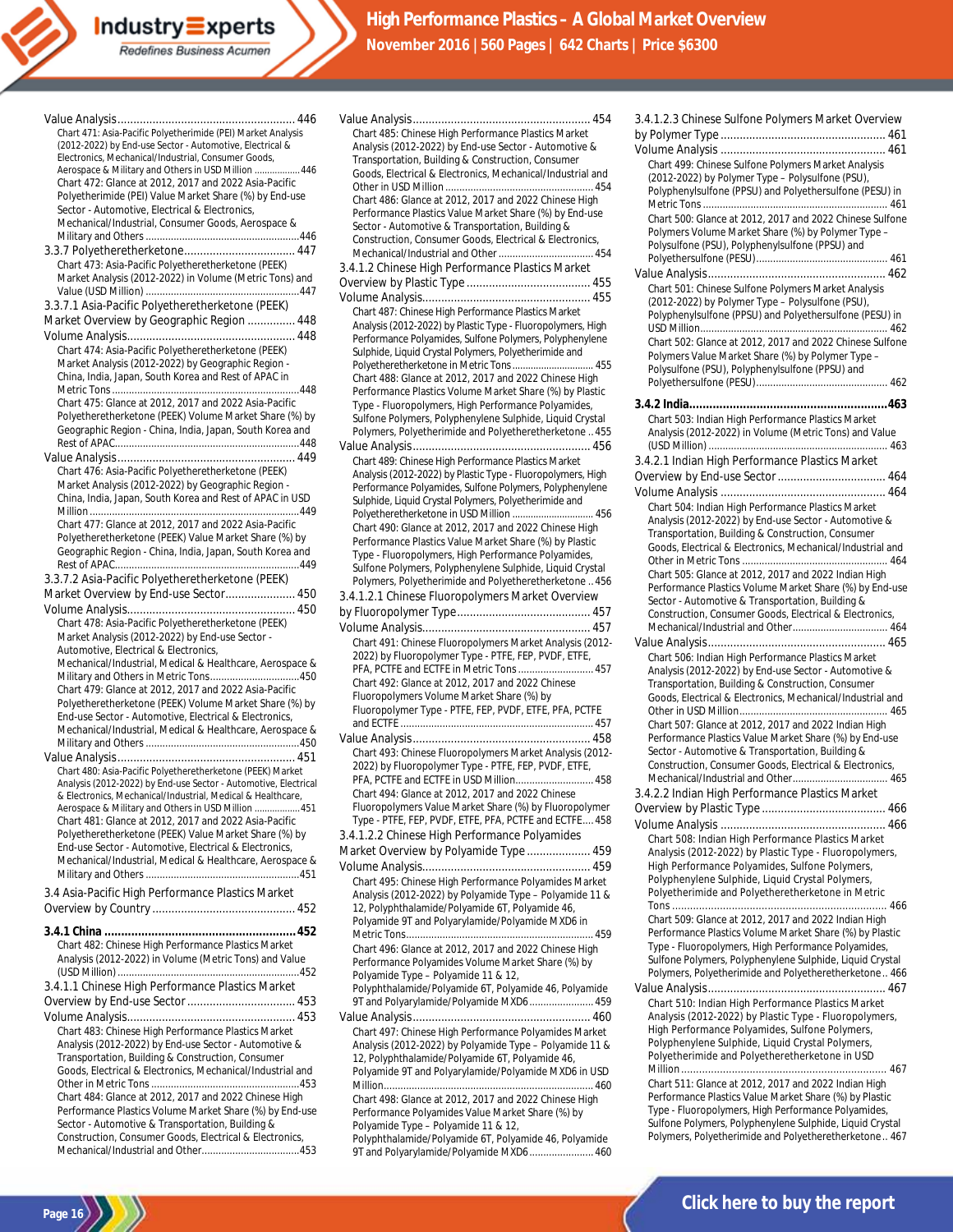

| 3.4.2.2.1 Indian Fluoropolymers Market Overview by                                                                  |
|---------------------------------------------------------------------------------------------------------------------|
|                                                                                                                     |
|                                                                                                                     |
| Chart 512: Indian Fluoropolymers Market Analysis (2012-                                                             |
| 2022) by Fluoropolymer Type - PTFE, FEP, PVDF, ETFE, PFA                                                            |
|                                                                                                                     |
| Chart 513: Glance at 2012, 2017 and 2022 Indian                                                                     |
| Fluoropolymers Volume Market Share (%) by Fluoropolymer                                                             |
| Type - PTFE, FEP, PVDF, ETFE, PFA and ECTFE 468                                                                     |
|                                                                                                                     |
| Chart 514: Indian Fluoropolymers Market Analysis (2012-<br>2022) by Fluoropolymer Type - PTFE, FEP, PVDF, ETFE, PFA |
|                                                                                                                     |
| Chart 515: Glance at 2012, 2017 and 2022 Indian                                                                     |
| Fluoropolymers Value Market Share (%) by Fluoropolymer                                                              |
| Type - PTFE, FEP, PVDF, ETFE, PFA and ECTFE469                                                                      |
| 3.4.2.2.2 Indian High Performance Polyamides Market                                                                 |
| Overview by Polyamide Type 470                                                                                      |
|                                                                                                                     |
| Chart 516: Indian High Performance Polyamides Market                                                                |
| Analysis (2012-2022) by Polyamide Type - Polyamide 11 &                                                             |
| 12, Polyphthalamide/Polyamide 6T, Polyamide 46,                                                                     |
| Polyamide 9T and Polyarylamide/Polyamide MXD6 in                                                                    |
|                                                                                                                     |
| Chart 517: Glance at 2012, 2017 and 2022 Indian High                                                                |
| Performance Polyamides Volume Market Share (%) by                                                                   |
| Polyamide Type - Polyamide 11 & 12,                                                                                 |
| Polyphthalamide/Polyamide 6T, Polyamide 46, Polyamide                                                               |
| 9T and Polyarylamide/Polyamide MXD6 470                                                                             |
|                                                                                                                     |
| Chart 518: Indian High Performance Polyamides Market                                                                |
| Analysis (2012-2022) by Polyamide Type - Polyamide 11 &                                                             |
| 12, Polyphthalamide/Polyamide 6T, Polyamide 46,<br>Polyamide 9T and Polyarylamide/Polyamide MXD6 in USD             |
|                                                                                                                     |
| Chart 519: Glance at 2012, 2017 and 2022 Indian High                                                                |
| Performance Polyamides Value Market Share (%) by                                                                    |
| Polyamide Type - Polyamide 11 & 12,                                                                                 |
| Polyphthalamide/Polyamide 6T, Polyamide 46, Polyamide                                                               |
| 9T and Polyarylamide/Polyamide MXD6 471                                                                             |
| 3.4.2.2.3 Indian Sulfone Polymers Market Overview                                                                   |
|                                                                                                                     |
|                                                                                                                     |
| Chart 520: Indian Sulfone Polymers Market Analysis (2012-                                                           |
| 2022) by Polymer Type - Polysulfone (PSU), Polyphenylsulfone                                                        |
| (PPSU) and Polyethersulfone (PESU) in Metric Tons 472                                                               |
| Chart 521: Glance at 2012, 2017 and 2022 Indian Sulfone<br>Polymers Volume Market Share (%) by Polymer Type -       |
| Polysulfone (PSU), Polyphenylsulfone (PPSU) and                                                                     |
|                                                                                                                     |
|                                                                                                                     |
| Chart 522: Indian Sulfone Polymers Market Analysis (2012-                                                           |
| 2022) by Polymer Type - Polysulfone (PSU),                                                                          |
| Polyphenylsulfone (PPSU) and Polyethersulfone (PESU) in                                                             |
|                                                                                                                     |
| Chart 523: Glance at 2012, 2017 and 2022 Indian Sulfone                                                             |
| Polymers Value Market Share (%) by Polymer Type -                                                                   |
| Polysulfone (PSU), Polyphenylsulfone (PPSU) and                                                                     |
|                                                                                                                     |
|                                                                                                                     |
| Chart 524: Japanese High Performance Plastics Market                                                                |
| Analysis (2012-2022) in Volume (Metric Tons) and Value                                                              |
|                                                                                                                     |
| 3.4.3.1 Japanese High Performance Plastics Market                                                                   |
|                                                                                                                     |
|                                                                                                                     |
| Chart 525: Japanese High Performance Plastics Market                                                                |
| Analysis (2012-2022) by End-use Sector - Automotive &                                                               |
| Transportation, Building & Construction, Consumer                                                                   |
| Goods, Electrical & Electronics, Mechanical/Industrial and                                                          |
|                                                                                                                     |
| Chart 526: Glance at 2012, 2017 and 2022 Japanese High<br>Performance Plastics Volume Market Share (%) by End-use   |
| Sector - Automotive & Transportation, Building &                                                                    |
| Construction, Consumer Goods, Electrical & Electronics,                                                             |

**Industry Experts**<br>Redefines Business Acumen

Mechanical/Industrial and Other...................................475

| Chart 527: Japanese High Performance Plastics Market                                                                   |
|------------------------------------------------------------------------------------------------------------------------|
| Analysis (2012-2022) by End-use Sector - Automotive &                                                                  |
| Transportation, Building & Construction, Consumer<br>Goods, Electrical & Electronics, Mechanical/Industrial and        |
|                                                                                                                        |
| Chart 528: Glance at 2012, 2017 and 2022 Japanese High                                                                 |
| Performance Plastics Value Market Share (%) by End-use<br>Sector - Automotive & Transportation, Building &             |
| Construction, Consumer Goods, Electrical & Electronics,                                                                |
| Mechanical/Industrial and Other 476                                                                                    |
| 3.4.3.2 Japanese High Performance Plastics Market                                                                      |
|                                                                                                                        |
| Chart 529: Japanese High Performance Plastics Market                                                                   |
| Analysis (2012-2022) by Plastic Type - Fluoropolymers, High                                                            |
| Performance Polyamides, Sulfone Polymers, Polyphenylene                                                                |
| Sulphide, Liquid Crystal Polymers, Polyetherimide and<br>Polyetheretherketone in Metric Tons 477                       |
| Chart 530: Glance at 2012, 2017 and 2022 Japanese High                                                                 |
| Performance Plastics Volume Market Share (%) by Plastic                                                                |
| Type - Fluoropolymers, High Performance Polyamides,<br>Sulfone Polymers, Polyphenylene Sulphide, Liquid Crystal        |
| Polymers, Polyetherimide and Polyetheretherketone477                                                                   |
|                                                                                                                        |
| Chart 531: Japanese High Performance Plastics Market                                                                   |
| Analysis (2012-2022) by Plastic Type - Fluoropolymers, High<br>Performance Polyamides, Sulfone Polymers, Polyphenylene |
| Sulphide, Liquid Crystal Polymers, Polyetherimide and                                                                  |
| Polyetheretherketone in USD Million  478                                                                               |
| Chart 532: Glance at 2012, 2017 and 2022 Japanese High                                                                 |
| Performance Plastics Value Market Share (%) by Plastic<br>Type - Fluoropolymers, High Performance Polyamides,          |
| Sulfone Polymers, Polyphenylene Sulphide, Liquid Crystal                                                               |
| Polymers, Polyetherimide and Polyetheretherketone 478                                                                  |
| 3.4.3.2.1 Japanese Fluoropolymers Market Overview                                                                      |
|                                                                                                                        |
| Chart 533: Japanese Fluoropolymers Market Analysis                                                                     |
| (2012-2022) by Fluoropolymer Type - PTFE, FEP, PVDF,                                                                   |
| ETFE, PFA, PCTFE and ECTFE in Metric Tons 479                                                                          |
| Chart 534: Glance at 2012, 2017 and 2022 Japanese<br>Fluoropolymers Volume Market Share (%) by                         |
| Fluoropolymer Type - PTFE, FEP, PVDF, ETFE, PFA, PCTFE                                                                 |
|                                                                                                                        |
|                                                                                                                        |
| Chart 535: Japanese Fluoropolymers Market Analysis<br>(2012-2022) by Fluoropolymer Type - PTFE, FEP, PVDF,             |
| ETFE, PFA, PCTFE and ECTFE in USD Million  480                                                                         |
| Chart 536: Glance at 2012, 2017 and 2022 Japanese                                                                      |
| Fluoropolymers Value Market Share (%) by Fluoropolymer                                                                 |
| Type - PTFE, FEP, PVDF, ETFE, PFA, PCTFE and ECTFE 480<br>3.4.3.2.2 Japanese High Performance Polyamides               |
| Market Overview by Polyamide Type  481                                                                                 |
|                                                                                                                        |
| Chart 537: Japanese High Performance Polyamides Market                                                                 |
| Analysis (2012-2022) by Polyamide Type - Polyamide 11 &                                                                |
| 12, Polyphthalamide/Polyamide 6T, Polyamide 46,                                                                        |
| Polyamide 9T and Polyarylamide/Polyamide MXD6 in                                                                       |
| Chart 538: Glance at 2012, 2017 and 2022 Japanese High                                                                 |
| Performance Polyamides Volume Market Share (%) by                                                                      |
| Polyamide Type - Polyamide 11 & 12,<br>Polyphthalamide/Polyamide 6T, Polyamide 46, Polyamide                           |
| 9T and Polyarylamide/Polyamide MXD6 481                                                                                |
|                                                                                                                        |
| Chart 539: Japanese High Performance Polyamides Market                                                                 |
| Analysis (2012-2022) by Polyamide Type - Polyamide 11 &<br>12, Polyphthalamide/Polyamide 6T, Polyamide 46,             |
| Polyamide 9T and Polyarylamide/Polyamide MXD6 in USD                                                                   |
|                                                                                                                        |
| Chart 540: Glance at 2012, 2017 and 2022 Japanese High                                                                 |
| Performance Polyamides Value Market Share (%) by<br>Polyamide Type - Polyamide 11 & 12,                                |
| Polyphthalamide/Polyamide 6T, Polyamide 46, Polyamide                                                                  |
| 9T and Polyarylamide/Polyamide MXD6 482                                                                                |

| 3.4.3.2.3 Japanese Sulfone Polymers Market               |
|----------------------------------------------------------|
|                                                          |
|                                                          |
| Chart 541: Japanese Sulfone Polymers Market Analysis     |
| (2012-2022) by Polymer Type - Polysulfone (PSU),         |
| Polyphenylsulfone (PPSU) and Polyethersulfone (PESU) in  |
|                                                          |
|                                                          |
| Chart 542: Glance at 2012, 2017 and 2022 Japanese        |
| Sulfone Polymers Volume Market Share (%) by Polymer      |
| Type - Polysulfone (PSU), Polyphenylsulfone (PPSU) and   |
|                                                          |
|                                                          |
| Chart 543: Japanese Sulfone Polymers Market Analysis     |
| (2012-2022) by Polymer Type - Polysulfone (PSU),         |
| Polyphenylsulfone (PPSU) and Polyethersulfone (PESU) in  |
|                                                          |
| Chart 544: Glance at 2012, 2017 and 2022 Japanese        |
| Sulfone Polymers Value Market Share (%) by Polymer Type  |
| - Polysulfone (PSU), Polyphenylsulfone (PPSU) and        |
|                                                          |
|                                                          |
|                                                          |
| Chart 545: South Korean High Performance Plastics        |
| Market Analysis (2012-2022) in Volume (Metric Tons) and  |
|                                                          |
| 3.4.4.1 South Korean High Performance Plastics           |
| Market Overview by End-use Sector  486                   |
|                                                          |
|                                                          |
| Chart 546: South Korean High Performance Plastics        |
| Market Analysis (2012-2022) by End-use Sector -          |
| Automotive & Transportation, Building & Construction,    |
| Consumer Goods, Electrical & Electronics,                |
| Mechanical/Industrial and Other in Metric Tons 486       |
| Chart 547: Glance at 2012, 2017 and 2022 South Korean    |
| High Performance Plastics Volume Market Share (%) by     |
| End-use Sector - Automotive & Transportation, Building & |
| Construction, Consumer Goods, Electrical & Electronics,  |
|                                                          |
|                                                          |
|                                                          |
| Chart 548: South Korean High Performance Plastics        |
| Market Analysis (2012-2022) by End-use Sector -          |
| Automotive & Transportation, Building & Construction,    |
| Consumer Goods, Electrical & Electronics,                |
| Mechanical/Industrial and Other in USD Million  487      |
| Chart 549: Glance at 2012, 2017 and 2022 South Korean    |
| High Performance Plastics Value Market Share (%) by End- |
| use Sector - Automotive & Transportation, Building &     |
| Construction, Consumer Goods, Electrical & Electronics,  |
|                                                          |
| 3.4.4.2 South Korean High Performance Plastics           |
| Market Overview by Plastic Type  488                     |
|                                                          |
|                                                          |
| Chart 550: South Korean High Performance Plastics        |
| Market Analysis (2012-2022) by Plastic Type -            |
| Fluoropolymers, High Performance Polyamides, Sulfone     |
| Polymers, Polyphenylene Sulphide, Liquid Crystal         |
| Polymers, Polyetherimide and Polyetheretherketone in     |
|                                                          |
| Chart 551: Glance at 2012, 2017 and 2022 South Korean    |
| High Performance Plastics Volume Market Share (%) by     |
| Plastic Type - Fluoropolymers, High Performance          |
| Polyamides, Sulfone Polymers, Polyphenylene Sulphide,    |
| Liquid Crystal Polymers, Polyetherimide and              |
|                                                          |
|                                                          |
| Chart 552: South Korean High Performance Plastics        |
|                                                          |
| Market Analysis (2012-2022) by Plastic Type -            |
| Fluoropolymers, High Performance Polyamides, Sulfone     |
| Polymers, Polyphenylene Sulphide, Liquid Crystal         |
| Polymers, Polyetherimide and Polyetheretherketone in     |
|                                                          |
| Chart 553: Glance at 2012, 2017 and 2022 South Korean    |
| High Performance Plastics Value Market Share (%) by      |
| Plastic Type - Fluoropolymers, High Performance          |
| Polyamides, Sulfone Polymers, Polyphenylene Sulphide,    |
| Liquid Crystal Polymers, Polyetherimide and              |
|                                                          |
|                                                          |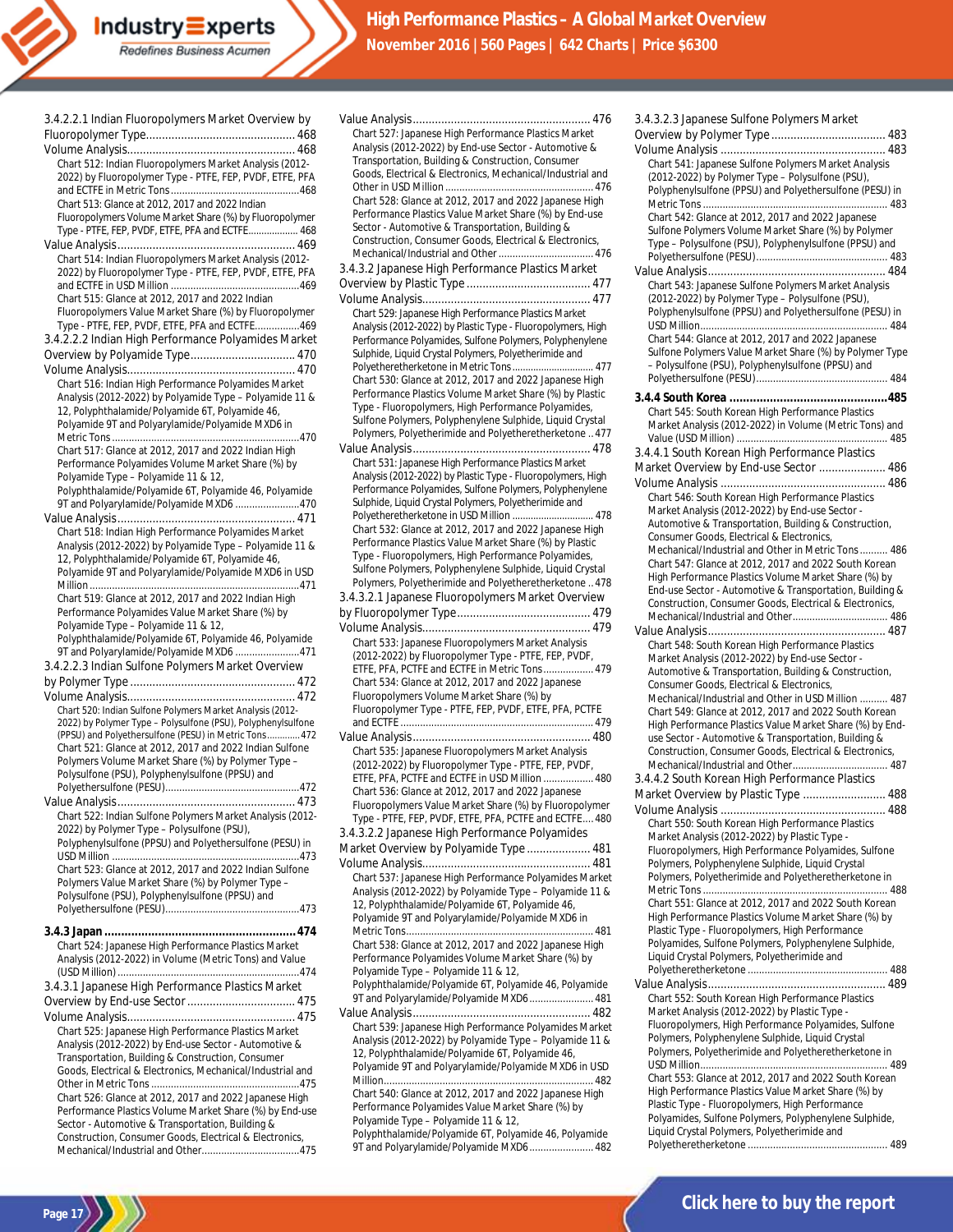| 3.4.4.2.1 South Korean Fluoropolymers Market                |
|-------------------------------------------------------------|
|                                                             |
| Overview by Fluoropolymer Type 490                          |
|                                                             |
|                                                             |
| Chart 554: South Korean Fluoropolymers Market Analysis      |
| (2012-2022) by Fluoropolymer Type - PTFE, FEP, PVDF,        |
|                                                             |
| ETFE, PFA, PCTFE and ECTFE in Metric Tons 490               |
| Chart 555: Glance at 2012, 2017 and 2022 South Korean       |
| Fluoropolymers Volume Market Share (%) by Fluoropolymer     |
|                                                             |
| Type - PTFE, FEP, PVDF, ETFE, PFA, PCTFE and ECTFE 490      |
|                                                             |
|                                                             |
| Chart 556: South Korean Fluoropolymers Market Analysis      |
| (2012-2022) by Fluoropolymer Type - PTFE, FEP, PVDF,        |
| ETFE, PFA, PCTFE and ECTFE in USD Million491                |
| Chart 557: Glance at 2012, 2017 and 2022 South Korean       |
|                                                             |
| Fluoropolymers Value Market Share (%) by Fluoropolymer      |
| Type - PTFE, FEP, PVDF, ETFE, PFA, PCTFE and ECTFE491       |
| 3.4.4.2.2 South Korean High Performance Polyamides          |
|                                                             |
| Market Overview by Polyamide Type  492                      |
|                                                             |
|                                                             |
| Chart 558: South Korean High Performance Polyamides         |
| Market Analysis (2012-2022) by Polyamide Type -             |
| Polyamide 11 & 12, Polyphthalamide/Polyamide 6T,            |
|                                                             |
| Polyamide 46, Polyamide 9T and Polyarylamide/Polyamide      |
|                                                             |
| Chart 559: Glance at 2012, 2017 and 2022 South Korean       |
| High Performance Polyamides Volume Market Share (%)         |
|                                                             |
| by Polyamide Type - Polyamide 11 & 12,                      |
| Polyphthalamide/Polyamide 6T, Polyamide 46, Polyamide       |
| 9T and Polyarylamide/Polyamide MXD6 492                     |
|                                                             |
|                                                             |
| Chart 560: South Korean High Performance Polyamides         |
| Market Analysis (2012-2022) by Polyamide Type -             |
| Polyamide 11 & 12, Polyphthalamide/Polyamide 6T,            |
|                                                             |
| Polyamide 46, Polyamide 9T and Polyarylamide/Polyamide      |
|                                                             |
| Chart 561: Glance at 2012, 2017 and 2022 South Korean       |
| High Performance Polyamides Value Market Share (%) by       |
| Polyamide Type - Polyamide 11 & 12,                         |
|                                                             |
| Polyphthalamide/Polyamide 6T, Polyamide 46, Polyamide       |
|                                                             |
| 9T and Polyarylamide/Polyamide MXD6 493                     |
|                                                             |
| 3.4.4.2.3 South Korean Sulfone Polymers Market              |
|                                                             |
|                                                             |
|                                                             |
| Chart 562: South Korean Sulfone Polymers Market             |
| Analysis (2012-2022) by Polymer Type - Polysulfone (PSU),   |
| Polyphenylsulfone (PPSU) and Polyethersulfone (PESU) in     |
|                                                             |
|                                                             |
| Chart 563: Glance at 2012, 2017 and 2022 South Korean       |
| Sulfone Polymers Volume Market Share (%) by Polymer         |
| Type - Polysulfone (PSU), Polyphenylsulfone (PPSU) and      |
|                                                             |
|                                                             |
|                                                             |
| Chart 564: South Korean Sulfone Polymers Market Analysis    |
| (2012-2022) by Polymer Type - Polysulfone (PSU),            |
|                                                             |
| Polyphenylsulfone (PPSU) and Polyethersulfone (PESU) in USD |
|                                                             |
| Chart 565: Glance at 2012, 2017 and 2022 South Korean       |
| Sulfone Polymers Value Market Share (%) by Polymer Type     |
|                                                             |
| - Polysulfone (PSU), Polyphenylsulfone (PPSU) and           |
|                                                             |
|                                                             |
| Chart 566: Rest of APAC High Performance Plastics Market    |
|                                                             |
| Analysis (2012-2022) in Volume (Metric Tons) and Value      |
|                                                             |
| 3.4.5.1 Rest of APAC High Performance Plastics              |
|                                                             |
| Market Overview by End-use Sector 497                       |
|                                                             |
| Chart 567: Rest of APAC High Performance Plastics Market    |
|                                                             |
| Analysis (2012-2022) by End-use Sector - Automotive &       |
| Transportation, Building & Construction, Consumer           |
| Goods, Electrical & Electronics, Mechanical/Industrial and  |
|                                                             |
| Chart 568: Glance at 2012, 2017 and 2022 Rest of APAC       |
|                                                             |
| High Performance Plastics Volume Market Share (%) by        |
| End-use Sector - Automotive & Transportation, Building &    |
| Construction, Consumer Goods, Electrical & Electronics,     |

**Page 18**

| Chart 569: Rest of APAC High Performance Plastics Market      |
|---------------------------------------------------------------|
| Analysis (2012-2022) by End-use Sector - Automotive &         |
| Transportation, Building & Construction, Consumer             |
|                                                               |
| Goods, Electrical & Electronics, Mechanical/Industrial and    |
|                                                               |
| Chart 570: Glance at 2012, 2017 and 2022 Rest of APAC         |
| High Performance Plastics Value Market Share (%) by End-      |
| use Sector - Automotive & Transportation, Building &          |
| Construction, Consumer Goods, Electrical & Electronics,       |
|                                                               |
|                                                               |
| 3.4.5.2 Rest of APAC High Performance Plastics                |
| Market Overview by Plastic Type 499                           |
|                                                               |
| Chart 571: Rest of APAC High Performance Plastics Market      |
| Analysis (2012-2022) by Plastic Type - Fluoropolymers, High   |
|                                                               |
| Performance Polyamides, Sulfone Polymers, Polyphenylene       |
| Sulphide, Liquid Crystal Polymers, Polyetherimide and         |
| Polyetheretherketone in Metric Tons 499                       |
| Chart 572: Glance at 2012, 2017 and 2022 Rest of APAC High    |
| Performance Plastics Volume Market Share (%) by Plastic       |
| Type - Fluoropolymers, High Performance Polyamides,           |
| Sulfone Polymers, Polyphenylene Sulphide, Liquid Crystal      |
|                                                               |
| Polymers, Polyetherimide and Polyetheretherketone  499        |
|                                                               |
| Chart 573: Rest of APAC High Performance Plastics Market      |
| Analysis (2012-2022) by Plastic Type - Fluoropolymers, High   |
| Performance Polyamides, Sulfone Polymers, Polyphenylene       |
| Sulphide, Liquid Crystal Polymers, Polyetherimide and         |
|                                                               |
| Polyetheretherketone in USD Million  500                      |
| Chart 574: Glance at 2012, 2017 and 2022 Rest of APAC         |
| High Performance Plastics Value Market Share (%) by           |
| Plastic Type - Fluoropolymers, High Performance               |
| Polyamides, Sulfone Polymers, Polyphenylene Sulphide,         |
| Liquid Crystal Polymers, Polyetherimide and                   |
|                                                               |
|                                                               |
| 3.4.5.2.1 Rest of Asia-Pacific Fluoropolymers Market          |
| Overview by Fluoropolymer Type 501                            |
|                                                               |
|                                                               |
|                                                               |
| Chart 575: Rest of Asia-Pacific Fluoropolymers Market         |
| Analysis (2012-2022) by Fluoropolymer Type - PTFE, FEP,       |
| PVDF, ETFE, PFA, PCTFE and ECTFE in Metric Tons 501           |
| Chart 576: Glance at 2012, 2017 and 2022 Rest of Asia-        |
| Pacific Fluoropolymers Volume Market Share (%) by             |
| Fluoropolymer Type - PTFE, FEP, PVDF, ETFE, PFA, PCTFE        |
|                                                               |
|                                                               |
|                                                               |
| Chart 577: Rest of Asia-Pacific Fluoropolymers Market         |
| Analysis (2012-2022) by Fluoropolymer Type - PTFE, FEP,       |
| PVDF, ETFE, PFA, PCTFE and ECTFE in USD Million  502          |
| Chart 578: Glance at 2012, 2017 and 2022 Rest of Asia-Pacific |
| Fluoropolymers Value Market Share (%) by Fluoropolymer        |
| Type - PTFE, FEP, PVDF, ETFE, PFA, PCTFE and ECTFE 502        |
|                                                               |
| 3.4.5.2.2 Rest of Asia-Pacific High Performance               |
| Polyamides Market Overview by Polyamide Type. 503             |
|                                                               |
| Chart 579: Rest of Asia-Pacific High Performance              |
|                                                               |
| Polyamides Market Analysis (2012-2022) by Polyamide           |
| Type - Polyamide 11 & 12, Polyphthalamide/Polyamide           |
| 6T, Polyamide 46, Polyamide 9T and                            |
| Polyarylamide/Polyamide MXD6 in Metric Tons  503              |
| Chart 580: Glance at 2012, 2017 and 2022 Rest of Asia-        |
| Pacific High Performance Polyamides Volume Market             |
| Share (%) by Polyamide Type - Polyamide 11 & 12,              |
|                                                               |
| Polyphthalamide/Polyamide 6T, Polyamide 46, Polyamide         |
| 9T and Polyarylamide/Polyamide MXD6 503                       |
|                                                               |
| Chart 581: Rest of Asia-Pacific High Performance              |
| Polyamides Market Analysis (2012-2022) by Polyamide           |
| Type - Polyamide 11 & 12, Polyphthalamide/Polyamide           |
| 6T, Polyamide 46, Polyamide 9T and                            |
| Polyarylamide/Polyamide MXD6 in USD Million  504              |
| Chart 582: Glance at 2012, 2017 and 2022 Rest of Asia-        |
| Pacific High Performance Polyamides Value Market Share        |
| (%) by Polyamide Type - Polyamide 11 & 12,                    |

9T and Polyarylamide/Polyamide MXD6....................... 504

| 3.4.5.2.3 Rest of Asia-Pacific Sulfone Polymers Market                                                         |
|----------------------------------------------------------------------------------------------------------------|
|                                                                                                                |
|                                                                                                                |
| Chart 583: Rest of Asia-Pacific Sulfone Polymers Market                                                        |
| Analysis (2012-2022) by Polymer Type - Polysulfone (PSU),                                                      |
| Polyphenylsulfone (PPSU) and Polyethersulfone (PESU) in                                                        |
|                                                                                                                |
| Chart 584: Glance at 2012, 2017 and 2022 Rest of Asia-<br>Pacific Sulfone Polymers Volume Market Share (%) by  |
|                                                                                                                |
| Polymer Type - Polysulfone (PSU), Polyphenylsulfone<br>(PPSU) and Polyethersulfone (PESU)  505                 |
|                                                                                                                |
| Chart 585: Rest of Asia-Pacific Sulfone Polymers Market                                                        |
| Analysis (2012-2022) by Polymer Type - Polysulfone (PSU),                                                      |
| Polyphenylsulfone (PPSU) and Polyethersulfone (PESU) in                                                        |
|                                                                                                                |
| Chart 586: Glance at 2012, 2017 and 2022 Rest of Asia-                                                         |
| Pacific Sulfone Polymers Value Market Share (%) by                                                             |
| Polymer Type - Polysulfone (PSU), Polyphenylsulfone                                                            |
| (PPSU) and Polyethersulfone (PESU)  506                                                                        |
|                                                                                                                |
| Chart 587: Rest of World High Performance Plastics                                                             |
| Market Analysis (2012-2022) in Volume (Metric Tons) and                                                        |
|                                                                                                                |
| 4.1 Rest of World High Performance Plastics Market                                                             |
|                                                                                                                |
|                                                                                                                |
| Chart 588: Rest of World High Performance Plastics                                                             |
| Market Analysis (2012-2022) by End-use Sector -                                                                |
| Automotive & Transportation, Building & Construction,                                                          |
| Consumer Goods, Electrical & Electronics,                                                                      |
| Mechanical/Industrial and Other in Metric Tons 508                                                             |
| Chart 589: Glance at 2012, 2017 and 2022 Rest of World                                                         |
| High Performance Plastics Volume Market Share (%) by                                                           |
| End-use Sector - Automotive & Transportation, Building &                                                       |
| Construction, Consumer Goods, Electrical & Electronics,                                                        |
|                                                                                                                |
|                                                                                                                |
|                                                                                                                |
| Chart 590: Rest of World High Performance Plastics                                                             |
| Market Analysis (2012-2022) by End-use Sector -                                                                |
| Automotive & Transportation, Building & Construction,                                                          |
| Consumer Goods, Electrical & Electronics,                                                                      |
| Mechanical/Industrial and Other in USD Million  509                                                            |
| Chart 591: Glance at 2012, 2017 and 2022 Rest of World                                                         |
| High Performance Plastics Value Market Share (%) by End-                                                       |
| use Sector - Automotive & Transportation, Building &                                                           |
| Construction, Consumer Goods, Electrical & Electronics,                                                        |
|                                                                                                                |
| 4.2 Rest of World High Performance Plastics Market                                                             |
|                                                                                                                |
| 510                                                                                                            |
| Chart 592: Rest of World High Performance Plastics                                                             |
| Market Analysis (2012-2022) by Plastic Type -                                                                  |
| Fluoropolymers, High Performance Polyamides, Sulfone                                                           |
| Polymers, Polyphenylene Sulphide, Liquid Crystal                                                               |
| Polymers, Polyetherimide and Polyetheretherketone in                                                           |
|                                                                                                                |
| Chart 593: Glance at 2012, 2017 and 2022 Rest of World<br>High Performance Plastics Volume Market Share (%) by |
| Plastic Type - Fluoropolymers, High Performance                                                                |
| Polyamides, Sulfone Polymers, Polyphenylene Sulphide,                                                          |
| Liquid Crystal Polymers, Polyetherimide and                                                                    |
|                                                                                                                |
|                                                                                                                |
| Chart 594: Rest of World High Performance Plastics                                                             |
| Market Analysis (2012-2022) by Plastic Type -                                                                  |
| Fluoropolymers, High Performance Polyamides, Sulfone                                                           |
| Polymers, Polyphenylene Sulphide, Liquid Crystal                                                               |
| Polymers, Polyetherimide and Polyetheretherketone in                                                           |
|                                                                                                                |
| Chart 595: Glance at 2012, 2017 and 2022 Rest of World                                                         |
| High Performance Plastics Value Market Share (%) by<br>Plastic Type - Fluoropolymers, High Performance         |
| Polyamides, Sulfone Polymers, Polyphenylene Sulphide,                                                          |
| Liquid Crystal Polymers, Polyetherimide and                                                                    |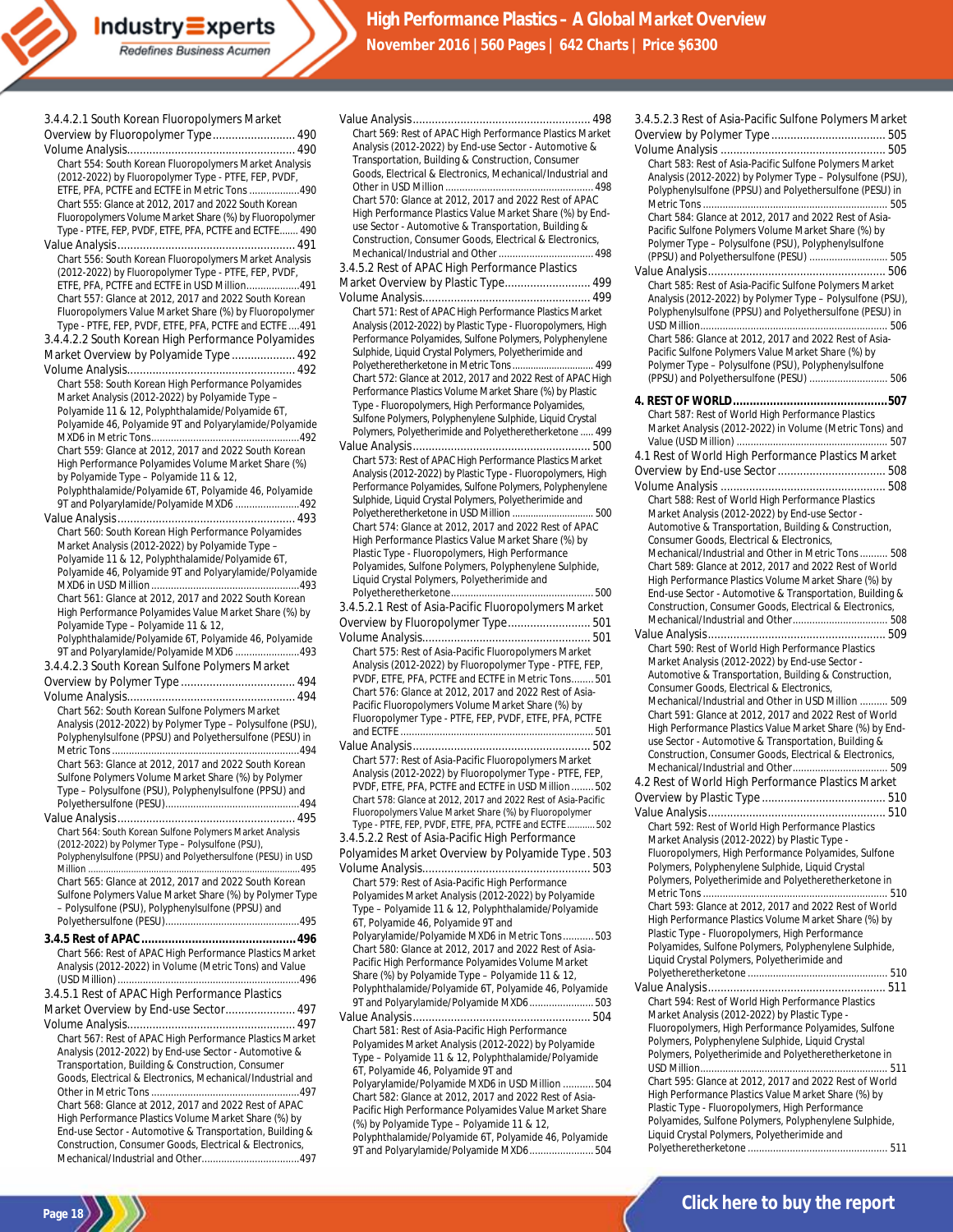| Chart 596: Rest of World Fluoropolymers Market Analysis (2012-    |
|-------------------------------------------------------------------|
| 2022) in Volume (Metric Tons) and Value (USD Million) 512         |
| 4.2.1.1 Rest of World Fluoropolymers Market                       |
|                                                                   |
|                                                                   |
|                                                                   |
| Chart 597: Rest of World Fluoropolymers Market Analysis           |
| (2012-2022) by End-use Sector - Chemical Processing,              |
| Electrical & Electronics, Mechanical/Industrial,                  |
| Automotive & Transportation, Building & Construction              |
|                                                                   |
|                                                                   |
| Chart 598: Glance at 2012, 2017 and 2022 Rest of World            |
| Fluoropolymers Volume Market Share (%) by End-use                 |
| Sector - Chemical Processing, Electrical & Electronics,           |
| Mechanical/Industrial, Automotive & Transportation,               |
| Building & Construction and Others513                             |
|                                                                   |
| Chart 599: Rest of World Fluoropolymers Market Analysis           |
|                                                                   |
| (2012-2022) by End-use Sector - Chemical Processing,              |
| Electrical & Electronics, Mechanical/Industrial,                  |
| Automotive & Transportation, Building & Construction              |
|                                                                   |
| Chart 600: Glance at 2012, 2017 and 2022 Rest of World            |
| Fluoropolymers Value Market Share (%) by End-use Sector           |
| - Chemical Processing, Electrical & Electronics,                  |
| Mechanical/Industrial, Automotive & Transportation,               |
| Building & Construction and Others514                             |
|                                                                   |
| 4.2.1.2 Rest of World Fluoropolymers Market                       |
| Overview by Fluoropolymer Type 515                                |
|                                                                   |
| Chart 601: Rest of World Fluoropolymers Market Analysis           |
|                                                                   |
| (2012-2022) by Fluoropolymer Type - PTFE, FEP, PVDF,              |
|                                                                   |
| Chart 602: Glance at 2012, 2017 and 2022 Rest of World            |
| Fluoropolymers Volume Market Share (%) by                         |
| Fluoropolymer Type - PTFE, FEP, PVDF, ETFE and PFA515             |
|                                                                   |
| Chart 603: Rest of World Fluoropolymers Market Analysis           |
| (2012-2022) by Fluoropolymer Type - PTFE, FEP, PVDF,              |
|                                                                   |
| Chart 604: Glance at 2012, 2017 and 2022 Rest of World            |
| Fluoropolymers Value Market Share (%) by Fluoropolymer            |
|                                                                   |
| Type - PTFE, FEP, PVDF, ETFE and PFA516                           |
| 4.2.2 High Performance Polyamides 517                             |
| Chart 605: Rest of World High Performance Polyamides              |
| Market Analysis (2012-2022) in Volume (Metric Tons) and           |
|                                                                   |
| 4.2.2.1 Rest of World High Performance Polyamides                 |
| Market Overview by End-Use Sector  518                            |
|                                                                   |
|                                                                   |
| Chart 606: Rest of World High Performance Polyamides Market       |
| Analysis (2012-2022) by End-Use Sector - Automotive, Electrical & |
| Electronics, Mechanical/Industrial and Other in Metric Tons 518   |
| Chart 607: Glance at 2012, 2017 and 2022 Rest of World            |
| High Performance Polyamides Volume Market Share (%)               |
| by End-Use Sector - Automotive, Electrical & Electronics,         |
|                                                                   |
|                                                                   |
|                                                                   |
| Chart 608: Rest of World High Performance Polyamides              |
| Market Analysis (2012-2022) by End-Use Sector -                   |
| Automotive. Electrical & Electronics.                             |
| Mechanical/Industrial and Other in USD Million 519                |
| Chart 609: Glance at 2012, 2017 and 2022 Rest of World            |
| High Performance Polyamides Value Market Share (%) by             |
| End-Use Sector - Automotive, Electrical & Electronics,            |
|                                                                   |
| 4.2.2.2 Rest of World High Performance Polyamides                 |
|                                                                   |
| Market Overview by Polyamide Type  520                            |
|                                                                   |
| Chart 610: Rest of World High Performance Polyamides Market       |
| Analysis (2012-2022) by Polyamide Type - Polyamide 11 & 12,       |
| Polyphthalamide/Polyamide 6T, Polyamide 46 and                    |
| Polyarylamide/Polyamide MXD6 in Metric Tons520                    |
| Chart 611: Glance at 2012, 2017 and 2022 Rest of World High       |
| Performance Polyamides Volume Market Share (%) by Polyamide       |
| Type - Polyamide 11 & 12. Polyphthalamide/Polyamide 6T.           |

Type – Polyamide 11 & 12, Polyphthalamide/Polyamide 6T, Polyamide 46and Polyarylamide/Polyamide MXD6...................520

**Page 19**

| Chart 612: Rest of World High Performance Polyamides Market     |
|-----------------------------------------------------------------|
| Analysis (2012-2022) by Polyamide Type - Polyamide 11 & 12,     |
| Polyphthalamide/Polyamide 6T, Polyamide 46 and                  |
|                                                                 |
| Polyarylamide/Polyamide MXD6 in USD Million  521                |
| Chart 613: Glance at 2012, 2017 and 2022 Rest of World          |
| High Performance Polyamides Value Market Share (%) by           |
| Polyamide Type - Polyamide 11 & 12,                             |
| Polyphthalamide/Polyamide 6T, Polyamide 46 and                  |
|                                                                 |
|                                                                 |
|                                                                 |
| Chart 614: Rest of World Sulfone Polymers Market Analysis       |
| (2012-2022) in Volume (Metric Tons) and Value (USD Million) 522 |
| 4.2.3.1 Rest of World Sulfone Polymers Market                   |
|                                                                 |
|                                                                 |
|                                                                 |
| Chart 615: Rest of World Sulfone Polymers Market                |
| Analysis (2012-2022) by End-Use Sector - Automotive,            |
| Electrical & Electronics, Mechanical/Industrial, Medical &      |
| Healthcare and Others in Metric Tons  523                       |
|                                                                 |
| Chart 616: Glance at 2012, 2017 and 2022 Rest of World          |
| Sulfone Polymers Volume Market Share (%) by End-Use             |
| Sector - Automotive, Electrical & Electronics,                  |
| Mechanical/Industrial, Medical & Healthcare and Others 523      |
|                                                                 |
| Chart 617: Rest of World Sulfone Polymers Market                |
|                                                                 |
| Analysis (2012-2022) by End-Use Sector - Automotive,            |
| Electrical & Electronics, Mechanical/Industrial, Medical &      |
|                                                                 |
| Chart 618: Glance at 2012, 2017 and 2022 Rest of World          |
| Sulfone Polymers Value Market Share (%) by End-Use Sector -     |
| Automotive, Electrical & Electronics, Mechanical/Industrial,    |
|                                                                 |
|                                                                 |
| 4.2.3.2 Rest of World Sulfone Polymers Market                   |
|                                                                 |
|                                                                 |
|                                                                 |
| Chart 619: Rest of World Sulfone Polymers Market                |
| Analysis (2012-2022) by Polymer Type - Polysulfone (PSU)        |
| and Polyethersulfone (PESU) in Metric Tons 525                  |
| Chart 620: Glance at 2012, 2017 and 2022 Rest of World          |
| Sulfone Polymers Volume Market Share (%) by Polymer             |
| Type - Polysulfone (PSU) and Polyethersulfone (PESU) 525        |
|                                                                 |
|                                                                 |
| Chart 621: Rest of World Sulfone Polymers Market                |
| Analysis (2012-2022) by Polymer Type - Polysulfone (PSU)        |
| and Polyethersulfone (PESU) in USD Million  526                 |
| Chart 622: Glance at 2012, 2017 and 2022 Rest of World          |
| Sulfone Polymers Value Market Share (%) by Polymer Type         |
| - Polysulfone (PSU) and Polyethersulfone (PESU)526              |
|                                                                 |
| 4.2.4 Polyphenylene Sulphide 527                                |
| Chart 623: Rest of World Polyphenylene Sulphide (PPS)           |
| Market Analysis (2012-2022) in Volume (Metric Tons) and         |
|                                                                 |
| 4.2.4.1 Rest of World Polyphenylene Sulphide (PPS)              |
|                                                                 |
| Market Overview by End-use Sector  528                          |
|                                                                 |
| Chart 624: Rest of World Polyphenylene Sulphide (PPS)           |
| Market Analysis (2012-2022) by End-use Sector -                 |
| Automotive, Electrical & Electronics,                           |
|                                                                 |
| Mechanical/Industrial and Other in Metric Tons 528              |
| Chart 625: Glance at 2012, 2017 and 2022 Rest of World          |
| Polyphenylene Sulphide (PPS) Volume Market Share (%)            |
| by End-use Sector - Automotive, Electrical & Electronics,       |
|                                                                 |
|                                                                 |
|                                                                 |
| Chart 626: Rest of World Polyphenylene Sulphide (PPS)           |
| Market Analysis (2012-2022) by End-use Sector -                 |
| Automotive, Electrical & Electronics,                           |
| Mechanical/Industrial and Other in USD Million 529              |
| Chart 627: Glance at 2012, 2017 and 2022 Rest of World          |
| Polyphenylene Sulphide (PPS) Value Market Share (%) by          |
| End-use Sector - Automotive, Electrical & Electronics,          |
|                                                                 |
|                                                                 |
|                                                                 |
| Chart 628: Rest of World Liquid Crystal Polymers (LCP)          |

Market Analysis (2012-2022) in Volume (Metric Tons) and Value (USD Million)....................................................... 530

| Market Overview by End-use Sector  531                                                                               |
|----------------------------------------------------------------------------------------------------------------------|
|                                                                                                                      |
| Chart 629: Rest of World Liquid Crystal Polymers (LCP)<br>Market Analysis (2012-2022) by End-use Sector - Electrical |
| & Electronics, Industrial and Others in Metric Tons 531                                                              |
| Chart 630: Glance at 2012, 2017 and 2022 Rest of World                                                               |
| Liquid Crystal Polymers (LCP) Volume Market Share (%) by                                                             |
| End-use Sector - Electrical & Electronics, Industrial and                                                            |
|                                                                                                                      |
| Chart 631: Rest of World Liquid Crystal Polymers (LCP)                                                               |
| Market Analysis (2012-2022) by End-use Sector - Electrical                                                           |
| & Electronics, Industrial and Others in USD Million  532                                                             |
| Chart 632: Glance at 2012, 2017 and 2022 Rest of World<br>Liquid Crystal Polymers (LCP) Value Market Share (%) by    |
| End-use Sector - Electrical & Electronics, Industrial and                                                            |
|                                                                                                                      |
|                                                                                                                      |
| Chart 633: Rest of World Polyetherimide (PEI) Market                                                                 |
| Analysis (2012-2022) in Volume (Metric Tons) and Value                                                               |
| 4.2.6.1 Rest of World Polyetherimide (PEI) Market                                                                    |
|                                                                                                                      |
|                                                                                                                      |
| Chart 634: Rest of World Polyetherimide (PEI) Market                                                                 |
| Analysis (2012-2022) by End-use Sector - Automotive,<br>Electrical & Electronics, Mechanical/Industrial and Others   |
|                                                                                                                      |
| Chart 635: Glance at 2012, 2017 and 2022 Rest of World                                                               |
| Polyetherimide (PEI) Volume Market Share (%) by End-use                                                              |
| Sector - Automotive, Electrical & Electronics,                                                                       |
| Mechanical/Industrial and Others 534                                                                                 |
| Chart 636: Rest of World Polyetherimide (PEI) Market                                                                 |
| Analysis (2012-2022) by End-use Sector - Automotive,                                                                 |
| Electrical & Electronics, Mechanical/Industrial and Others                                                           |
|                                                                                                                      |
| Chart 637: Glance at 2012, 2017 and 2022 Rest of World<br>Polyetherimide (PEI) Value Market Share (%) by End-use     |
| Sector - Automotive, Electrical & Electronics,                                                                       |
|                                                                                                                      |
| Mechanical/Industrial and Others 535                                                                                 |
|                                                                                                                      |
| Chart 638: Rest of World Polyetheretherketone (PEEK)                                                                 |
| Market Analysis (2012-2022) in Volume (Metric Tons) and                                                              |
|                                                                                                                      |
| 4.2.7.1 Rest of World Polyetheretherketone (PEEK)<br>Market Overview by End-use Sector  537                          |
|                                                                                                                      |
| Chart 639: Rest of World Polyetheretherketone (PEEK)                                                                 |
| Market Analysis (2012-2022) by End-use Sector -                                                                      |
| Automotive, Electrical & Electronics,                                                                                |
| Mechanical/Industrial and Others in Metric Tons 537<br>Chart 640: Glance at 2012, 2017 and 2022 Rest of World        |
| Polyetheretherketone (PEEK) Volume Market Share (%) by                                                               |
| End-use Sector - Automotive, Electrical & Electronics,                                                               |
|                                                                                                                      |
|                                                                                                                      |
| Chart 641: Rest of World Polyetheretherketone (PEEK)<br>Market Analysis (2012-2022) by End-use Sector -              |
| Automotive, Electrical & Electronics,                                                                                |
| Mechanical/Industrial and Others in USD Million 538                                                                  |
| Chart 642: Glance at 2012, 2017 and 2022 Rest of World                                                               |
| Polyetheretherketone (PEEK) Value Market Share (%) by<br>End-use Sector - Automotive, Electrical & Electronics,      |
| Mechanical/Industrial and Others  538                                                                                |
| PART C: GUIDE TO THE INDUSTRY539                                                                                     |
| 1. High Performance Plastics Producers  539                                                                          |
| 2. Independent High Performance Plastics                                                                             |
|                                                                                                                      |
|                                                                                                                      |
|                                                                                                                      |